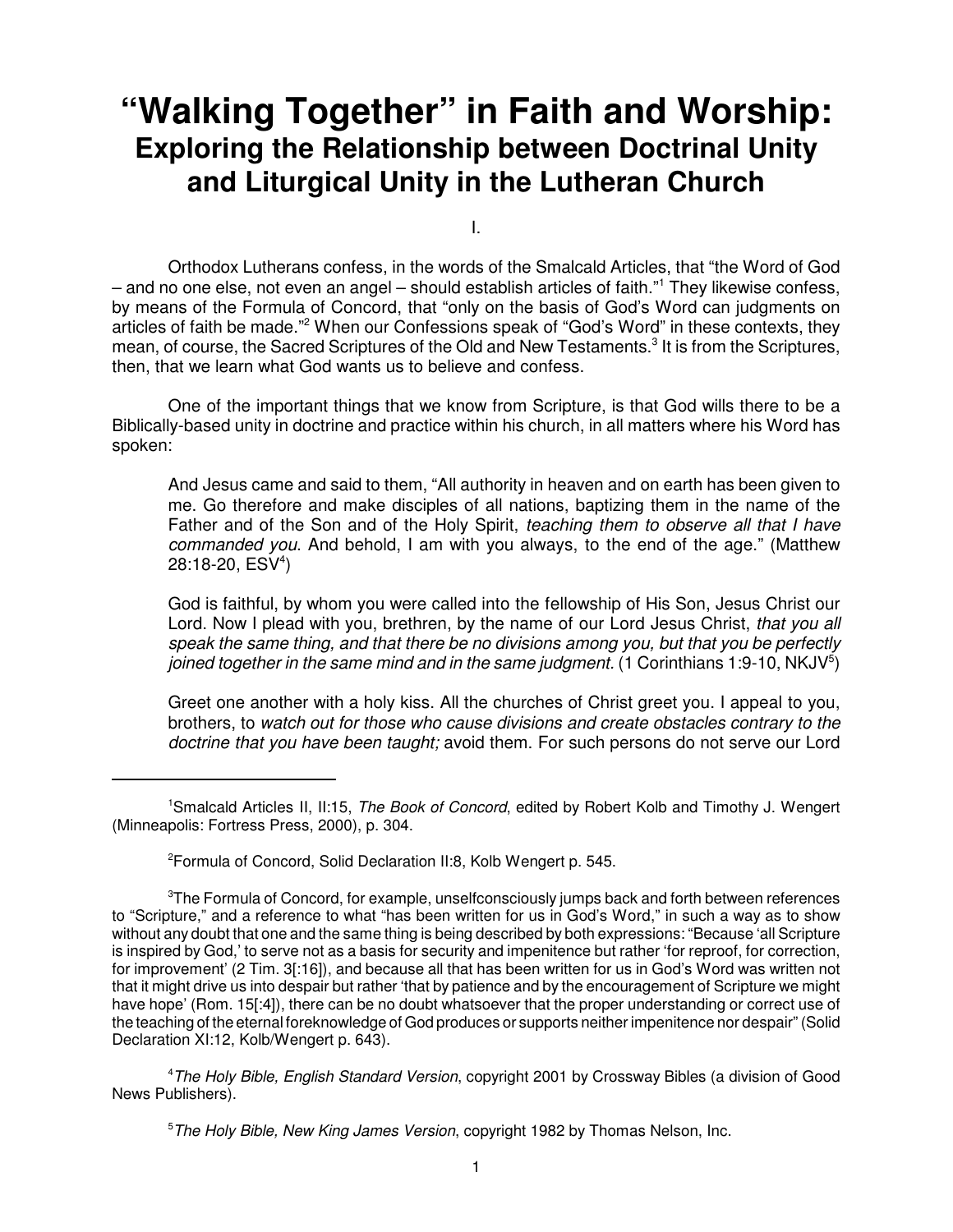Christ, but their own appetites, and by smooth talk and flattery they deceive the hearts of the naive. (Romans 16:16-18, ESV)

And the unity that God *requires*, is also the unity that God *gives*. As God's Spirit works in the hearts and minds of his people through the means of grace, he himself *creates* and *bestows* the unity in faith and confession that he wills to be preserved among us. It is only by the working of the Holy Spirit that we can believe and say – collectively and individually – that "Jesus is Lord" (cf. 1 Corinthians 12:3). And so, when Christians seek with God's help "to maintain the unity of the Spirit in the bond of peace" (Ephesians 4:3, ESV), they know in faith that this unity is not ultimately a product of their own intellectual efforts or consensus-building skills. It is rooted instead in the Trinitarian reality of "one body and *one Spirit* – just as you were called to the one hope that belongs to your call – one Lord, one faith, one baptism, one God and Father of all, who is over all and through all and in all" (Ephesians 4:4-6, ESV). When the gospel supernaturally draws us into a union with the Holy Trinity, it also at the same time draws us into a unity of faith and confession with each other.

This does not necessarily mean that the same terminology or mode of conceptualization must slavishly be followed by everyone, or that there cannot be differences in emphasis or in logical presentation among people who still recognize among themselves the kind of doctrinal unity that God requires. A comparison between the epistles of St. Paul and the epistles of St. John or St. Peter – not to mention the epistle of St. James! – will quickly reveal many examples of these sorts of variations, even in the inspired Scriptures. The unity among Christians and churches that God's Word demands, and that God's Word gives when that Word is mutually received in faith, is not, and need not be, an absolute sameness in every respect.

This is not an endorsement of the unionistic notion that Christians need to be united only in the so-called "fundamental" articles of faith. We are to be united in all revealed articles of faith. And yet, as C. F. W. Walther wisely notes, "The church militant must indeed aim at and strive for complete unity of faith and doctrine, but it never will attain a higher degree of unity than a fundamental one."<sup>6</sup> So, while our unity is to be in all the articles of faith, and not only in the "fundamental" articles, what we should seek to recognize among our brothers and sisters in Christ is a *fundamental* agreement in those articles of faith, and not necessarily an *absolute* agreement in every conceivable way. John P. Meyer elaborates on this:

Those are in fundamental agreement who, without any reservation, submit to the Word of God. When the Word of God has spoken in any matter, that matter is settled. There may be things that some men have not yet found in their study of the Bible; there may be matters with reference to which they have accustomed themselves to an inadequate mode of expression; yet, no matter what their deficiency may be, they are determined to accept the Bible doctrine. Where such is the case, there is fundamental agreement. ... A fundamental agreement is all the church can ever hope to attain here on earth. We are not all equally gifted; one has a much clearer and a much more comprehensive insight into God's doctrines than another. We all strive to grow daily in understanding. Besides, when once we have accustomed ourselves to a faulty or an inadequate expression, it is not only difficult to unlearn the particular phrase and to acquire a proper one, but the inadequate term may tend also to warp our views on other points. Yet, in spite of all such differences, where there is an unconditional willingness to hear what God has to say in his Word, there

<sup>6</sup>C. F. W. Walther, Thesis V., "Theses on Open Questions" (1868).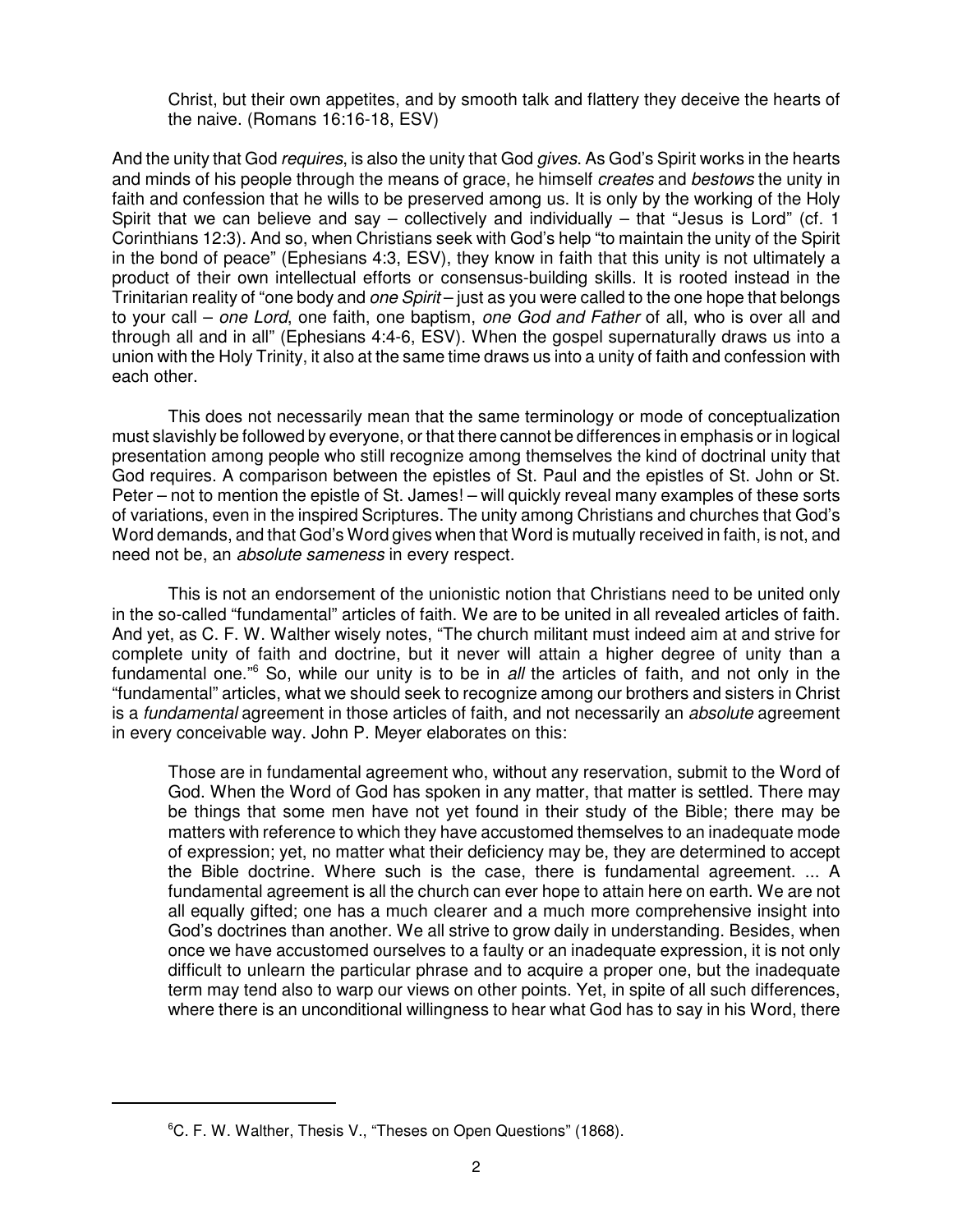is fundamental agreement. $<sup>7</sup>$ </sup>

We also need to remember that many matters of churchly *practice* are actually matters of doctrine. For example, when Jesus commands the church and its ministers to go and make disciples of all nations, he lays out the specific practical actions – the baptizing with water and the giving of instruction – that are fundamentally constitutive of what Christian disciple-making is. We have no *doctrine* of discipleship that is not also a *practice* of discipleship. Likewise, the Sacrament of the Altar, as Jesus instituted it, is not only a doctrinal matter of "this is," but it is also a practical matter of "this do." Our church's *doctrine* of the threefold sacramental action of consecration, distribution, and reception, is implemented in a very practical way whenever the Lord's Supper is correctly celebrated.

In those arenas of the life of the church where God's Word has not spoken directly and explicitly regarding how we must proceed, and what methods we must use, we do, of course, acknowledge the principle of Christian freedom. But this freedom must not be abused in a spirit of pride and arrogance. It must also not be re-defined on the basis of the idolatrous notion of the "autonomy of the will" that has been elevated to an article of faith by post-Enlightenment man, in a sinful distortion of what freedom under God is supposed to mean.

In these matters, the freedom we have is the freedom to seek out and find the best and most faithful way to warn our neighbor against error; the best and most faithful way to confess and apply the message of salvation to our neighbor; and the best and most faithful way to serve our neighbor in love. We do not have the freedom to hide the severity of God's law under a veil of compromise; to obscure the purity of God's gospel with a smokescreen of evasion; or to manipulate our neighbor into serving us and our carnal agendas. St. Paul warns us:

"Everything is permissible" – but not everything is beneficial. "Everything is permissible" – but not everything is constructive. (1 Corinthians 10:23-24,  $NIV<sup>8</sup>$ )

And so, while there may not be a divine requirement for unity in everything that is actually done in all places and circumstances, there is a divine requirement for unity in *purpose* and *motive* in what is done. Whatever we do in the Lord's name, and for the advancement of his kingdom, we must be doing for the right reasons, as God in Scripture defines those reasons. And what that usually means for Christian brethren – when the doctrine that is intended to be expressed through their respective practices is the same doctrine – is that the practices more often than not usually turn out to be pretty similar too. In most areas of church activity, what will most naturally emerge among those who have a fundamental unity in their confession of faith, is a fundamental unity in practice as well: not an absolute sameness in every respect, but a fundamental unity. And the closer people are to each other in fraternal cooperation and shared effort, geographically and culturally, the closer will be the similarity in practice. Or at least this is what we would predict, when the "law of love" is operative in such relationships among churches, pastors, and Christians in general.

II.

The Symbolical Books contained in our Book of Concord were prepared by gifted pastors and teachers at times in Christian history when the very heart of the church's faith was under

<sup>&</sup>lt;sup>7</sup>John P. Meyer, "Unionism," in *Essays on Church Fellowship* (edited by Curtis A. Jahn) (Milwaukee: Northwestern Publishing House, 1996), pp. 63-64.

<sup>&</sup>lt;sup>8</sup> The Holy Bible, New International Version, copyright 1973, 1978, 1984 by International Bible Society.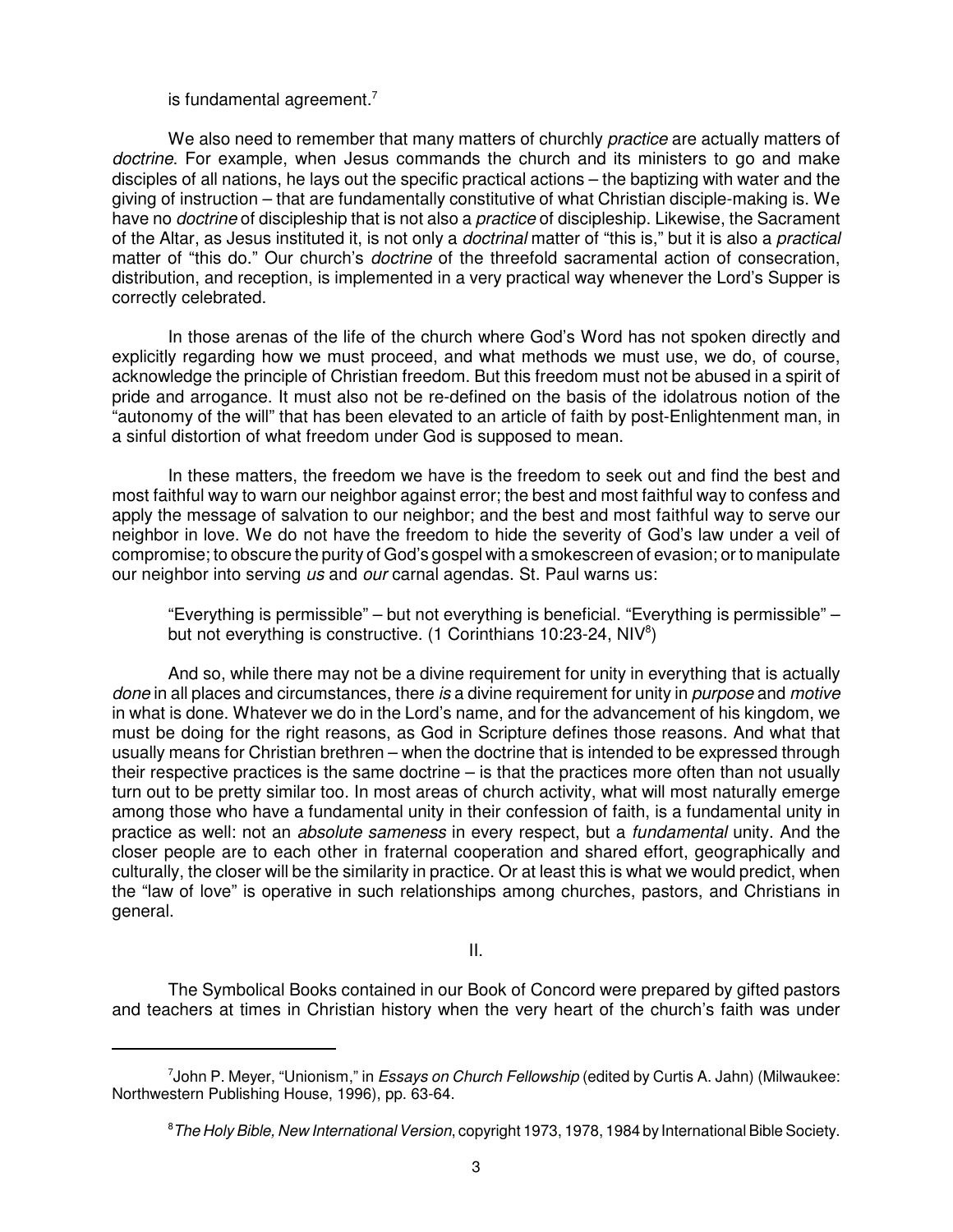severe attack. The ancient Fathers, as they composed and promulgated the Ecumenical Creeds, and the Reformers of the sixteenth century, as they composed and promulgated the distinctly Lutheran Confessions, were acutely aware of the fact that almighty God had called them to defend and proclaim the truth of Christ as it is revealed in Holy Scripture, over against the faith-destroying heresies of their respective eras. The Symbolical Books of the church, written by divine vocation and under divine providence in such circumstances, are not just curious historical relics of bygone ages. They are, rather, highly relevant testimonies to God's unchanging truth, for the benefit of the church of all generations:

The Lutheran Confessions in the Book of Concord clarify, as precisely as human language allows, what the Bible teaches about God, sin, Christ, justification, church and ministry, repentance, the sacraments, free will, good works, and other articles of faith. They identify abuses in doctrine and practice, and most clearly state what Lutherans do not believe, teach, and confess. They are declarations of belief, making clear that Lutherans have convictions which are not open to question. The confessions clarify the Lutheran concern that only the Word be taught. Soon after its initial publication, the Book of Concord became the standard in doctrinal confrontations with Roman Catholics and with Calvinists. Where a Lutheran position seemed unclear or uncertain, the Book of Concord became a reference point for the authentic Lutheran view. Whereas the writings of Luther, as notable as they are, reveal the insights of one man, the Book of Concord expresses the theology of the whole Lutheran movement.<sup>9</sup>

As we would compare these various Creeds and Confessions to each other, we would certainly notice differences among them in form and structure. The logic of the Nicene Creed, for example, is developed in a typically "Greek" way, as it addresses the mystery of three Divine Persons existing as one God<sup>10</sup>; while the logic of the Athanasian Creed is developed in a typically

<sup>&</sup>lt;sup>9</sup>James F. Korthals, "Publication of the Book of Concord – 425th Anniversary," Wisconsin Lutheran Quarterly, Vol. 102, No. 3 (Summer 2005), pp. 227-28.

 $10$ The divinity of the Son and of the Holy Spirit is acknowledged in the Nicene Creed on the basis of the eternal *derivation* of these Persons from the Divine Father, who is the *source* or *fountainhead* of the Godhead. As the Nicene Creed lays it out, the Father is confessed at the beginning of the Creed as the First Person of the Holy Trinity, who does not derive his deity from any other person. The Creed goes on to affirm that the Son is divine because he is "begotten from the Father before all the ages." And the Holy Spirit is confessed as divine because he eternally "proceeds" from the Father, and (as those in the Western tradition would add) from the Son of the Father (Nicene Creed, Kolb/Wengert pp. 22-23). Martin Luther employs this Greek mode of explaining the Trinity when he writes: "The distinction of the Father...is this, that He derived His deity from no one, but gave it from eternity, through the eternal birth, to the Son. Therefore the Son is God and Creator, just like the Father, but the Son derived all of this from the Father, and not, in turn, the Father from the Son. The Father does not owe the fact that He is God and Creator to the Son, but the Son owes the fact that He is God and Creator to the Father. And the fact that Father and Son are God and Creator they do not owe to the Holy Spirit; but the Holy Spirit owes the fact that He is God and Creator to the Father and the Son. Thus the words 'God Almighty, Creator' are found [in the Creed] as attributes of the Father and not of the Son and of the Holy Spirit to mark the distinction of the Father from the Son and the Holy Spirit in the Godhead, again, the distinction of the Son from the Father and the Holy Spirit, and the distinction of the Holy Spirit from the Father and the Son; namely, that the Father is the source, or the fountainhead (if we may use that term as the fathers do) of the Godhead, that the Son derives it from Him and that the Holy Spirit derives it from Him and the Son, and not vice versa" ("Treatise on the Last Words of David," Luther's Works, Vol. 15 [Saint Louis: Concordia Publishing House, 1972], pp. 309-10).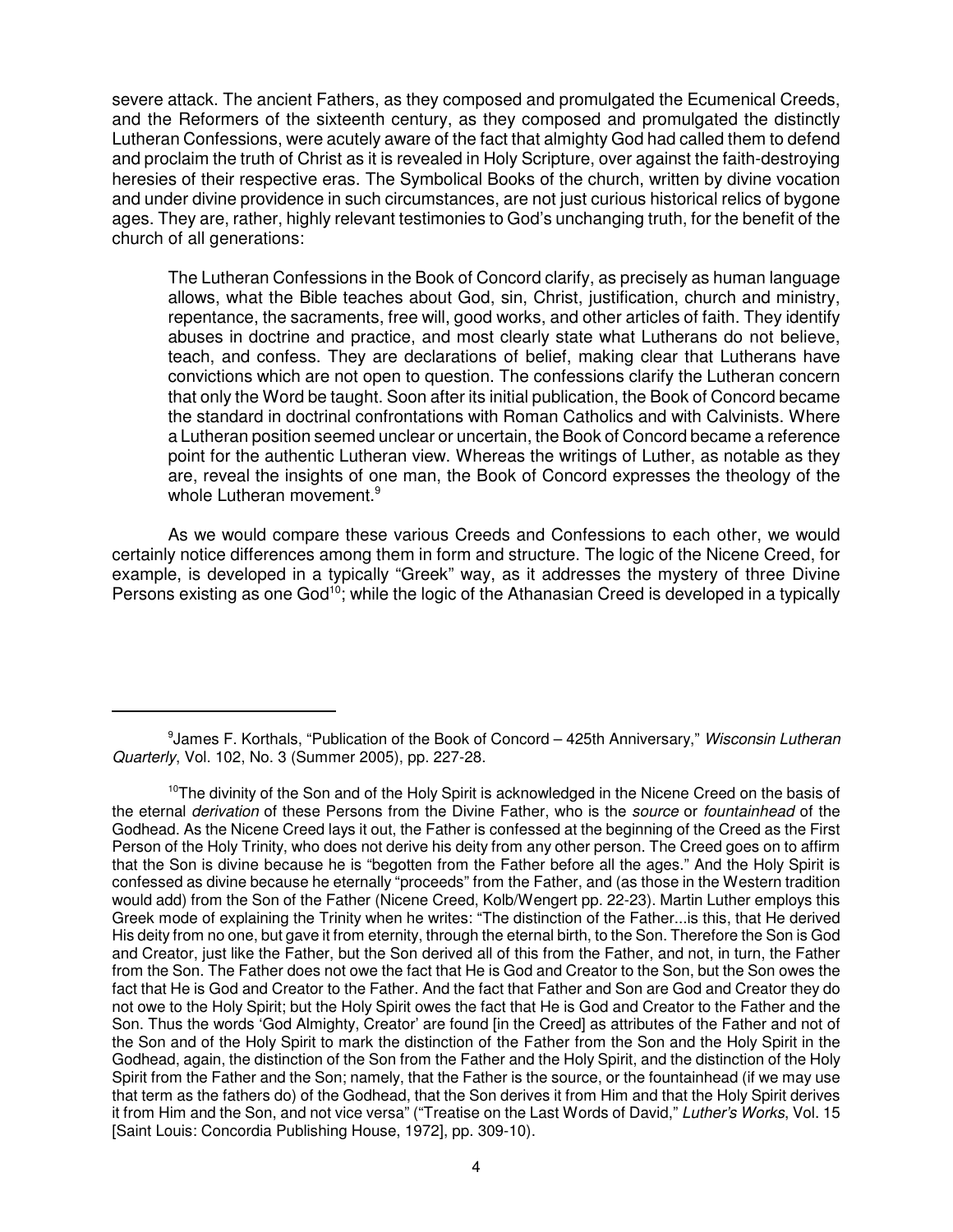"Latin" way, as it addresses the mystery of one God existing in three Divine Persons.<sup>11</sup>

In the sixteenth century, Martin Luther was, self-evidently, the leader of the "Lutheran" Reformation movement. But he in his person and personality was not that movement. And he was not the only author of the Confessions that emerged from that movement. The multiplicity of authorship that characterizes the Reformation-era Symbolical Books quite naturally resulted in very recognizable differences in style, and in form of presentation, also among the various sixteenthcentury confessional documents. But as Hermann Sasse points out, these non-dogmatic differences are not a weakness, but a strength. He writes that

in every living church there must be room for a variety of theological thinkers, provided they are in agreement as to the dogma of the church. Thus, a difference of interest in, or emphasis on, certain points of doctrine, and even a difference of expression, could well be tolerated. Luther always felt that he and his learned friend [Philip Melanchthon] supplemented each other. As Melanchthon had learned from him, so he had learned from Melanchthon. It has great significance for the Lutheran church that its Confessions were not written by Luther alone. As Melanchthon's Augsburg Confession, Apology, and Tractatus are happily supplemented by Luther's Smalcald Articles and Catechisms, so even the *Formula of Concord* was written by disciples of Melanchthon and of Luther. This variety in expression of one and the same truth gave the Lutheran Confessions a richness which the confessions of other churches do not possess. Nothing is more significant for the Lutheran church's independence of human authority than the fact that Luther approved of the Augsburg Confession although he clearly stated that he would have written it in a totally different way.<sup>12</sup>

The variations in terminology, structure, and emphasis that one finds among the Creeds and Confessions, do not represent dogmatic divergences. The Symbolical Books are in fundamental agreement with each other. They are important constitutive parts of the harmonious symphony of teaching and confession that has always characterized how God's truth is faithfully expressed and joyfully embraced by God's people. The diversity of styles that we see among the various apostolic authors of the New Testament testifies to the fact that God's Biblical revelation does not come to us in an uninteresting monotone form. Likewise, the Greek and Latin Fathers, and the complementary Confessional traditions of Luther and his disciples, and of Melanchthon and his disciples, mutually enrich each other. Together they all enrich the whole church, not in spite of their diversity of expression, but precisely in and through that diversity of expression.

The Book of Concord points us always to Scripture, as it reverently unfolds and carefully expounds the message of Scripture. Through our common recognition and mutual use of the Book of Concord – in this way and for this purpose – the kind of unity in the church that Scripture requires and creates can indeed be experienced and strengthened among us. This is why the delegates from the (old) Norwegian Synod who had been sent out to investigate the various Lutheran bodies of America – after getting acquainted with the pastors and institutions of the Missouri Synod of that time – issued this report to their church body in 1857:

<sup>&</sup>lt;sup>11</sup>In the Athanasian Creed, the Father, the Son, and the Holy Spirit are all recognized to be equally divine, because they all partake equally in the defining attributes of deity. All three Persons are uncreated, unlimited, eternal, and almighty. All three Persons are accordingly God and Lord. Yet there are not three separate beings who are uncreated, unlimited, eternal, and almighty, but there is only one God and Lord. This is why "we worship one God in trinity and the Trinity in unity" (Athanasian Creed, Kolb/Wengert pp. 23-25).

<sup>&</sup>lt;sup>12</sup>Hermann Sasse, This is my body (revised edition) (Adelaide, South Australia: Lutheran Publishing House, 1977), p. 253.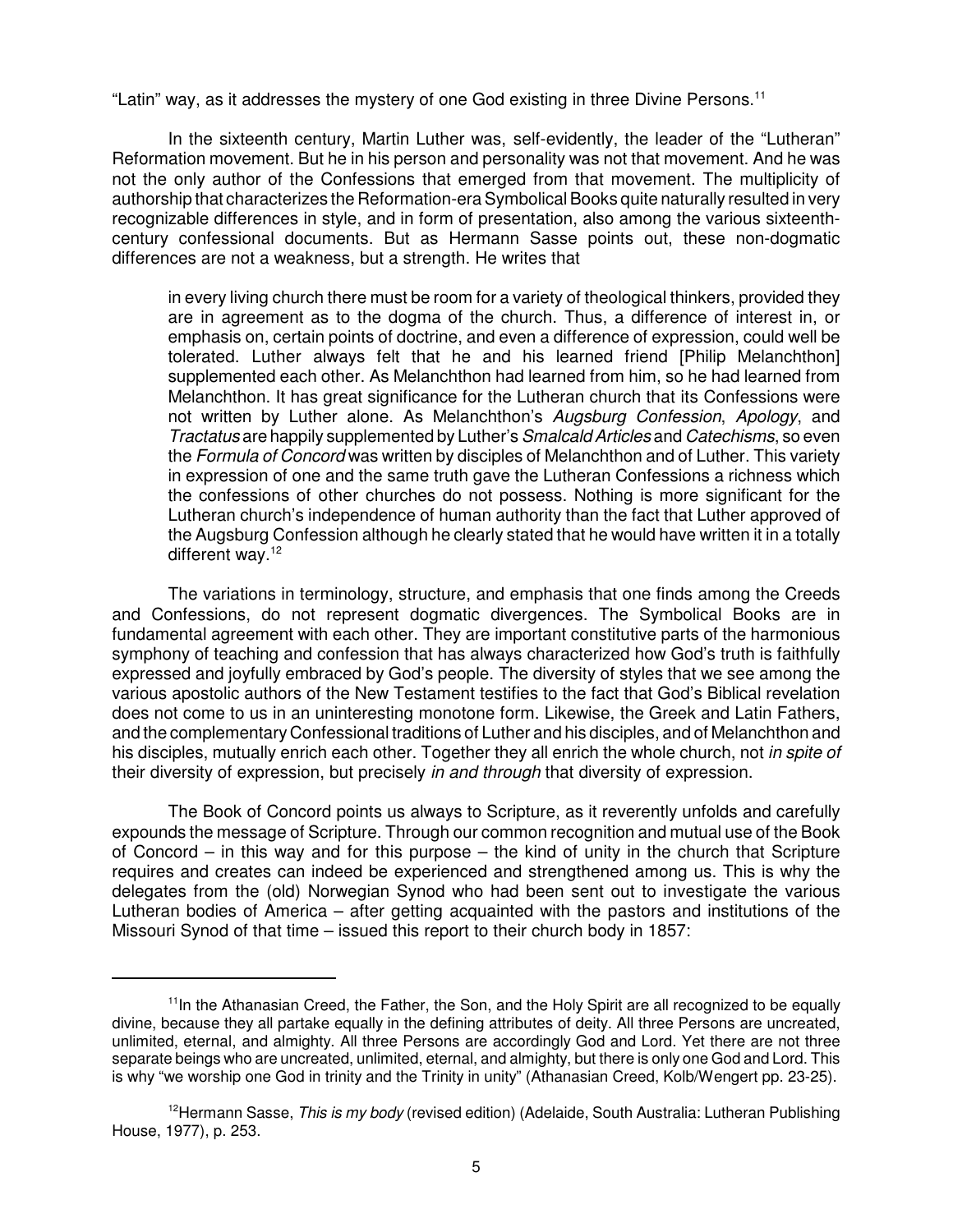It is a real joy to be able to say, in gratitude to God, that we have invariably got the impression that they are all possessed of the same spirit...: a heartfelt trust in God, a sincere love for the symbols and the doctrines of the fathers, and a belief that in them His holy Word is rightly explained and interpreted; and therefore a sacrificial, burning zeal to apply these old-Lutheran principles of doctrine and order. May the Lord graciously revive this spirit throughout the entire Lutheran church, so that those who call themselves Lutherans may no longer wrangle over questions settled by the Lutheran Confessions. May they rather show their true Lutheranism by truly believing that God's Word is taught rightly and without error in the Lutheran Confessions. Otherwise, the Lutheran name is but duplicity and hypocrisy.<sup>13</sup>

III.

Lutheran theology, as it is articulated in the Lutheran Confessions, is fundamentally a liturgical theology. This means two things. First, it means that the worship life of the Lutheran Church is an important focal point in discerning what the overall theology of the Lutheran Church actually is. And second, it means that those aspects of Lutheran theology that are not directly a part of the church's practice of worship, still need to be seen according to their connection to what goes on in worship. Lutheranism's liturgy exhibits and implements its theology, and Lutheranism's theology informs and shapes its liturgy.

When we speak in such a way of the church's *liturgy* and of its *liturgical* life, we are not talking merely about the rites and ceremonies of the church's worship. We are using the term "liturgy" according to the deeper theological meaning that is attached to it in the Apology of the Augsburg Confession, where the position of the Lutherans on what properly constitutes the Christian "liturgy" is explained:

But let us speak about the term "liturgy." This word does not properly mean a sacrifice but rather public service. Thus, it agrees quite well with our position, namely, that the one minister who consecrates gives the body and blood of the Lord to the rest of the people, just as a minister who preaches sets forth the gospel to the people, as Paul says [1 Cor. 4:1], "Think of us in this way, as servants of Christ and stewards of God's mysteries," that is, of the gospel and the sacraments. And 2 Corinthians 5:20, "So we are ambassadors for Christ, since God is making his appeal through us; we entreat you on behalf of Christ, be reconciled to God. ..." Thus the term "liturgy" fits well with the ministry.<sup>14</sup>

We see here a convergence of three important *loci:* the purpose and character of the church's gatherings for worship; the purpose and character of the church's public ministry; and the purpose and character of the church's marks – that is, the means of grace. All three of these things are addressed under the overarching category of the "liturgy." They cannot properly be considered in isolation from each other, as if they were not theologically and practically connected. They belong together. And that theological "togetherness" of worship, ministry, and means of grace is, quite simply, the *liturgical* theology of our church. We are reminded of how the Book of Acts describes the liturgical life of the first Christian congregation in Jerusalem: "Those who accepted [Peter's] message were baptized... They devoted themselves to the teaching of the apostles and to the

<sup>&</sup>lt;sup>13</sup> Jakob Aall Ottesen and Nils O. Brandt, "Indberetning fra Pastorerne Ottesen og Brandt om deres Reise til St. Louis, Missouri; Columbus, Ohio; og Buffalo, New York" (1857); in Carl S. Meyer, Pioneers Find Friends (Decorah, Iowa: Luther College Press, 1963), p. 63. Emphasis added.

<sup>&</sup>lt;sup>14</sup>Apology of the Augsburg Confession XXIV:79-81, Kolb/Wengert p. 272.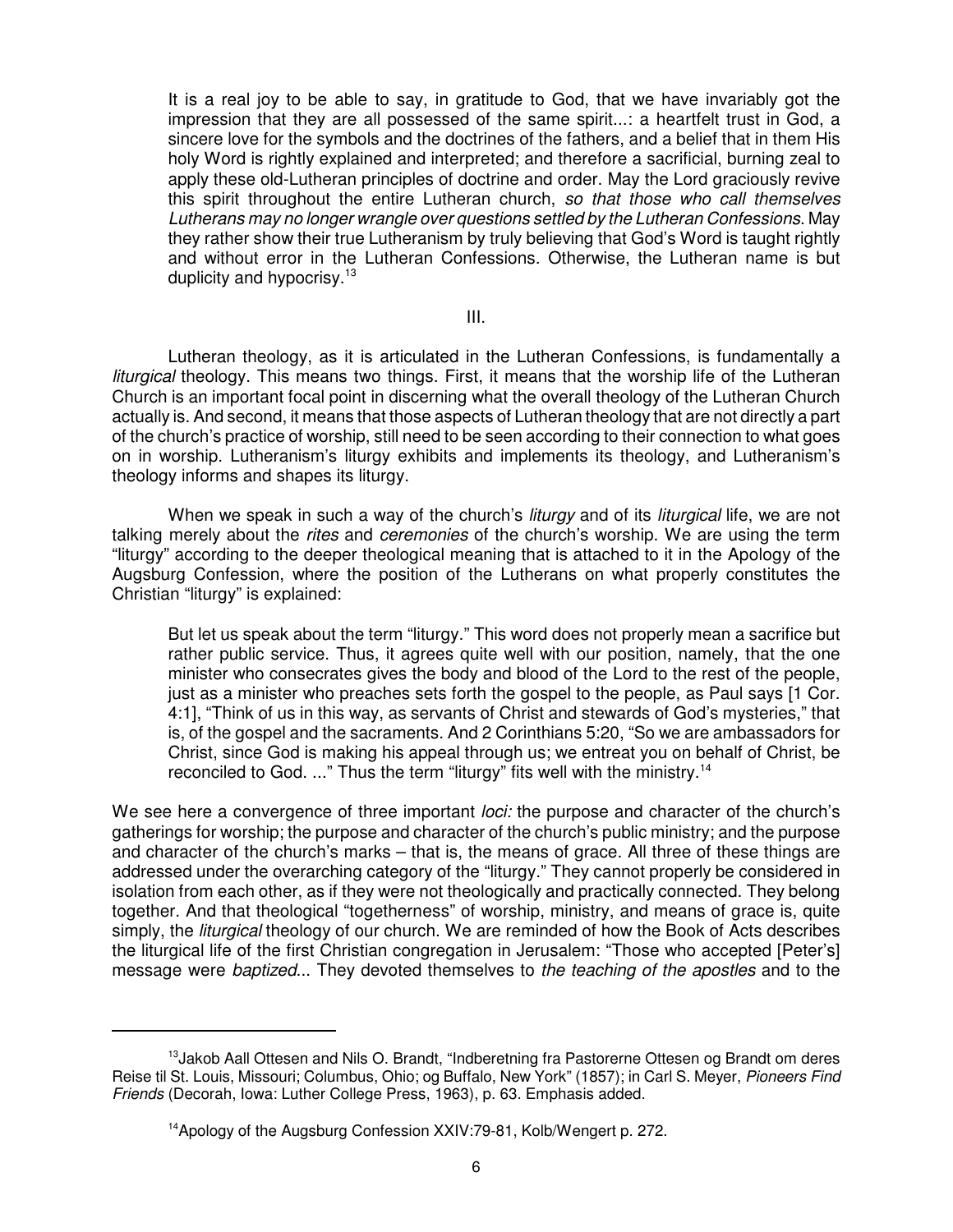communal life, to the breaking of the bread and to the prayers" (Acts 2:41-42, NAB<sup>15</sup>).

The Augsburg Confession declares that

one holy church will remain forever. The church is the assembly of saints in which the gospel is taught purely and the sacraments are administered rightly. And it is enough for the true unity of the church to agree concerning the teaching of the gospel and the administration of the sacraments. It is not necessary that human traditions, rites, or ceremonies instituted by human beings be alike everywhere. As Paul says [Eph. 4:5,6]: "One faith, one baptism, one God and Father of all..."<sup>16</sup>

The point of comparison here is between a pure and orthodox teaching of the gospel and a right administration of the evangelical sacraments, on the one hand, and human traditions on the other. The point of comparison is *not* between the gospel minimalistically defined and the sacraments on the one hand, and other less important articles of faith on the other – as ecumenically-minded Lutherans often maintain. Such attempts to smuggle into the Book of Concord a demand for unity only in fundamental doctrines, rather than a demand for fundamental unity in all doctrines, are both misguided and anachronistic. This is made clear by the elaborations and clarifications on this matter that are made by the Formula of Concord, which says that "the churches are not to condemn one another because of differences in ceremonies when in Christian freedom one has fewer or more than the other, as long as these churches are otherwise united in teaching and in all the articles of the faith as well as in the proper use of the holy sacraments." $17$ 

But we should take note of the fact that the articles of faith in which the churches are in this way to be united, are the articles of faith that are actively to be *taught* in the churches. We are not speaking here of officially-adopted but seldom-read doctrinal statements, collecting dust on a Lutheran parish library shelf. We are speaking instead of the substantial doctrinal preaching, permeated with the proper distinction and application of law and gospel, that is to be heard regularly from a Lutheran parish pulpit. The Formula of Concord recognizes that

in his immeasurable goodness and mercy God provides for the public proclamation of his divine, eternal law and of the wondrous counsel of our redemption, the holy gospel of his eternal Son, our only Savior Jesus Christ, which alone can save. By means of this proclamation he gathers an everlasting church from humankind, and he effects in human hearts true repentance and knowledge of sin and true faith in the Son of God, Jesus Christ. God wants to call human beings to eternal salvation, to draw them to himself, to convert them, to give them new birth, and to sanctify them through these means, and in no other

<sup>&</sup>lt;sup>15</sup>New American Bible (with Revised Psalms and Revised New Testament), copyright 1986, 1991, by the Confraternity of Christian Doctrine.

<sup>&</sup>lt;sup>16</sup>Augsburg Confession VII:1-4 (Latin), Kolb/Wengert p. 43.

 $17$ Formula of Concord, Solid Declaration X:31, Kolb/Wengert p. 640. Emphasis added. Martin Luther speaks in a similar way in his 1535 "Lectures on Galatians": "With the utmost rigor we demand that all the articles of Christian doctrine, both large and small – although we do not regard any of them as small – be kept pure and certain. This is supremely necessary. For this doctrine is our only light, which illumines and directs us and shows the way to heaven; if it is overthrown in one point, it must be overthrown completely. ...we shall be happy to observe love and concord toward those who faithfully agree with us on all the articles of Christian doctrine. ... 'One dot' of doctrine is worth more than 'heaven and earth' (Matt. 5:18); therefore we do not permit the slightest offense against it. ...by the grace of God our doctrine is pure; we have all the articles of faith solidly established in Sacred Scripture" (Luther's Works, Vol. 27 [Saint Louis: Concordia Publishing House, 1964], pp. 41-42).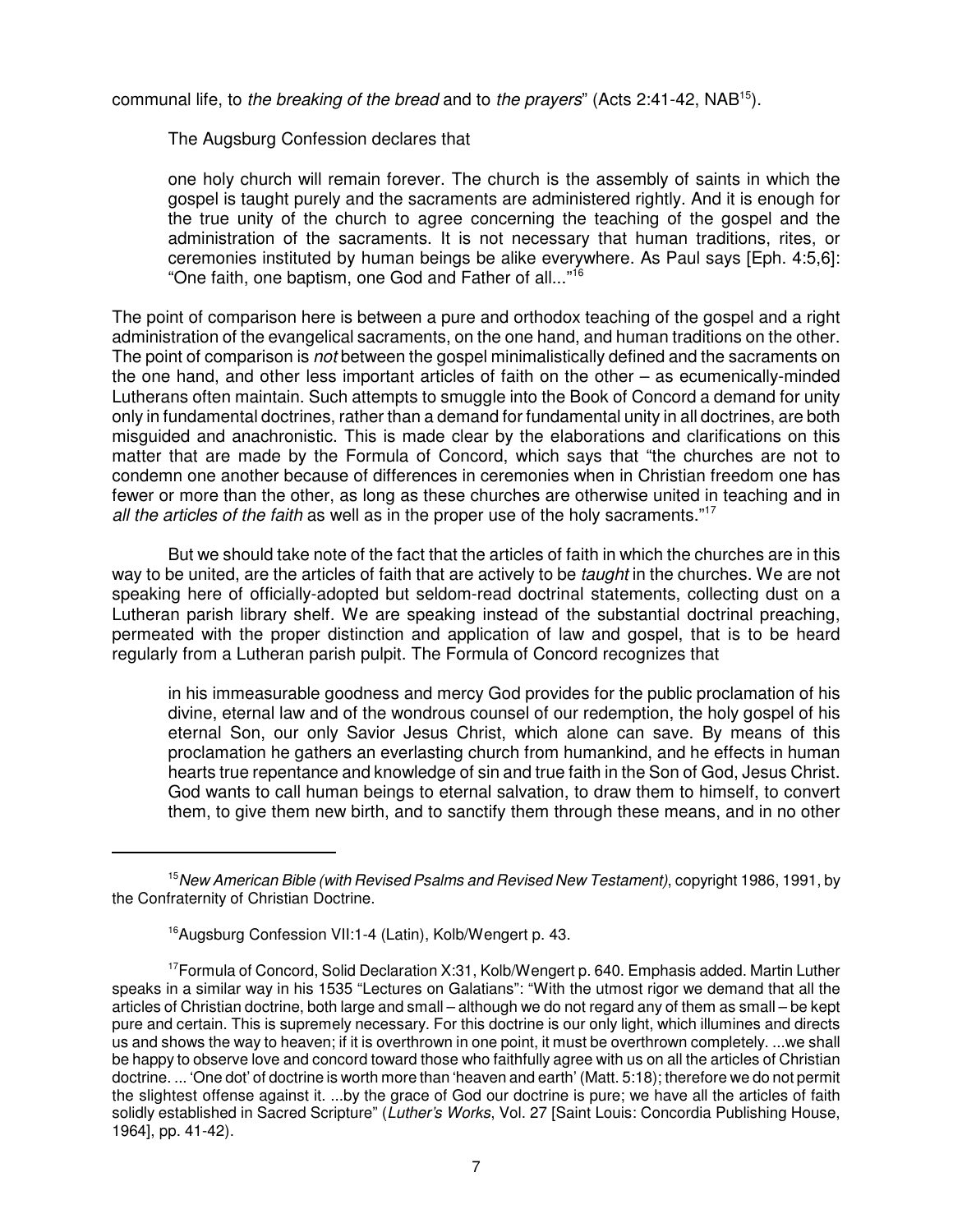way than through his holy Word (which people hear proclaimed or [which they] read) and through the sacraments (which they use according to his Word).<sup>18</sup>

Law-gospel preaching is not, of course, simply preaching about the doctrine of the law and the doctrine of the gospel as such. Rather, we are to preach about everything that we preach about, in a law-gospel way. Proper Lutheran preaching – simultaneously evangelical, catechetical, and practical in its character – is described in the Apology, where a comparison is made between a typical Sunday in a sixteenth-century Romanist parish, and a typical Sunday in a sixteenthcentury Lutheran parish:

Among the opponents there are many regions where no sermons are delivered during the entire year except during Lent. And yet the chief worship of God is to preach the gospel. And when the opponents do preach, they talk about human traditions, about the devotion to the saints and similar trifles. ... A few of the better ones have begun now to speak about good works, but they still say nothing about the righteousness of faith, about faith in Christ, and about the consolation of consciences. Indeed they rail against this most salutary part of the gospel in their polemics. On the contrary, in our churches all the sermons deal with topics like these: repentance, fear of God, faith in Christ, the righteousness of faith, consolation of consciences through faith, the exercise of faith, prayer (what it should be like and that everyone may be completely certain that it is efficacious and is heard), the cross, respect for the magistrates and all civil orders, the distinction between the kingdom of Christ (the spiritual kingdom) and political affairs, marriage, the education and instruction of children, chastity, and all the works of love. From this description of the state of our churches it is possible to determine that we diligently maintain churchly discipline, godly ceremonies, and good ecclesiastical customs.<sup>19</sup>

Let us note the important statement that "the chief worship of God is to preach the gospel," and that "the righteousness of faith," "faith in Christ," and "the consolation of consciences" are identified with this gospel. Sermons that are devoid of such content are not Lutheran sermons. They are not genuinely Christian sermons. But in the same breath, the Apology lists an array of doctrinal and ethical topics that are to be covered in Lutheran sermons. These two emphases can and should guide us and our homiletical practice.

Pastors assure their brother pastors that they are one in doctrine with them, by preaching publicly the doctrine in which they are one. And when they preach that doctrine – that doctrine of the gospel – the righteousness of Christ is thereby preached *upon* their listeners, and the indwelling Christ is thereby preached into their listeners. In Christ's justification of his people, and in Christ's mystical union with his people, the church is built up in faith and life, and the true unity of the Church, in Christ its Lord and head, is strengthened.

There does not need to be a lock-step uniformity in terminology, with memorized formulas or clichés being repeated unimaginatively from every pulpit. Again, what we have the right to expect from each other is a *fundamental* unity in Biblical truth, not an absolute and rigid conformity in every form of expression that is used. But a fundamental *unity* is what we do expect.

Therapeutic sermons that soft-pedal or ignore the articles of faith that Scripture teaches, and that take their cues instead from the realm of popular self-help psychology, are unacceptable. Moralistic sermons that are governed and shaped by the law, in which the gospel does not

<sup>&</sup>lt;sup>18</sup>Formula of Concord, Solid Declaration II:50, Kolb/Wengert p. 553.

<sup>&</sup>lt;sup>19</sup>Apology of the Augsburg Confession XV:42-44, Kolb/Wengert p. 229.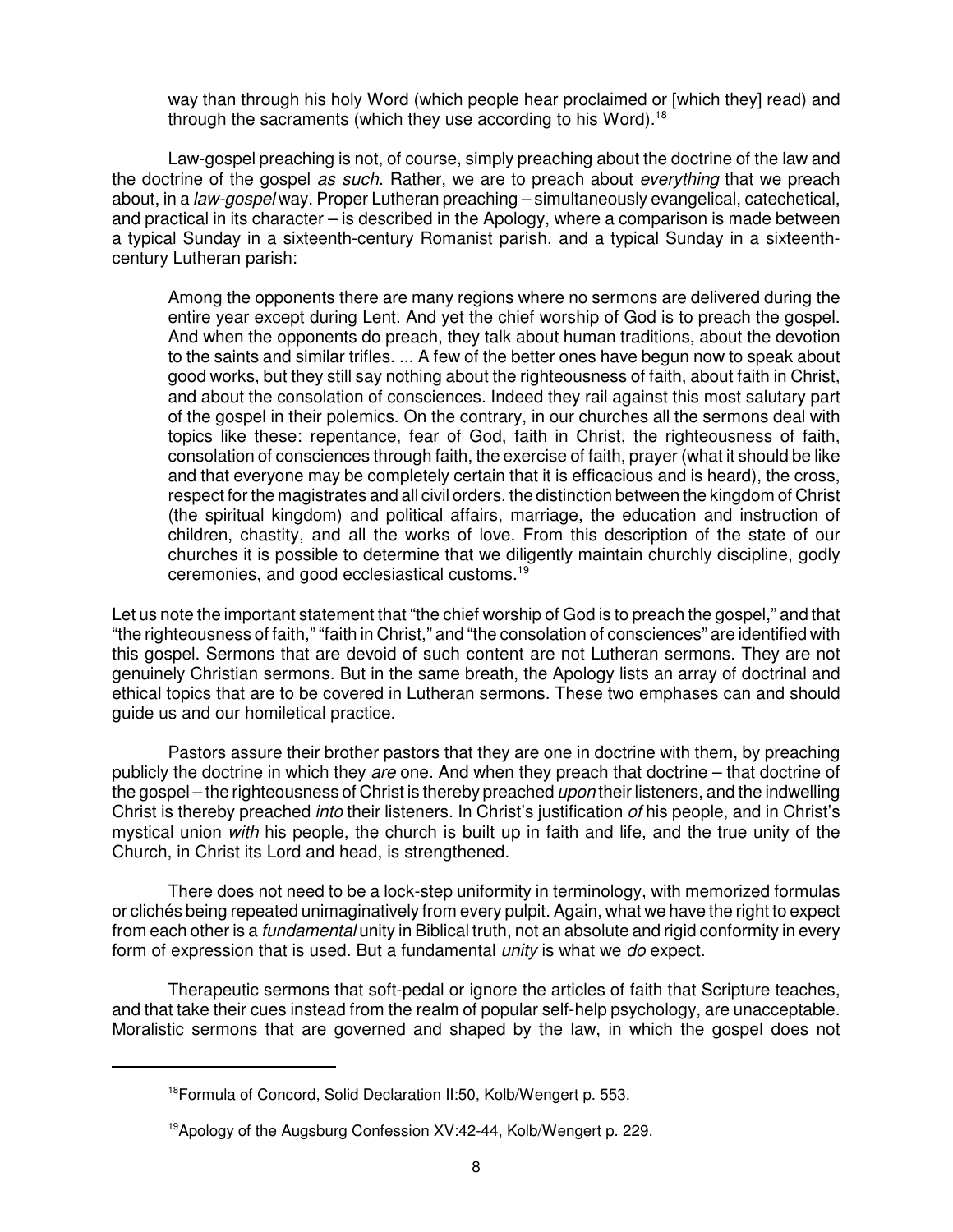predominate, are unacceptable. Sermons that are designed to manipulate the will and emotions, rather than to deliver Christ, are unacceptable. Sermons that are imbued with the personality of a flamboyant preacher, that are filled with jokes and funny stories, and that say very little if anything about God and salvation, are unacceptable:

Let the prophet who has a dream tell the dream, but let him who has my word speak my word faithfully. What has straw in common with wheat? declares the Lord. (Jeremiah 23:28, ESV).

And of course, it is not just the *preaching* of pastors to which we should pay close attention, in our desire to remain united in Christ and in his Word. The *administration of the sacraments*, too, is to be done with a proper liturgical conformity to the institution of Christ; with a proper appreciation for the pastoral dimension of sacramental oversight; and with a proper concern for the public confession that is made in conjunction with the sacramental life of the church. We should never create a situation – through carelessness or through deliberate unwarranted innovations – where doubt in the validity or efficacy of a sacrament is caused by our failure to say exactly what we are supposed to say, or to do exactly what we are supposed to do.

This is an especially sensitive point in regard to the Lord's Supper, where there have been so many debates and controversies over the years. If we are serious about maintaining the unity of the Spirit in the bond of peace, and if we are concerned about the certainty in faith of those whom we are called to serve, we need to avoid any and all questionable and unedifying speculation about what we can "get away with" in how the Supper might be administered – as well as any and all unsettling experimentation in its administration, flowing out of such speculation. The Formula of Concord offers us a minutely careful exegetical description of what Jesus said and did, and of what Jesus wills his presiding ministers to say and do, in the celebration of this sacrament. This ought to be the final word for us in regard to many of these debates and controversies. Let us pay close attention to what the Formula teaches us:

For the true and almighty words of Jesus Christ, which he spoke in the first institution of the Supper, ...retain their validity and power and are still effective, so that in all places in which the Supper is observed according to Christ's institution and his words are used, the body and blood of Christ are truly present, distributed and received on the basis of the power and might of the very same words that Christ spoke in the first Supper. For wherever what Christ instituted is observed and his words are spoken over the bread and cup and wherever the *consecrated* bread and cup are distributed, Christ himself exercises his power through the spoken words, which are still his Word, by virtue of the power of the first institution. ...Luther says: "This command and institution of his have the power to accomplish this, that we do not distribute and receive simply bread and wine but his body and blood, as his words indicate: 'This is my body, this is my blood.' So it is not our work or speaking but the command and ordinance of Christ that make the bread the body and the wine the blood, beginning with the first Lord's Supper and continuing to the end of the world, and it is administered daily *through our ministry or office*." Likewise, "Here, too, if I were to say over all the bread there is, 'This is the body of Christ,' nothing would happen, but when we follow his institution and command in the Supper and say, 'This is my body,' then it is his body, not because of our speaking or our declarative word, but because of his command in which he has told us to speak and to do and has attached his own command and deed to our speaking."<sup>20</sup>

The doctrine of the public ministry is another area where there have been many disputes

 $^{20}$ Formula of Concord, Solid Declaration VII:75, 77-78, Kolb/Wengert pp. 606-07. Emphases added.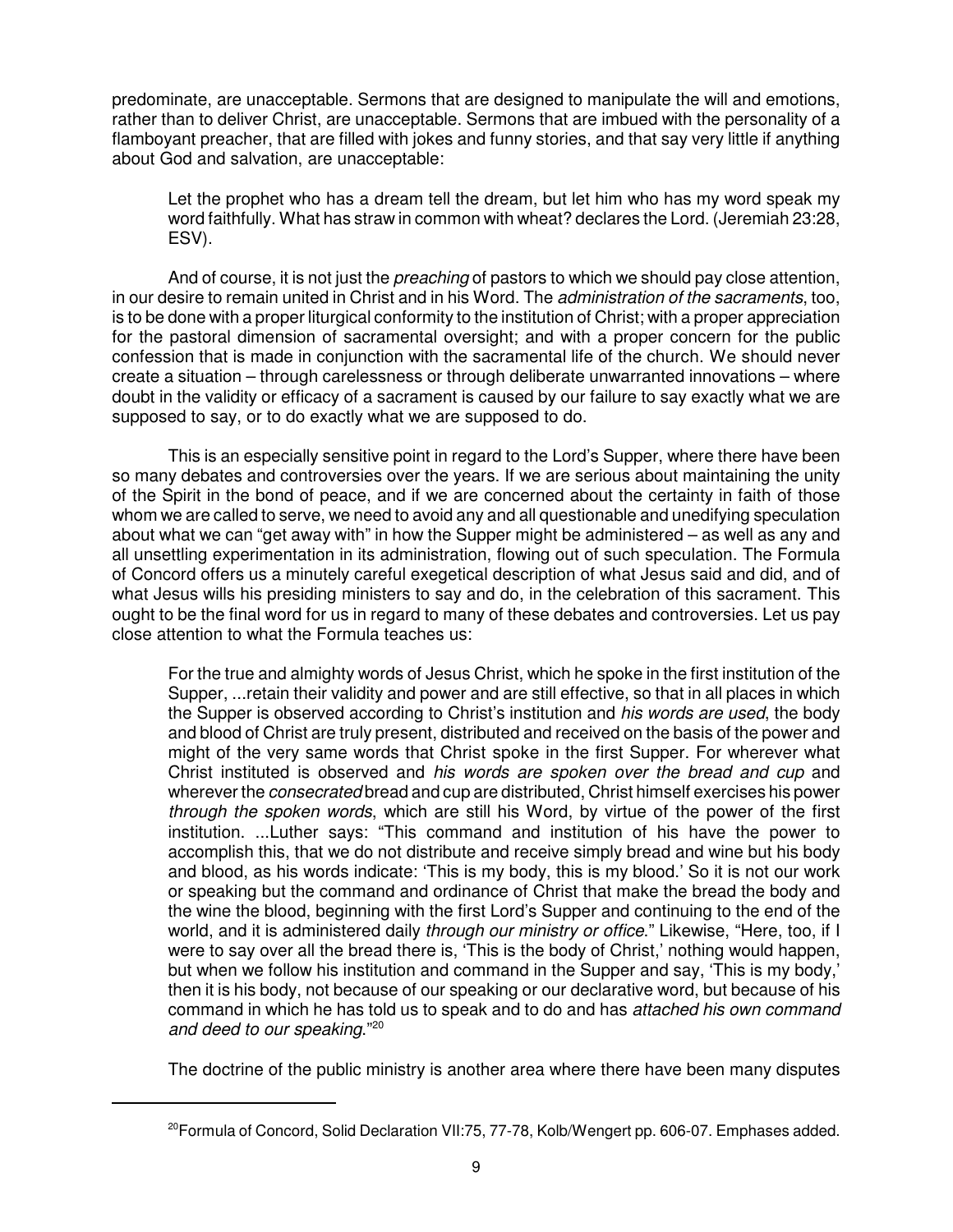over the years. Even if all these disputes have not yet been settled, Lutherans who sincerely subscribe to the Confessions should still be expected to acknowledge together, at the very least, that everything the Confessions do already teach regarding the Biblical doctrine of the ministry does constitute a major component of what they believe regarding the ministry.

Preaching and teaching "the whole counsel of God" (Acts 20:27, ESV), and exercising general spiritual oversight in the church (cf. 1 Timothy 3:1-7), require a level of pastoral competence that is lacking in most Christians. "Not many of you should become teachers, my brothers, for you know that we who teach will be judged with greater strictness" (James 3:1, ESV).<sup>21</sup> Officiating at the administration of the sacraments, in the way that God wants this to be done, also involves more than simply performing the mechanics of the rite – which any Christian could conceivably master.

An examination of the faith of adult baptizands, or of the faith of the parents and sponsors of those who are baptized in infancy, is, in ordinary circumstances, an important and necessary component of the proper administration of Baptism – in view of the fact that Jesus links the administration of this sacrament with the duty to teach all that he has commanded (cf. Matthew 28:19-20). This is an aspect of the spiritual care of souls, to which not everyone is called, and for which not everyone is qualified.

And this kind of soul-care and spiritual oversight is particularly necessary for the proper administration of the Lord's Supper, with which is associated an explicit apostolic warning of potential harmful consequences – spiritual and temporal – for communicants who partake of this sacrament in an unworthy manner (cf. 1 Corinthians 11:27-32). Admitting communicants to the altar, or declining to admit them, is a serious matter. It is an exercising of pastoral authority over those communicants. John F. Brug reflects the classic Lutheran understanding when he writes:

It is clear that the Lord's Supper should be administered by the pastor. It is not our practice to have a layman officiate at the Lord's Supper. Even when congregations were quite isolated and some did not have a pastor present every Sunday, the Lord's Supper was celebrated only when the pastor was present. Proper administration of the Lord's Supper involves more than being able to read the right words. It involves pastoral responsibility for the souls of those who attend. $22$ 

In something as important as the faithful and orderly administration of the means of grace – which is itself a matter of New Testament doctrine – a Biblically-based unity and consensus in practice is of the highest necessity. The Treatise on the Power and Primacy of the Pope draws together many of the strands of Biblical teaching that pertain to the question of spiritual care in the church, and speaks on behalf of all true Lutherans when it confesses that

The gospel bestows upon those who preside over the churches the commission to proclaim the gospel, forgive sins, and administer the sacraments. In addition, it bestows legal authority, that is, the charge to excommunicate those whose crimes are public knowledge and to absolve those who repent. It is universally acknowledged, even by our opponents, that this power is shared by divine right by all who preside in the churches, whether they

 $21$ When a "lay reader," in the absence of a pastor, is asked to conduct a service of the Word and deliver a sermon for a congregation, the sermon should be one that a pastor has either written or approved beforehand. The pastor thereby validates its soundness as an extension of his preaching office, and bears the responsibility for its content.

 $^{22}$ John F. Brug, *The Ministry of the Word* (Milwaukee: Northwestern Publishing House, 2009), p. 221.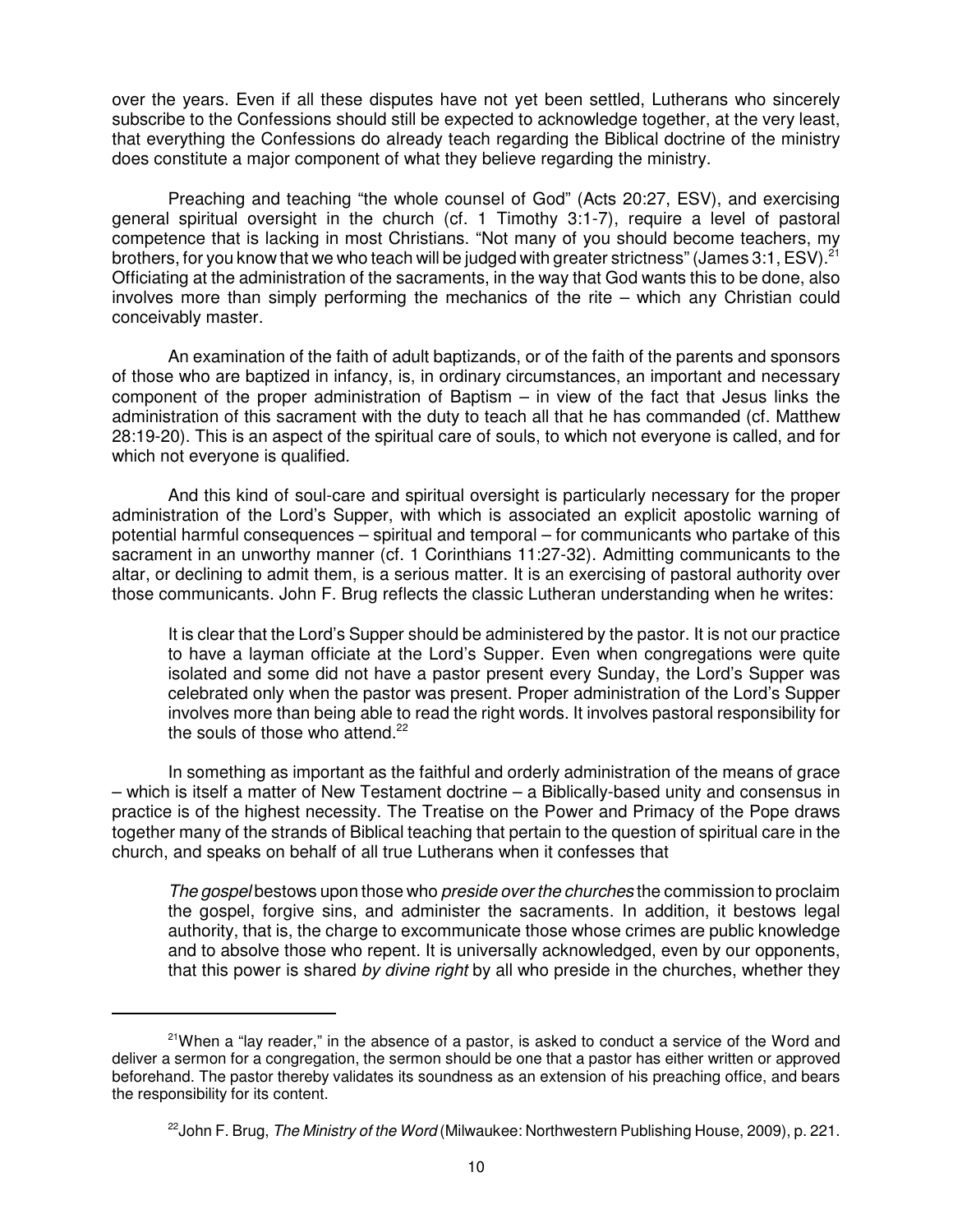are called pastors, presbyters, or bishops.<sup>23</sup>

When the Treatise declares here that "The gospel" bestows this commission and authority on the "presiding" ministers of the church, we know from the context that what it is saying is that the New Testament revelation bestows this commission and authority on them.<sup>24</sup> Such a ministry, with such liturgical duties entrusted to it, does not exist only on the basis of a human arrangement, only as a matter of practical expediency, or only as a consequence of historical development. It is, as the Treatise says, a matter of "divine right" that such men are called to such work among God's people.

The various *outward configurations* of the church's pastoral ministry have indeed developed and changed over time, and exist today in a multiplicity of forms. Spiritual oversight can be and is carried out among God's people by pastors with comprehensive and general calls, and by pastors with focused and specialized calls; by pastors in parish settings, and by pastors in institutional or mission settings. But the *essence* of the pastoral ministry *more generally considered* – that is, the supervision and care of souls in Word and sacrament, by men who have been properly trained for this work and properly called to this work – is willed and mandated by God for the church of all times and places.

The Apology teaches that "priests...are called to preach the gospel and to administer the sacraments to the people. ... For the church has the mandate to appoint ministers, which ought to please us greatly because we know that God approves this ministry and is present in it.<sup>"25</sup> These are the "spiritual fathers" and "preachers," who "govern and guide us by the Word of God" and who "watch over" our souls, about whom Luther speaks in his Large Catechism explanation of the Fourth Commandment.<sup>26</sup>

As far as the pastoral competency of those who are called to a presiding ministry in the church is concerned, the Small Catechism – drawing directly from St. Paul's pastoral epistles – lays out the God-given requirements for "Bishops, Pastors, and Preachers" in these words:

A bishop is to be above reproach, the husband of one wife, temperate, virtuous, moderate, hospitable, an apt teacher, not a drunkard, not vicious, not involved in dishonorable work, but gentle, not quarrelsome, not stingy, one who manages his own household well, who has obedient and honest children, not a recent convert, who holds to the Word that is certain and can teach, so that he may be strong enough to admonish with saving teaching and to refute those who contradict it." From 1 Timothy  $3$ [:2-4,6a; Titus 1:9].<sup>27</sup>

We see here that the office of spiritual oversight is to be entrusted only to qualified men who have a level of knowledge necessary for comprehensive teaching, for admonition, and for refutation of

 $^{23}$ Treatise on the Power and Primacy of the Pope 60-61, Kolb/Wengert p. 340. Emphases added.

<sup>&</sup>lt;sup>24</sup>Earlier in the Treatise, we read: "...let us show from the gospel that the Roman bishop is not superior by divine right to other bishops and pastors" (Treatise on the Power and Primacy of the Pope 7, Kolb/Wengert p. 331. Emphasis added.). This statement is then followed by an exegetical discussion of several passages from the Gospels and Epistles (8-11, pp. 331-32). The "gospel" in its narrower meaning, as a reference to the message of God's grace in Christ, bestows the forgiveness of sins, and does not bestow "legal authority."

<sup>&</sup>lt;sup>25</sup>Apology of the Augsburg Confession XIII:9, 12, Kolb/Wengert p. 220.

<sup>26</sup>Large Catechism I:158-63, Kolb/Wengert p. 408.

<sup>&</sup>lt;sup>27</sup>Small Catechism, Table of Duties: 2, Kolb/Wengert p. 365. Emphases added.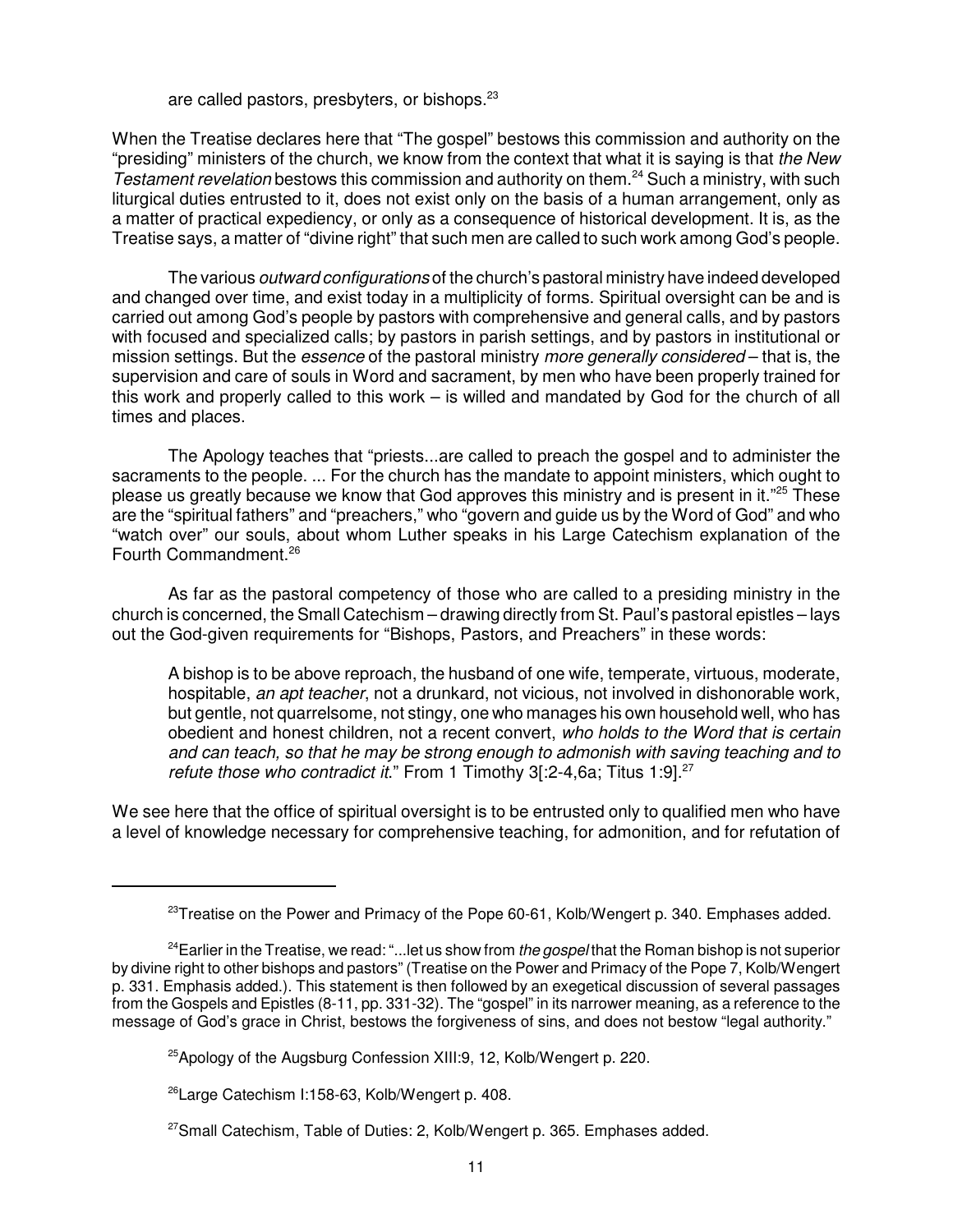error.<sup>28</sup> When congregations honor these standards in the calls that they issue to ministries of liturgical presidency in their midst, this contributes significantly to the unity in doctrine and practice that God wants his church to have. It is self-evident that God's Word is more likely to be preached accurately, and with the proper division of law and gospel, when men who have been carefully trained to preach God's Word accurately, and properly to divide law and gospel, are the ones who are doing the preaching! But it also contributes toward the preservation of trust among brother pastors and sister congregations, and reflects a proper respect for the covenant of fraternal order to which the pastors and congregations of a synod are pledged, when the provisions of that fraternal covenant are consistently followed. And that means, among other things, that the duties of pastoral oversight should be carried out in the various congregations by individuals whose qualifications and credentials are recognized by the church at large – by means of their "clergy roster" status, or their "ordained minister" status.<sup>29</sup>

IV.

We have already noted that, according to the seventh article of the Augsburg Confession, the Lutheran Church teaches that "It is not necessary that human traditions, rites, or ceremonies instituted by human beings be alike everywhere." At the same time, in the fifteenth article of the Augsburg Confession, the Lutheran Church teaches that those "church rites...should be observed that can be observed without sin and that contribute to peace and good order in the church, for example, certain holy days, festivals, and the like. However, people are reminded not to burden

<sup>&</sup>lt;sup>28</sup> Another Pauline requirement for an ecclesiastical "presiding minister," as cited in the Small Catechism, is that he be "the husband of one wife." Martin Luther understood this to be speaking not only to the question of the marital status of a pastor, but also to the question of the *gender* of a pastor. A regularlycalled bishop, pastor, or preacher in the church must be someone who either is, or is able to be, married to a woman. A regularly-called bishop, pastor, or preacher may not be someone who either is, or is able to be, married to a man. In his treatise "On the Councils and the Church," Luther stated that the pastoral responsibility of administering the means of grace – both "publicly and privately" – "must be entrusted to one person, and he alone should be allowed to preach, to baptize, to absolve, and to administer the sacraments." Luther then added this Scriptural restriction: "It is, however, true that the Holy Spirit has excepted women, children, and incompetent people from this function, but chooses (except in emergencies) only competent males to fill this office, as one reads here and there in the epistles of St. Paul [I Tim. 3:2, Tit. 1:6] that a bishop must be pious, able to teach, and the husband of one wife – and in I Corinthians 14[:34] he says, 'The women should keep silence in the churches.' In summary, it must be a competent and chosen man. Children, women, and other persons are not qualified for this office, even though they are able to hear God's Word, to receive Baptism, the Sacrament, absolution, and are also true, holy Christians, as St. Peter says [I Pet. 3:7]. Even nature and God's creation makes this distinction, implying that women (much less children or fools) cannot and shall not occupy positions of sovereignty, as experience also suggests and as Moses says in Genesis 3[:16], 'You shall be subject to man.' The Gospel, however, does not abrogate this natural law, but confirms it as the ordinance and creation of God" (Luther's Works, Vol. 41 [Philadelphia: Fortress Press, 1966], pp. 154-55.). "The Public Ministry of the Word," a doctrinal statement adopted by the Evangelical Lutheran Synod in 2005, similarly states that "Scripture clearly teaches that women are not to be in the pastoral office, because this presiding office includes the exercise of authority over men (1 Corinthians 14:34-35, 1 Timothy 2:11-12). Also, when Scripture refers to one who officiates at the Word and sacrament liturgy it speaks in male terms (1 Timothy 3:2, 1 Timothy 4:13). Therefore women shall not read the Scripture lessons in the divine service, preach the sermon, administer Baptism or distribute the Lord's Supper, for these things are intimately related to the pastoral office (1 Timothy 4:13-14, 1 Corinthians 4:1)" (emphasis added).

<sup>&</sup>lt;sup>29</sup>Lutherans have always recognized the legitimacy of a layman temporarily stepping into the office of pastor to perform a necessary pastoral act – such as the baptism of a person near death – when a regular pastor is not at hand. In the case of such a pastoral emergency, "the order yields to the need" (John Gerhard, Loci theologici; quoted in C. F. W. Walther, Church and Ministry [Saint Louis: Concordia Publishing House, 1987], p. 285). But Lutherans should also make sure that it is a genuine need that prompts any departure from the normal, divine order. Cf. Treatise on the Power and Primacy of the Pope 67, Kolb/Wengert p. 341.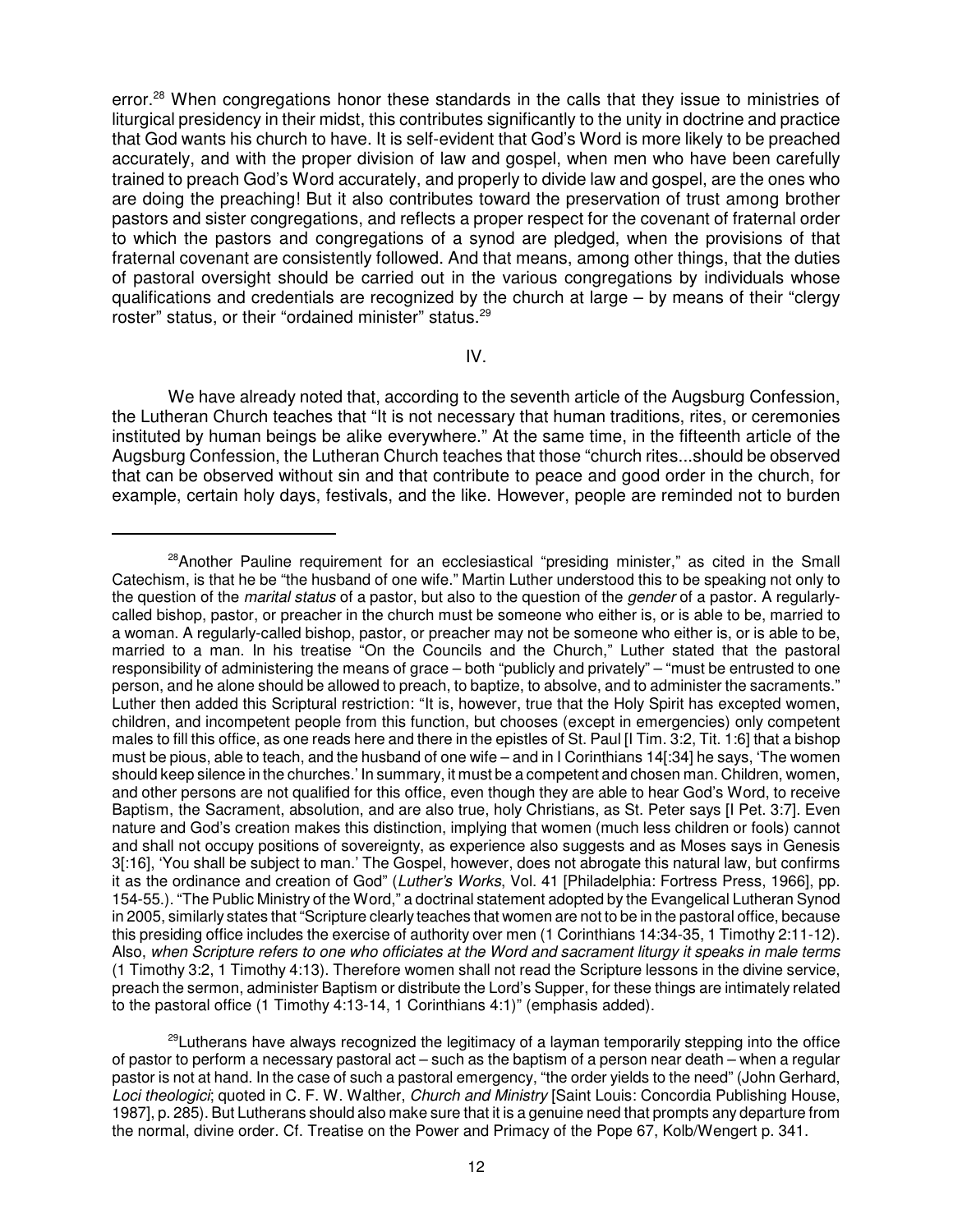consciences, as if such worship were necessary for salvation."<sup>30</sup> These two complementary points are repeated, and expanded on, later in the Augustana:

...the canons are not so severe as to demand that rites should be the same everywhere, nor have the rites of all churches ever been the same. Nevertheless, the ancient rites are, for the most part, diligently observed among us. For the accusation is false that all ceremonies and ancient ordinances are abolished in our churches. Truth is, there has been a public outcry that certain abuses have become fused to the common rites. Because such abuses could not be approved with a good conscience, they have been corrected to some extent. ...the churches among us do not dissent from the catholic church in any article of faith but only set aside a few abuses that are new and were accepted because of corruption over time contrary to the intention of the canons... However, it can easily be judged that nothing contributes more to preserving the dignity of ceremonies and to cultivating reverence and piety among the people than conducting ceremonies properly in the churches.<sup>31</sup>

The Apology likewise repeats, and further explains, these points:

...just as the different lengths of day and night do not undermine the unity of the church, so we maintain that different rites instituted by human beings do not undermine the true unity of the church, although it pleases us when universal rites are kept for the sake of tranquillity. Thus, in our churches we willingly observe the order of the Mass, the Lord's day, and other more important festival days. With a very grateful spirit we cherish the useful and ancient ordinances, especially when they contain a discipline by which it is profitable to educate and teach [the] common folk and [the] ignorant.<sup>32</sup>

The teaching of the Formula of Concord on the topic of *adiaphora* is also often introduced into this discussion. There we read that

We should not regard as free and indifferent, but rather as things forbidden by God that are to be avoided, the kind of things presented under the name and appearance of external, indifferent things that are nevertheless fundamentally opposed to God's Word (even if they are painted another color). Moreover, we must not include among the truly free adiaphora or indifferent matters ceremonies that give the appearance or (in order to avoid persecution) are designed to give the impression that our religion does not differ greatly from the papist religion or that their religion were not completely contrary to ours. Nor are such ceremonies matters of indifference when they are intended to create the illusion (or are demanded or accepted with that intention), as if such action brought the two contradictory religions into agreement and made them one body or as if a return to the papacy and a deviation from the pure teaching of the gospel and from the true religion had taken place or could gradually result from these actions. ... In the same way, useless, foolish spectacles, which are not beneficial for good order, Christian discipline, or evangelical decorum in the church, are not true adiaphora or indifferent things. ...

Therefore, we believe, teach, and confess that the community of God in every time and place has the right, power, and authority to change, reduce, or expand such practices

<sup>30</sup>Augsburg Confession XV:1-2 (Latin), Kolb/Wengert p. 49.

<sup>31</sup>Augsburg Confession, Conclusion of Part One: 2-5 (Latin), Kolb/Wengert p. 59; Introduction of Part Two: 1, 6, (Latin) Kolb/Wengert p. 61.

<sup>&</sup>lt;sup>32</sup>Apology of the Augsburg Confession VII/VIII:33, Kolb/Wengert p. 180.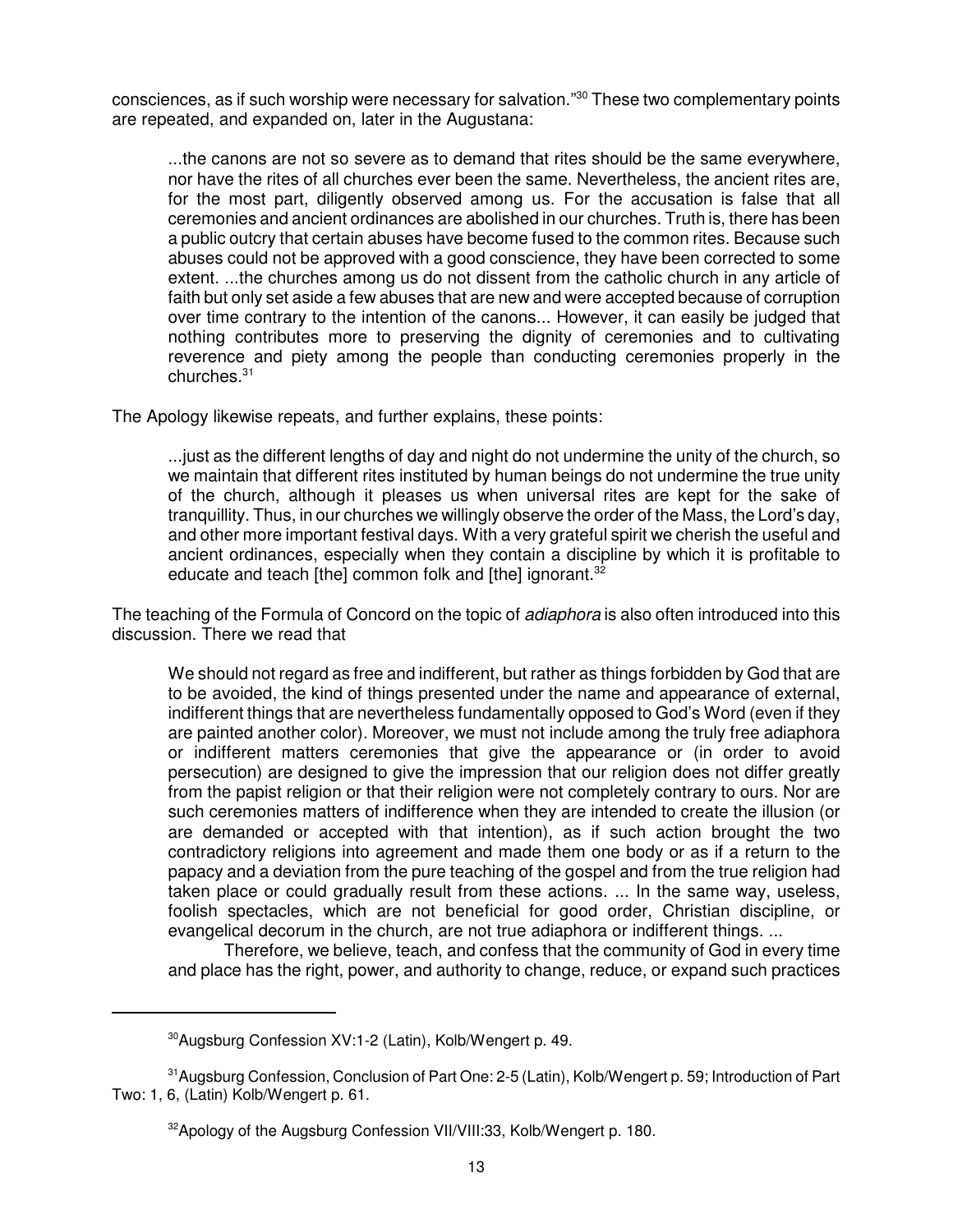according to circumstances in an orderly and appropriate manner, without frivolity or offense, as seems most useful, beneficial, and best for good order, Christian discipline, evangelical decorum, and the building up of the church.<sup>33</sup>

What we see in these Confessional excerpts is a balanced and well-thought-through position on the matter of how the church properly evaluates and understands those ecclesiastical practices – especially in the arena of public worship – that are in themselves neither commanded nor forbidden by God. The first thing we should notice is that decisions about whether or not a certain practice like this will be retained or introduced, are not to be made whimsically, arbitrarily, or independently, apart from careful reflection and fraternal consultation. Such decisions are decisions of "the community of God." And as the larger church does consider such matters, by means of its various mechanisms of fraternal deliberation, it is to do so with a clear and informed perception of the purpose of such practices. If an under-educated individual does not understand the reason for a certain inherited practice, this does not mean that there is no reason, and this does not mean that the church would not be hindered in its mission by the removal of the practice.

We can appreciate the systematic presentation of the Formula of Concord in particular regarding the matter of *adiaphora*, as a guide for our own consideration of these matters. An adiaphoron is, in principle, acceptable and desirable for use among God's people when it is beneficial for "good order, Christian discipline, evangelical decorum, and the building up of the church." But before we go any further in applying these criteria to the ceremonial and liturgical issues of our day, we need to make sure that we accurately grasp how the Formula actually intends its use of the term "adiaphora" to be understood. The Concordists themselves do not apply the concept of "adiaphora" as broadly as we often do. Martin Chemnitz provides us with the larger sixteenth-century lexical context for the Formula's use of this specific term, in his *Examination of* the Council of Trent:

The ceremonies of the Mass are not all of one kind. For some have a divine command and examples of Scripture that they should be done at the celebration of the Lord's Supper, being as it were essential, e.g., to take bread and the cup in the public assembly, to bless, distribute, eat, drink, proclaim the death of the Lord. Some indeed do not have an express command of God, that they must of necessity be done thus in the celebration of the Lord's Supper, nevertheless they are in their nature good and godly if they are used rightly for edification, such as psalms, readings from Scripture, godly prayers and giving of thanks, confession of the Creed, etc. Some are *per se* superstitious and ungodly, for instance the sacrifice of the Mass for the living and the dead, invocation of the saints, satisfaction for the souls in purgatory, the private Mass, consecration of salt, blessing of water, etc. Some ceremonies indeed are adiaphora, such as vestments, vessels, ornaments, words, rites, and things which are not against the Word of God. Things which are of the first kind must of necessity be observed, for they belong to the substance of the Lord's Supper. Of the things that belong to the second and fourth kind, many which make for the edification of people are observed in our churches without infringing on Christian liberty. The third kind, however, being superstitious and godless, has deservedly, rightly, and of necessity been

<sup>&</sup>lt;sup>33</sup>Formula of Concord, Solid Declaration X:5, 7, 9, Kolb/Wengert pp. 636-37. Let us take note, by the way, that this excerpt from the Formula represents the Lutheran *doctrine* of adiaphora. While the adiaphora themselves are not matters of doctrine per se, we do have a doctrine of when, and for what purposes, adiaphora are to be used; and a doctrine of how, and on what basis, adiaphora are to be evaluated. So, when a certain practice is identified as an adiaphoron, this does not bring the theological discussion of that practice to an end. In some ways that is when the conversation begins. Our Biblical and Confessional doctrine of adiaphora can then be brought to bear on our discussion of the practice in question.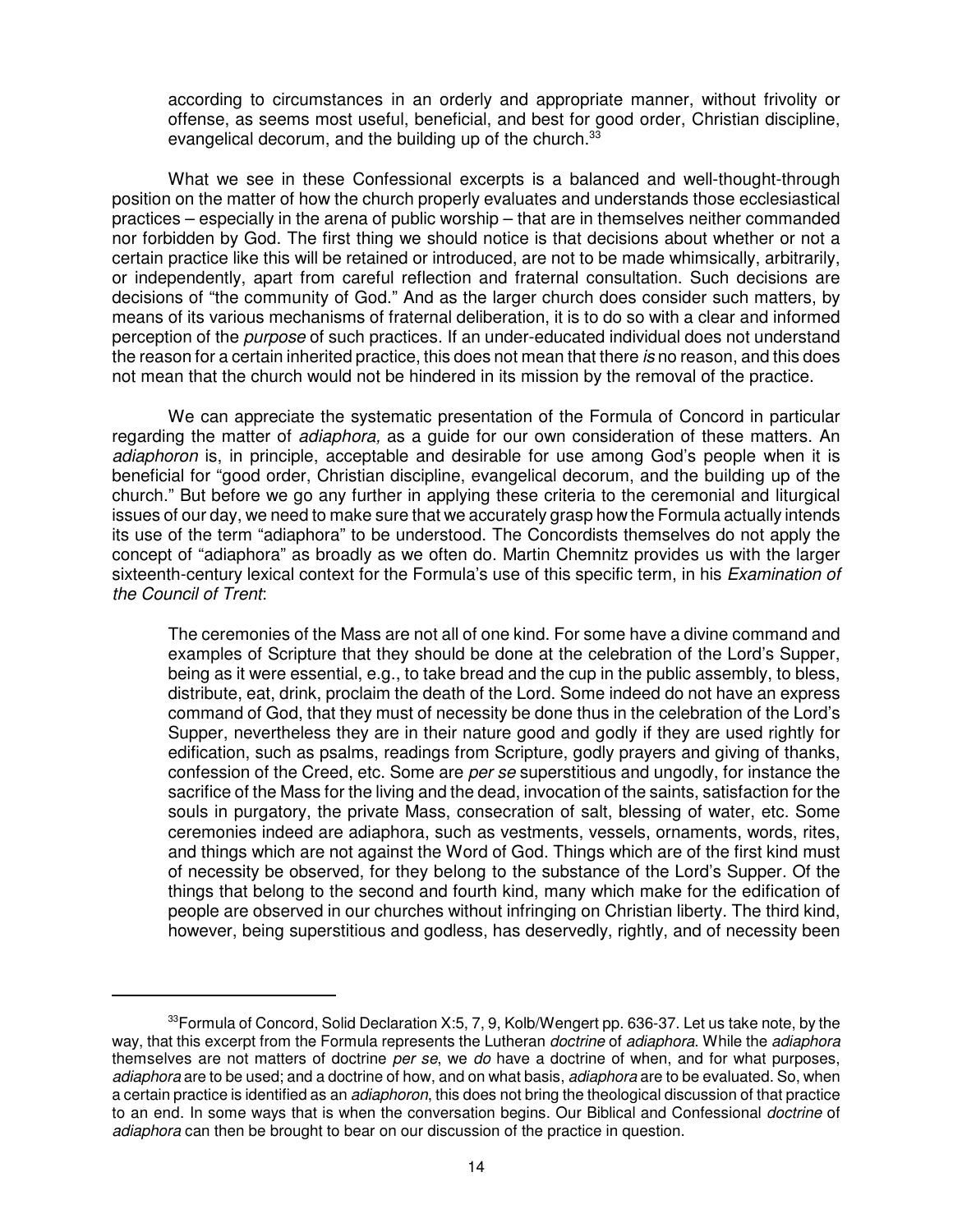abrogated and done away with.<sup>34</sup>

Chemnitz divides the various kinds of religious "ceremonies" into four distinct categories. His first category pertains to those ceremonies that are commanded by God, and that therefore cannot be dispensed with. Christian worship is not a matter of Quaker-like mysticism. Jesus has told us physically to do certain things in the administration of the means of grace, and this sacramental *doing* is a matter of sacred *ceremony* – that is, outward actions that accompany the spoken Word, according to the Lord's institution and command. Chemnitz's third category pertains to those ceremonies that are inherently wrong, and that therefore must not be used. Such ceremonies enact, or invariably testify to, things that God's Word forbids. But there are also two remaining categories, and not just one.

Chemnitz's second category pertains to certain historic usages that admittedly are not, in themselves, commanded by God. But these usages are so well established in the church, and are so widely recognized as serving inherently good and godly purposes in worship, that there would be hardly any conceivable reason why a faithful pastor would want to do away with them – at least if his goal and desire would be to have a worship service that edifies his congregation with the unchanging gospel of Jesus Christ. Ceremonies of this category invariably testify to the truth of God's Word, and always serve the purposes of a proper liturgical theology as based on that Word. Hence the inevitable impression that would be left among informed observers by the removal of such ceremonies, is that those who are removing them are thereby rejecting the truth and the proper theology that everyone understands them to represent. And so, even though the Bible does not explicitly command the use of an order of service that employs "psalms, readings from Scripture, godly prayers and giving of thanks, [and] confession of the Creed," this kind of liturgical format has become, for all practical purposes, virtually "untouchable" in an orthodox church.

In Chemnitz's *Examination*, the concept of *adiaphora* does not come into view until his fourth category. This category pertains to the kind of ceremonies that can with little fanfare be adjusted or revised, diminished or increased, according to the needs and circumstances of the church. Ceremonial changes of this nature, if they are implemented in an orderly and pastorallyresponsible way and with the right motives, will not be a cause of scandal or offense, or give a testimony of heterodoxy to those who witness such changes.

According to this category of genuine *adiaphora*, a pastor can either chant or speak his parts of the service. As he conducts the service, he can wear a white alb, a black talar, or a colored chasuble. He can administer the Lord's Supper with vessels of silver or gold, of glass or porcelain. Communicants can kneel or stand. They can make the sign of the cross and bow when they are dismissed and depart, or not. The service can be comprised of plainsong canticles, or of metered hymns, or of a combination of both.

However, Chemnitz would not have considered it to be a proper application of the principle of adiaphora to revamp totally the whole concept and framework of Christian worship. He would not have considered it to be a proper example of evangelical freedom to get rid of an historicallybased order of service that accentuates and underscores the means of grace; and to replace it with a format that arises from, and reflects, the entertainment and variety-show culture, the restaurant and coffee-shop culture, the talk-show and psycho-therapy culture, or the big-business and corporate culture. One of the important points that is made by the Formula is that "useless and foolish spectacles" are not to be counted among the *adiaphora*. They are inherently contrary to the requirement for "evangelical decorum" that applies to any Lutheran worship service. Frivolous

<sup>&</sup>lt;sup>34</sup>Martin Chemnitz, Examination of the Council of Trent, Part II (Saint Louis: Concordia Publishing House, 1978), pp. 524-25.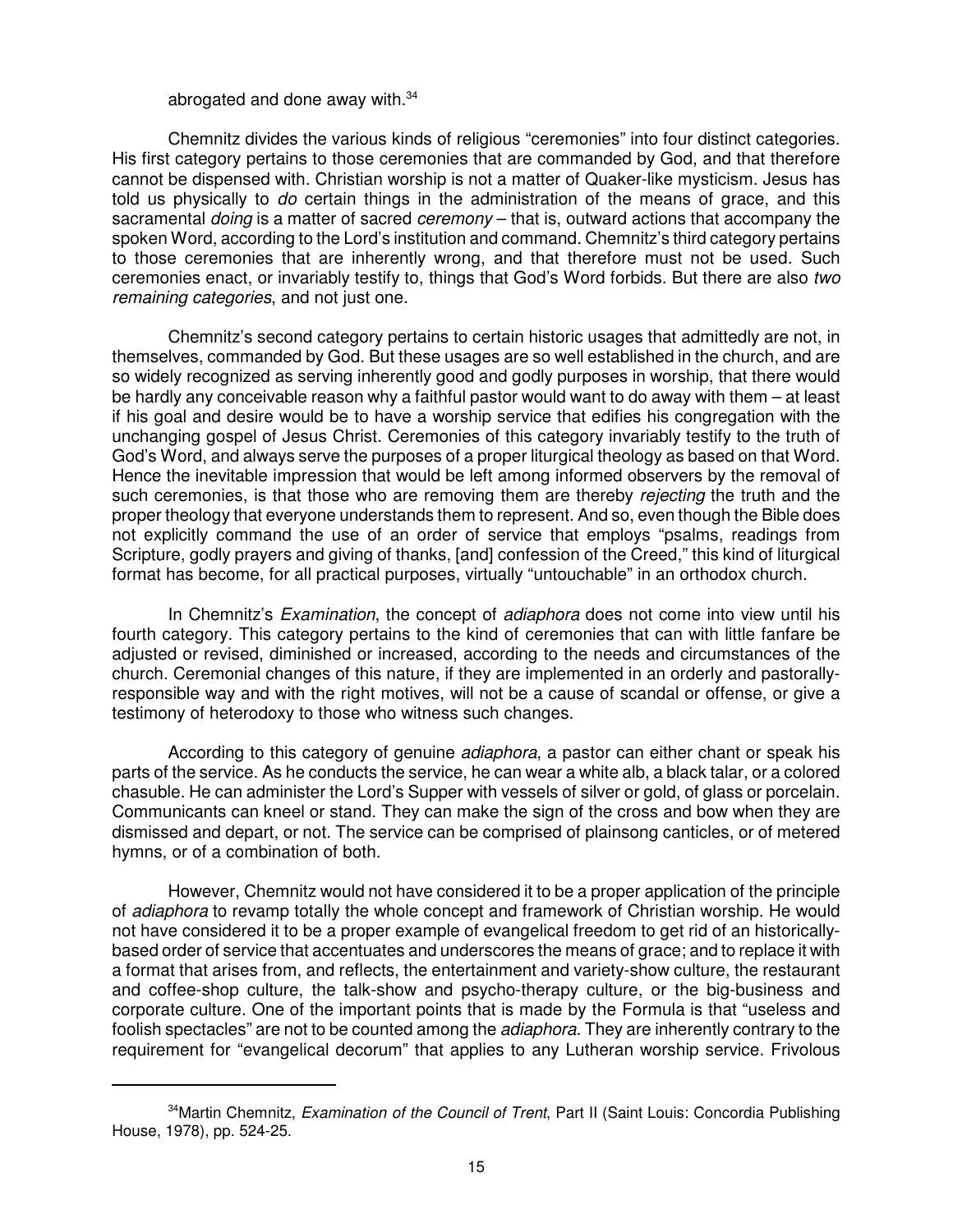gimmicks that are introduced into the worship services of a church, for the deliberate purpose of creating a casual and unserious atmosphere, are beyond the pale of what is acceptable. They offend the pious, and disrupt the larger unity of the church.

It is often thought that such things should be done by a church that is interested in outreach, so that any unbelievers who might be present, and who might be "put off" by too much reverence, would not be made to feel uncomfortable in worship. But unbelievers should actually feel a little uncomfortable in a gathering that honors the First Commandment, and that is comprised of worshipers who humbly recognize the holiness of the God whom they are therein enjoined to fear, love, and trust above all things. Pastors and worship leaders who intentionally try to craft a service that does not reflect and promote the fear of God, love for God, and trust in God above all things – whatever their motive may be – are thereby sinning against the First Table of the law.

The Epistle to the Hebrews gives us this instruction: "Therefore, since we are receiving a kingdom that cannot be shaken, let us be thankful, and so worship God acceptably with reverence and awe" (Hebrews 12:28, NIV). In the New Testament era, God does not prescribe for his people a detailed ritual – such as he did for the nation of Israel in the Old Testament. But even in the New Testament era, there still is such a thing as "acceptable" worship. And this means that there is also such a thing as *unacceptable* worship. Worship that is irreverent is unacceptable. Worship that is not permeated by sound Biblical doctrine, and that does not convey sound Biblical doctrine in its songs and texts to those who are present, is also unacceptable.

Christians do not gather chiefly for the purpose of telling God what they think or how they feel, but for the purpose of listening in faith to what God has to tell them, and for the purpose of learning from God how to respond to his Word – in prayers of petition, praise, and thanksgiving that have been molded and shaped by that Word. As St. Paul writes: "Let the word of Christ dwell in you richly as you teach and admonish one another with all wisdom, and as you sing psalms, hymns and spiritual songs with gratitude in your hearts to God" (Colossians 3:16, NIV). In keeping with this emphasis on the centrality of Christ's word in worship – and in the ceremonial and hymnic forms that are used in worship – the Augsburg Confession declares that

the Mass is retained among us and is celebrated with the greatest reverence. Almost all the customary ceremonies are also retained, except that German hymns, added for the instruction of the people, are interspersed here and there among the Latin ones. For ceremonies are especially needed in order to teach those who are ignorant.<sup>35</sup>

The Apology likewise affirms that

we do not abolish the Mass but religiously retain and defend it. Among us the Mass is celebrated every Lord's day and on other festivals, when the sacrament is made available to those who wish to partake of it, after they have been examined and absolved. We also keep traditional liturgical forms, such as the order of readings, prayers, vestments, and other similar things. ... Ceremonies should be observed both so that people may learn the Scriptures and so that, admonished by the Word, they might experience faith and fear and finally even pray. For these are the purposes of the ceremonies. We keep the Latin for the sake of those who learn and understand it. We also use German hymns in order that the [common] people might have something to learn, something that will arouse their faith and

<sup>35</sup>Augsburg Confession XXIV:1-3 (Latin), p. 69.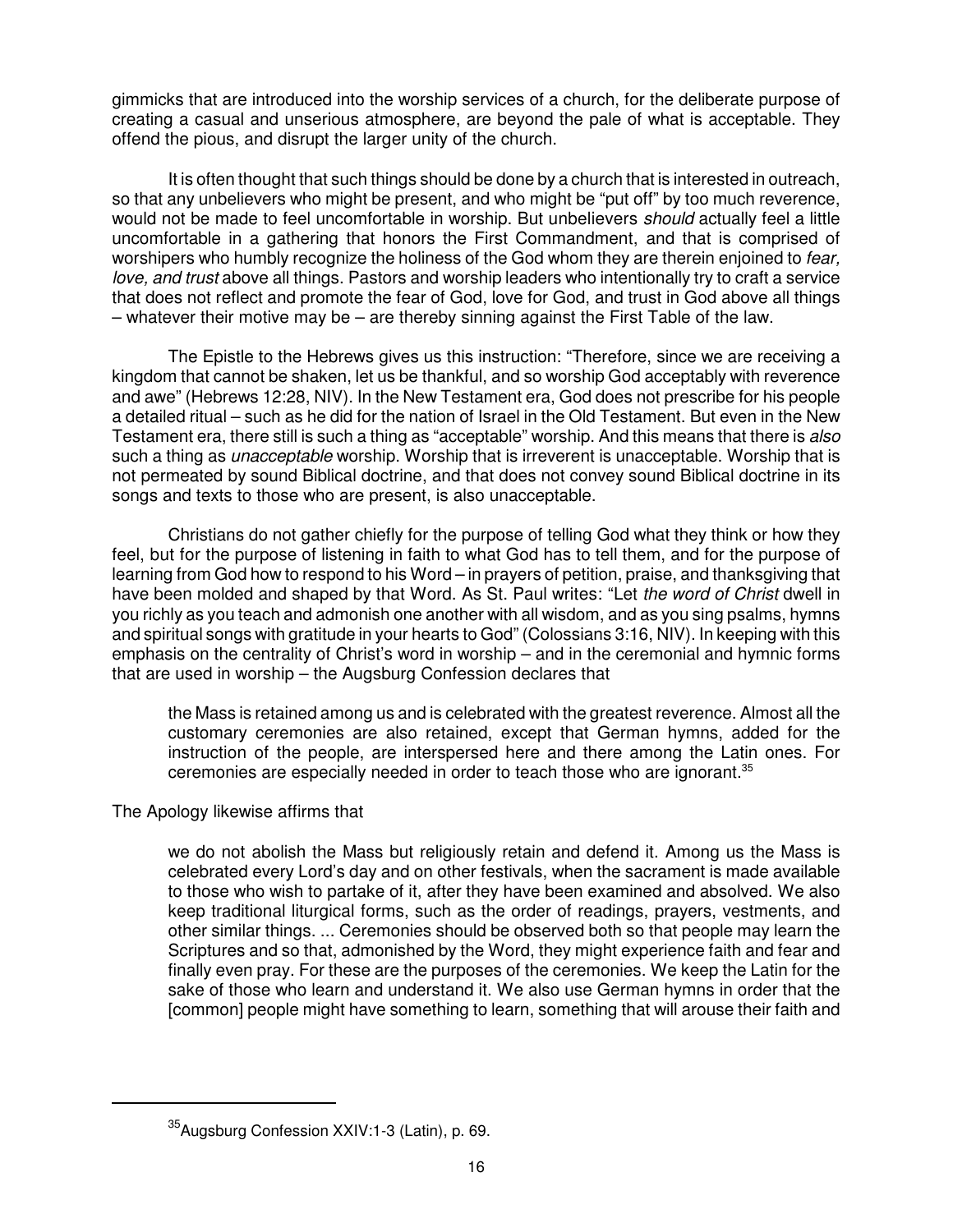# fear.<sup>36</sup>

...we gladly keep the ancient traditions set up in the church because they are useful and promote tranquillity... We can claim that the public liturgy in the church is more dignified among us than among the opponents. ... Many among us celebrate the Lord's Supper every Lord's day after they are instructed, examined, and absolved. The children chant the Psalms in order to learn them; the people also sing in order either to learn or to pray.<sup>37</sup>

None of this should be taken to mean that there is one and only one order of service that every Lutheran church or church body must follow. There is more than one way to worship God acceptably with reverence and awe. The Confessors of our church knew this, not only as a matter of Scriptural doctrine, but also by their own experience. Luther and Melanchthon – who authored several of our Confessional documents – were, of course, members of the church in Wittenberg, in Electoral Saxony. In its public worship, the church of Wittenberg employed an order of service that was based on the ancient and medieval Latin Mass. This description of a typical service in Wittenberg – written by an unsympathetic observer – comes from the year 1536:

At the seventh hour we returned to the city church and observed by which rite they celebrated the Liturgy; namely thus: First, the Introit was played on the organ, accompanied by the choir in Latin, as in the mass offering. Indeed, the minister meanwhile proceeded from the sacristy dressed sacrificially [i.e. in traditional mass vestments] and, kneeling before the altar, made his confession together with the assisting sacristan. After the confession he ascended to the altar to the book that was located on the right side, according to papist custom. After the Introit the organ was played and the Kyrie eleison sung in alternation by the boys. When it was done the minister sang *Gloria in excelsis*, which song was completed in alternation by the organ and choir. Thereafter the minister at the altar sang "Dominus vobiscum," the choir responding "Et cum spiritu tuo." The Collect for that day followed in Latin, then he sang the Epistle in Latin, after which the organ was played, the choir following with Herr Gott Vater, wohn uns bei. When it was done the Gospel for that Sunday was sung by the minister in Latin on the left side of the altar, as is the custom of the adherents of the pope. After this the organ played, and the choir followed

 $36$ Apology of the Augsburg Confession XXIV:1, 3, Kolb/Wengert p. 258. Joseph Herl reminds us that among the early Lutherans, "the Lord's Supper was the center around which all other services revolved. Except for a few areas in the south that were influenced by the Swiss Reformation, the Supper was offered every Lord's day and holy day throughout Lutheran Germany. Several practices highlighted the importance of the sacrament: 1. Private confession before each reception of the sacrament was required in nearly all Lutheran territories. ... This practice not only assured the pastor that communicants were prepared for the sacrament, but also enabled him to count the communicants before consecrating the bread and wine. Thus the problem of what to do with the body and blood of Christ that remained after all had communed was avoided, as only enough for the announced communicants was consecrated. 2. The traditional vestment for Mass, the chasuble, was retained in many Lutheran churches. 3. With few exceptions, the Consecration, as it was called in the sixteenth century, was always sung. This practice was new with Luther; prior to his time in western Christianity, the priest said the Consecration softly so the people could not hear it. 4. Many Lutherans retained the Elevation, in which the priest raised the consecrated body of Christ aloft for the people to view. 5. In many Saxon churches, according to a contemporary report, the ringing of the Sanctus bell at the consecration of the bread and cup was retained into the eighteenth century. 6. Only ordained pastors distributed the sacrament. 7. Some churches used a houseling cloth to catch any crumbs that might fall from the host while it was being distributed. It was carried by an assistant and held underneath the chin of each communicant" ("Seven Habits of Highly Effective Liturgies: Insights from the Sixteenth through the Eighteenth Centuries," in Thine the Amen: Essays on Lutheran Church Music in Honor of Carl Schalk [edited by Carlos R. Messerli] [Minneapolis: Lutheran University Press, 2005], pp. 144-45).

<sup>&</sup>lt;sup>37</sup>Apology of the Augsburg Confession XV:38-40, Kolb/Wengert p. 229.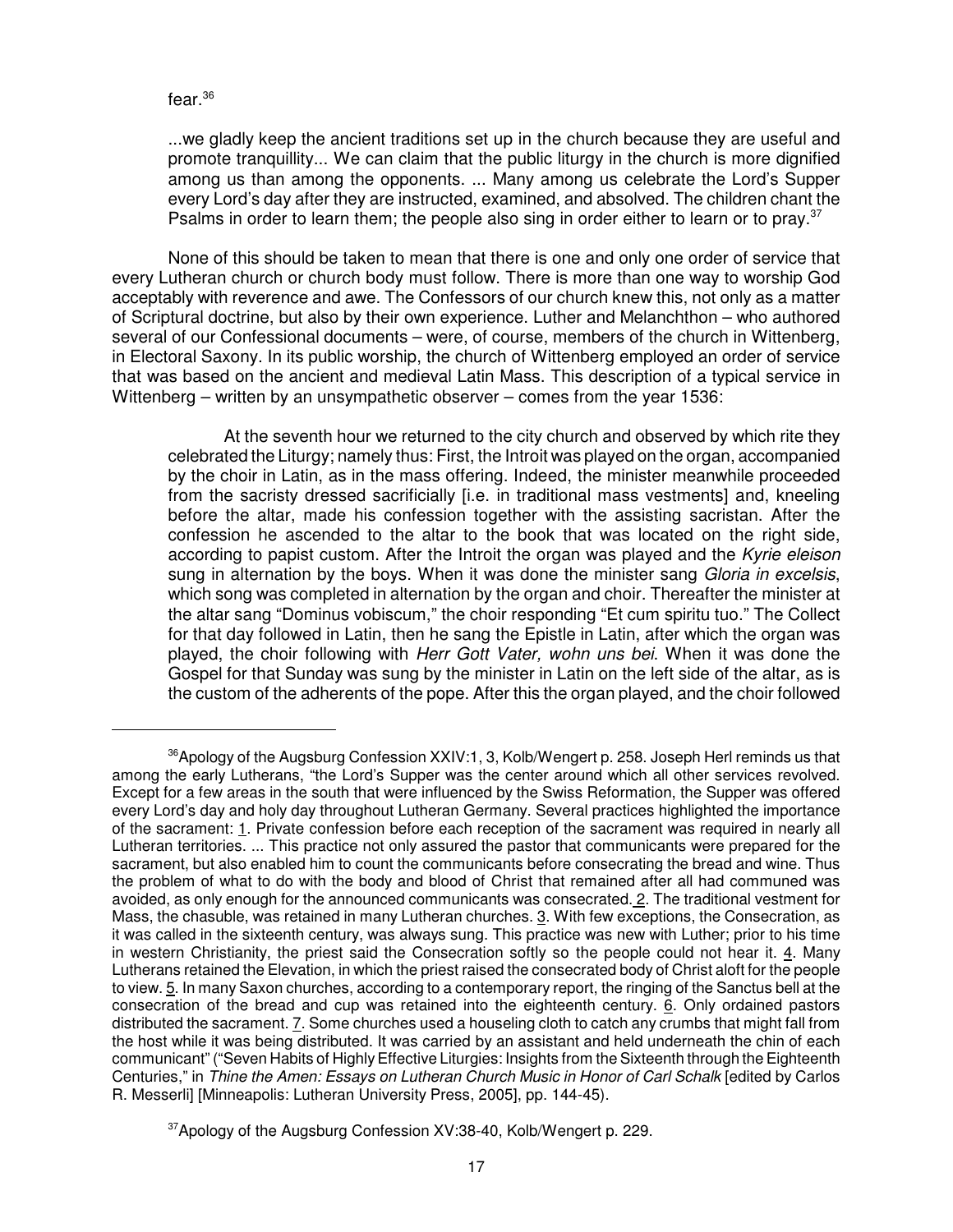with Wir glauben all an einen Gott. After this song came the sermon, ...delivered on the Gospel for that Sunday... After the sermon the choir sang *Da pacem domine*, followed by the prayer for peace by the minister at the altar, this in Latin as well.

The Communion followed, which the minister began with the Lord's Prayer sung in German. Then he sang the words of the Supper, and these in German with his back turned toward the people, first those of the bread, which, when the words had been offered, he then elevated to the sounding of bells; likewise with the chalice, which he also elevated to the sounding of bells. Immediately communion was held. ... During the communion the Agnus Dei was sung in Latin. The minister served the bread in common dress [in a cassock?] but [he served] the chalice dressed sacrificially [i.e. in mass vestments]. They followed the singing of the Agnus Dei with a German song: Jesus Christus [unser Heiland] and Gott sei gelobet. After the sermon the majority of the people departed. ... The minister ended the Communion with a certain thanksgiving sung in German. He followed this, facing the people, with the Benediction, singing "The Lord make his face to shine on you, etc." And thus was the mass ended. $38$ 

Jacob Andreae, a coauthor of the Formula of Concord, was from Tübingen, in the Duchy of Württemberg. The church of Württemberg did not use an order of service that was based on the Latin Mass. But it also did not use a "made-up" service that was invented from scratch by the Reformers of that region, without historical roots. Rather, the Württembergers used an order of service that was based on the medieval Preaching Service. Andreae himself, together with colleagues from the theological faculty at Tübingen, described this service in their 1577 correspondence with the Patriarch of Constantinople:

The All-Holy Communion is celebrated among us today with a minimum of ceremonial. The church assembles at an appointed time. Hymns are sung. Sermons are preached concerning the benefits of Christ for mankind. Again, hymns are sung. An awesome exhortation is read, which in part explains the words of institution of the Most-Holy Supper, and in part demands that each person should prepare for a worthy communion. A general but sincere confession of sins is made. Forgiveness is publicly pronounced. With devout prayers we ask the Lord to make us partakers of the heavenly gifts and benefits. The Words of Institution of the sacrament are read, after which the congregation approaches with reverence and receives (offered by the holy minister) the body and the blood of Christ. Again we give thanks to God in prescribed words for the heavenly gifts. Finally, the holy minister of God says the blessing over the assembled congregation, and all are dismissed to go to their homes.<sup>39</sup>

These two orders of service were certainly different from each other. In the sixteenth century and later, most Lutherans followed an order of service similar to that of Wittenberg. The "Common Service," familiar in American Lutheran history, is an heir of this "majority" tradition. But some Lutherans in the sixteenth century and later followed an order of service similar to that of Württemberg. Wittenberg used a fuller and more elaborate ritual, with a richer ceremonial. Württemberg used a more streamlined and simplified ritual, with a minimized ceremonial.

But, what these orders of service had in common was that they were both rooted in the

<sup>&</sup>lt;sup>38</sup>Wolfgang Musculus, Travel Diary; quoted in Joseph Herl, *Worship Wars in Early Lutheranism* (New York: Oxford University Press, 2004), pp. 195-96.

<sup>&</sup>lt;sup>39</sup> Jacob Andreae, Martin Crucius, and Lucas Osiander, Correspondence with the Patriarch of Constantinople (1577); in George Mastrantonis, Augsburg and Constantinople (Brookline, Mass.: Holy Cross Orthodox Press, 1982), p. 144.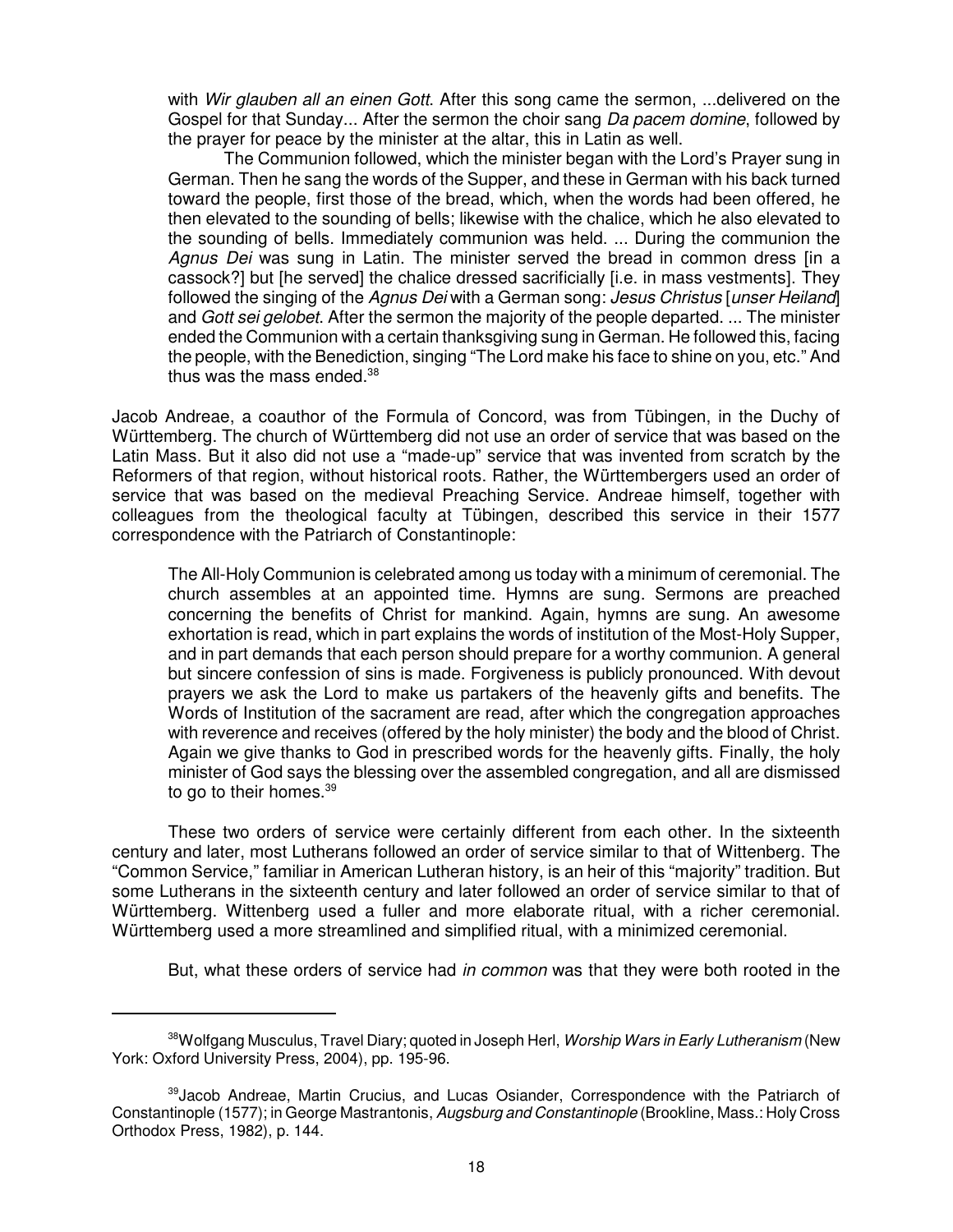earlier tradition of the church's worship, and therefore testified to Lutheranism's continuity with the church of all ages; they both focused the attention of the worshipers on the means of grace, and faithfully conveyed the means of grace to the people; and they were both serious and dignified in spirit, without any frivolous or irreverent elements. There was, then, a *fundamental* agreement between them in form and presentation, even as they reflected – in what they each taught and confessed – a fundamental agreement also in the underlying doctrine and practice of the churches that worshiped by means of these orders.<sup>40</sup>

V.

Among the articles of faith that are to be taught in and through the liturgy and its ceremonies, is the essential point of Lutheran ecclesiology that "one holy church will remain forever" – to quote again from the Augsburg Confession. This is why the Reformers are so adamant in demonstrating and defending their unity with the church of the apostles and ancient Fathers, and their adherence to the evangelical teachings of the apostles and the Fathers.

Some Lutherans, in their anti-Roman polemics, actually end up sounding like Mormons in their seeming willingness to agree with the Romanist accusation that the Lutheran Reformers established a "new" church that was not in continuity with the church of pre-Reformation times. But this is heresy! We should absolutely refuse to be tarred by this. In our desire to preserve and confess the doctrinal unity on this point that God wants us to have, we will do what we can  $-$  in the testimony that we give with our lips, and in the testimony that we give with our ceremonies – to refute this accusation, and to show forth in word and deed that it is not true.

If there would be a weighing and an evaluating of old ceremonies, and of potential new ceremonies, Lutherans would be expected to embrace a "preferential option" for the old ceremonies. An old ceremony and a new ceremony may each be able, with equal effectiveness, to teach and reenforce a certain Scriptural truth. But the old ceremony, by its very *oldness*, is also able to teach and reenforce the fact that this Scriptural truth is what faithful Christians of all times have believed. The *newness* of a new ceremony severely diminishes the ability of such a new ceremony to impress upon people a sense of the oldness of the doctrine that it is devised to symbolize.

There is indeed a catholic and historic spirit in true Lutheranism that is lacking in Calvinism, and in the various Protestant sects within Christendom that Calvinism has spawned over the centuries. Sasse reminds us that

Lutheran theology differs from Reformed theology in that it lays great emphasis on the fact that the evangelical church is none other than the medieval Catholic Church purged of certain heresies and abuses. The Lutheran theologian acknowledges that he belongs to the same visible church to which Thomas Aquinas and Bernard of Clairvaux, Augustine and Tertullian, Athanasius and Ireneaus once belonged. The orthodox evangelical church is the legitimate continuation of the medieval Catholic Church, not the church of the Council of Trent..., which renounced evangelical truth when it rejected the Reformation. For the orthodox evangelical church is really identical with the orthodox catholic church of all times. And just as the very nature of the Reformed Church emphasizes its strong opposition to the

 $40$ Since 1933, world Lutheranism has been able to claim for itself yet another type of historic liturgical service. The Ukrainian Evangelical Church of the Augsburg Confession, which then existed in the Galicia region of Poland (now Ukraine), published in that year an order of the Divine Liturgy that was based on the historic Byzantine Rite of Eastern Christendom. This rite is used now in the Ukrainian Lutheran Church, which preserves the legacy of the former Ukrainian Evangelical Church of the Augsburg Confession.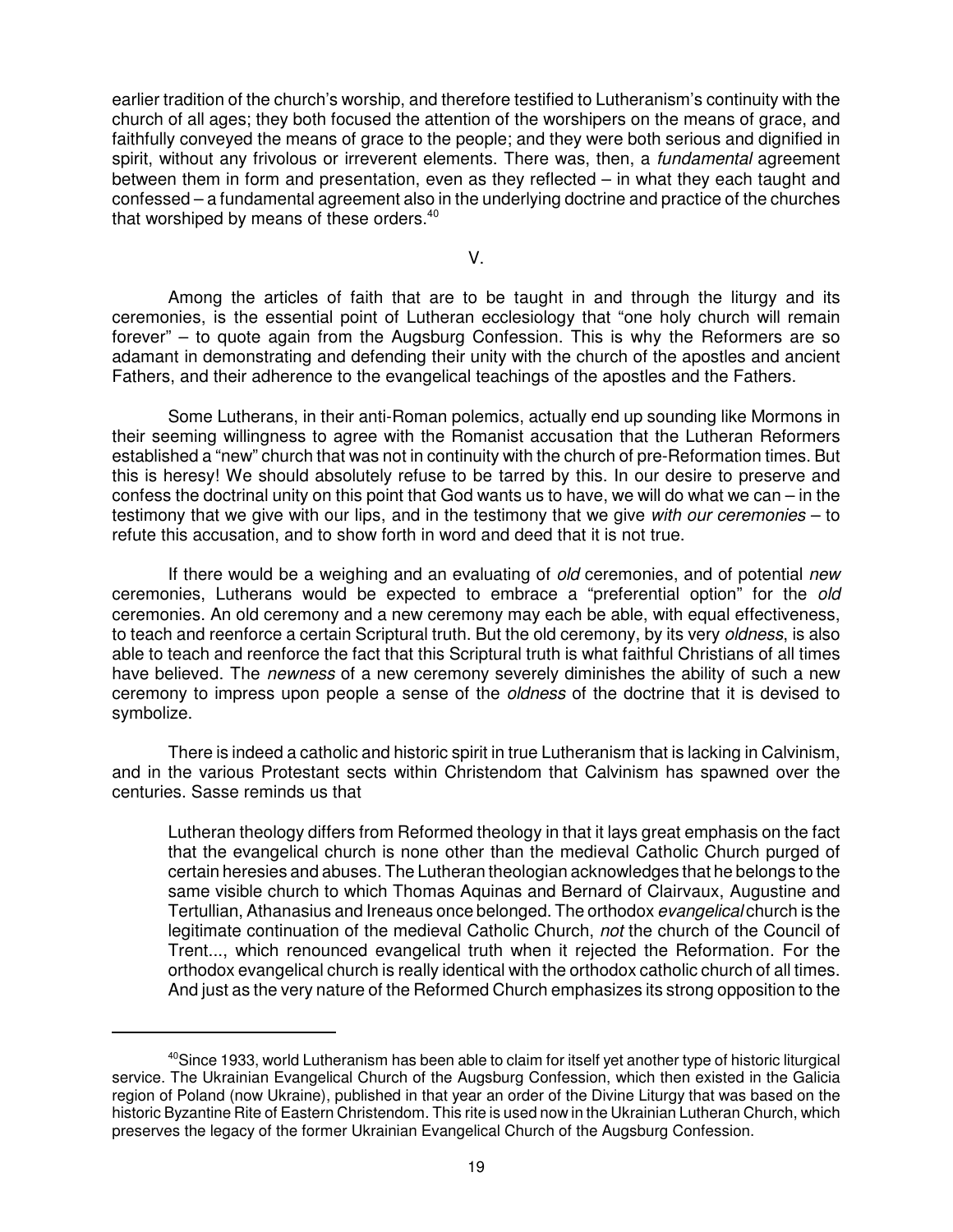medieval church, so the very nature of the Lutheran Church requires it to go to the farthest possible limit in its insistence on its solidarity and identity with the Catholic Church. It was no mere ecclesiastico-political diplomacy which dictated the emphatic assertion in the Augsburg Confession that the teachings of the Evangelicals were identical with those of the orthodox catholic church of all ages, and no more was it romanticism or false conservatism which made our church anxious to retain as much of the old canonical law as possible, and to cling tenaciously to the old forms of worship.<sup>41</sup>

It does not surprise us, then, that there is a noticeable convergence between some of the outward forms of the Lutheran Church, and some of the outward forms of the Catholic Church – and indeed of any other church (Anglican or Orthodox) that, like ours, deliberately cultivates an identity of "connectedness" to the historic church of past centuries.

We do have an obligation to confess the pure and whole truth, and thereby to cultivate our unity with other Lutherans who with us confess this truth. And this means that in our ceremonial usages, we will not employ customs and practices that testify to, and teach, the *distinctive errors* of "the papist religion." Neither will we employ customs and practices that testify to, and teach, the distinctive errors of Protestant sectarianism, and that would make people feel in our worship services as if they were in a typical Baptist or Evangelical church and not in a Lutheran church.

But returning to the matter at hand, not everything that is in Rome is of Rome. We need not refrain from ceremonially accentuating those articles of faith that we actually do to some degree still share with Rome.<sup>42</sup> In fact, since the Protestant Evangelical movement poses much more of

<sup>&</sup>lt;sup>41</sup> Hermann Sasse, Here We Stand (New York: Harper and Brothers, 1938), pp. 102-03. Emphases added.

 $42$ In his treatise Von der Wiedertaufe, Martin Luther writes: "It is our confession that in the papacy there are the right Holy Scriptures, the right Baptism, the right Sacrament of the Altar, the right keys for forgiveness of sins, the right preaching office, the right catechism – such as the Lord's Prayer, the Ten Commandments, the Creed. ... Now if Christianity exists under the pope, it must be Christ's true body and members. If it is His body, then it has the right Spirit, Gospel, Creed, Baptism, Sacrament, keys, preaching office, prayer, Holy Scriptures, and everything that Christianity should have. Therefore we do not rave like the 'enthusiasts' that we reject everything in the papacy" (quoted in Holsten Fagerberg, A New Look at the Lutheran Confessions [Saint Louis: Concordia Publishing House, 1972], pp. 49-50). In addressing those who are still in the Roman Church, Luther also says: "It is true, I admit, that the church in which you sit derives from the ancient church as well as we, and that you have the same baptism, the sacraments, the keys, and the text of the Bible and gospels. I will praise you even further and admit that we have received everything from the church before you (not from you). ... We do not regard you as Turks and Jews (as was said above) who are outside the church. But we say you do not remain in it but become the erring, apostate, whorelike church (as the prophets used to call it), which does not remain in the church, where it was born and brought up. You run away from this church and from your true husband and bridegroom (as Hosea says of the people of Israel [Hos. 1:2]) to the devil Baal, to Molech and Astaroth" ("Against Hanswurst," Luther's Works, Vol. 41, p. 207. Emphases added.). Specifically in response to the accusation that certain Lutheran liturgical customs are "Roman Catholic" and should not be used, C. F. W. Walther writes: "Whenever the divine service once again follows the old Evangelical-Lutheran agendas (or church books), it seems that many raise a great cry that it is 'Roman Catholic': 'Roman Catholic' when the pastor chants 'The Lord be with you' and the congregation responds by chanting 'and with thy spirit'; 'Roman Catholic' when the pastor chants the collect and the blessing and the people respond with a chanted 'Amen.' Even the simplest Christian can respond to this outcry: 'Prove to me that this chanting is contrary to the Word of God, then I too will call it "Roman Catholic" and have nothing more to do with it. However, you cannot prove this to me.' If you insist upon calling every element in the divine service 'Romish' that has been used by the Roman Catholic Church, it must follow that the reading of the Epistle and Gospel is also 'Romish.' Indeed, it is mischief to sing or preach in church, for the Roman Church has done this also... Those who cry out should remember that the Roman Catholic Church possesses every beautiful song of the old orthodox church. The chants and antiphons and responses were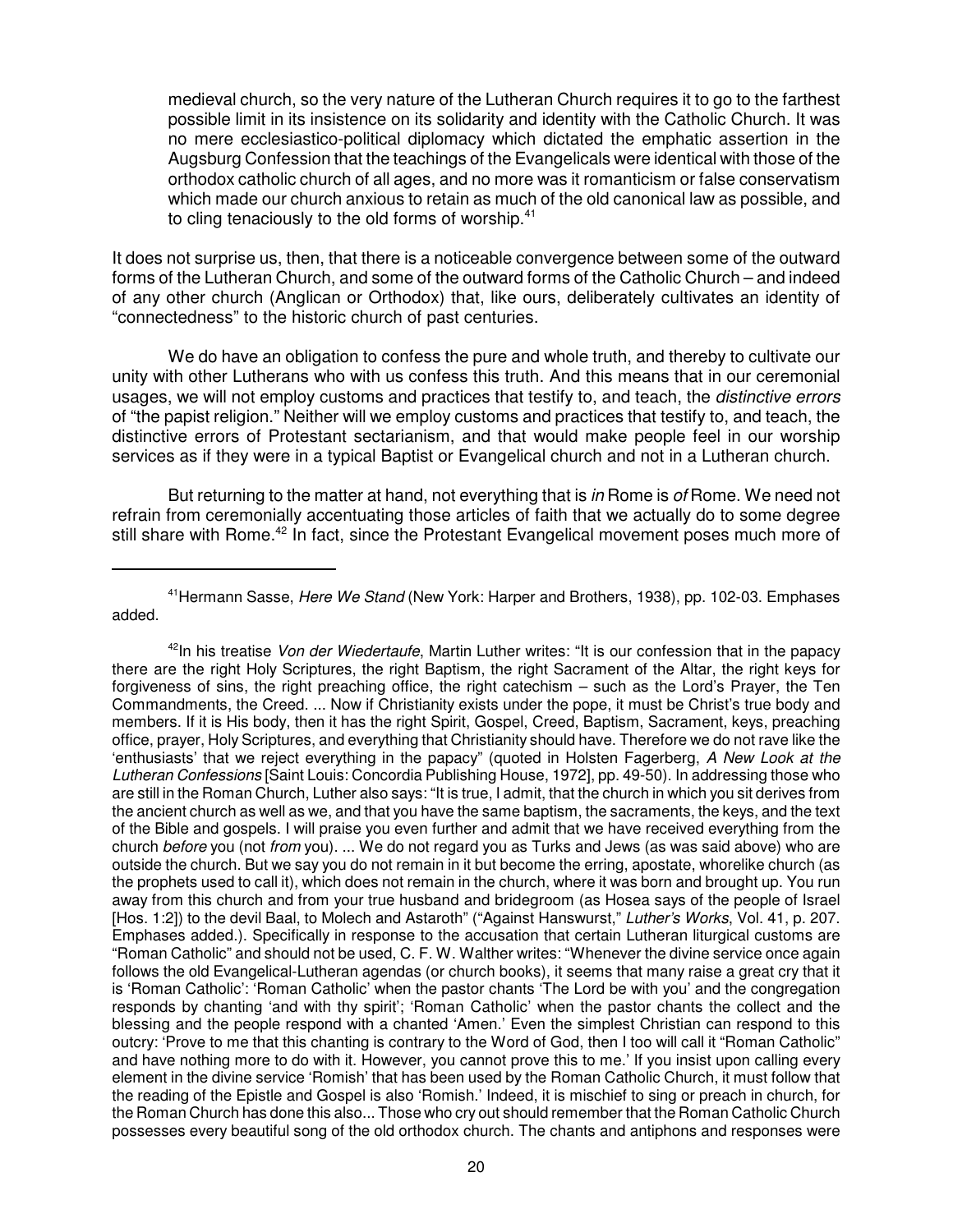a threat to our existence in America than does the church of Rome at this time in history, we should probably accentuate even more than in the past those sacramental and incarnational distinctives of our confession that set us apart from the enthusiasm and rationalism of American Evangelicalism. At the very least, we certainly would not deliberately try to make ourselves look and sound like the Evangelicals, by adopting the distinctive usages and ceremonies of the Evangelicals. Such a way of proceeding would directly threaten the unity in doctrine that God wants the orthodox to maintain among themselves, and together to show forth to the world.

In part (ostensibly) for the sake of outreach and evangelism, and in part also to overcome their own feeling of being foreign misfits in the New World, this tactic was tried in the past by many American Lutherans, in the first half of the nineteenth century. And it was an unmitigated disaster. Over time the Confessional convictions of these Lutherans had been diminished and weakened through the internal influence of Pietism and Rationalism. And under the external influence of Puritanism and Revivalism, they finally sought to reshape themselves into the image of what was then the popular piety and spirituality of American Protestantism. All the while, of course, they thought that they were still Lutherans. But in the sense in which the Symbolical Books of the Lutheran Church define what Lutheranism is, they were not. William Julius Mann recounted this sad history in 1855:

Gradually a desire manifested itself to gain popularity for the Lutheran Church in this country. The hard dogmatical knots of the old Lutheran oak were to give way under the Puritan plane. The body was deprived of its bones and its heart, and the empty skin might be filled with whatever was most pleasing, if only the Lutheran name was retained! The statement of the seventh article of the Augsburg Confession, that "unto the true unity of the Church it is not necessary that human traditions, rites, or ceremonies instituted by men, should be everywhere alike," was most extensively used, and in the desire to make the Lutheran Church as much as possible like others, her leaders were much more ready to adopt foreign elements than to retain her own distinctive features. Thus the Liturgy, the ancient lessons of the Gospels and Epistles, the festivals of the Church Year, the gown, and other usages were given up, in order that as little as possible might be seen of these Lutheran peculiarities. Hoping to gain others, they lost themselves. The Lutheran Church had given away her own spirit, her own original life and character.<sup>43</sup>

August L. Graebner wanted to make sure that the more recently-arrived Lutheran immigrants, in the mid- to late-nineteenth century, would learn the lessons of this tragic history, so that it would not be repeated among them and their descendants. On the occasion of the publication of a new Lutheran Agenda in the English language in 1881, he therefore said:

...it appears to be our duty to aid in spreading a knowledge of the rich treasures of our Lutheran church among those in our country who are unacquainted with German. ... A good

brought into the church long before the false teachings of Rome crept in. This Christian Church since the beginning, even in the Old Testament, has derived great joy from chanting... For more than 1700 years orthodox Christians have participated joyfully in the divine service. Should we, today, carry on by saying that such joyful participation is 'Roman Catholic'? God forbid! Therefore, as we continue to hold and to restore our wonderful divine services in places where they have been forgotten, let us boldly confess that our worship forms do not tie us with the modern sects or with the church of Rome; rather, they join us to the one, holy Christian Church that is as old as the world and is built on the foundation of the apostles and prophets" (Der Lutheraner, Vol. 9, No. 24 [July 19, 1853], p. 163).

<sup>43</sup>William Julius Mann, "Blaetter aus dem Wanderbuche," Der Deutsche Kirchenfreund, Vol. VIII (1855), pp. 386 ff.; quoted in Adolph Spaeth, Charles Porterfield Krauth, Vol. I (New York: The Christian Literature Company, 1898), pp. 354-55.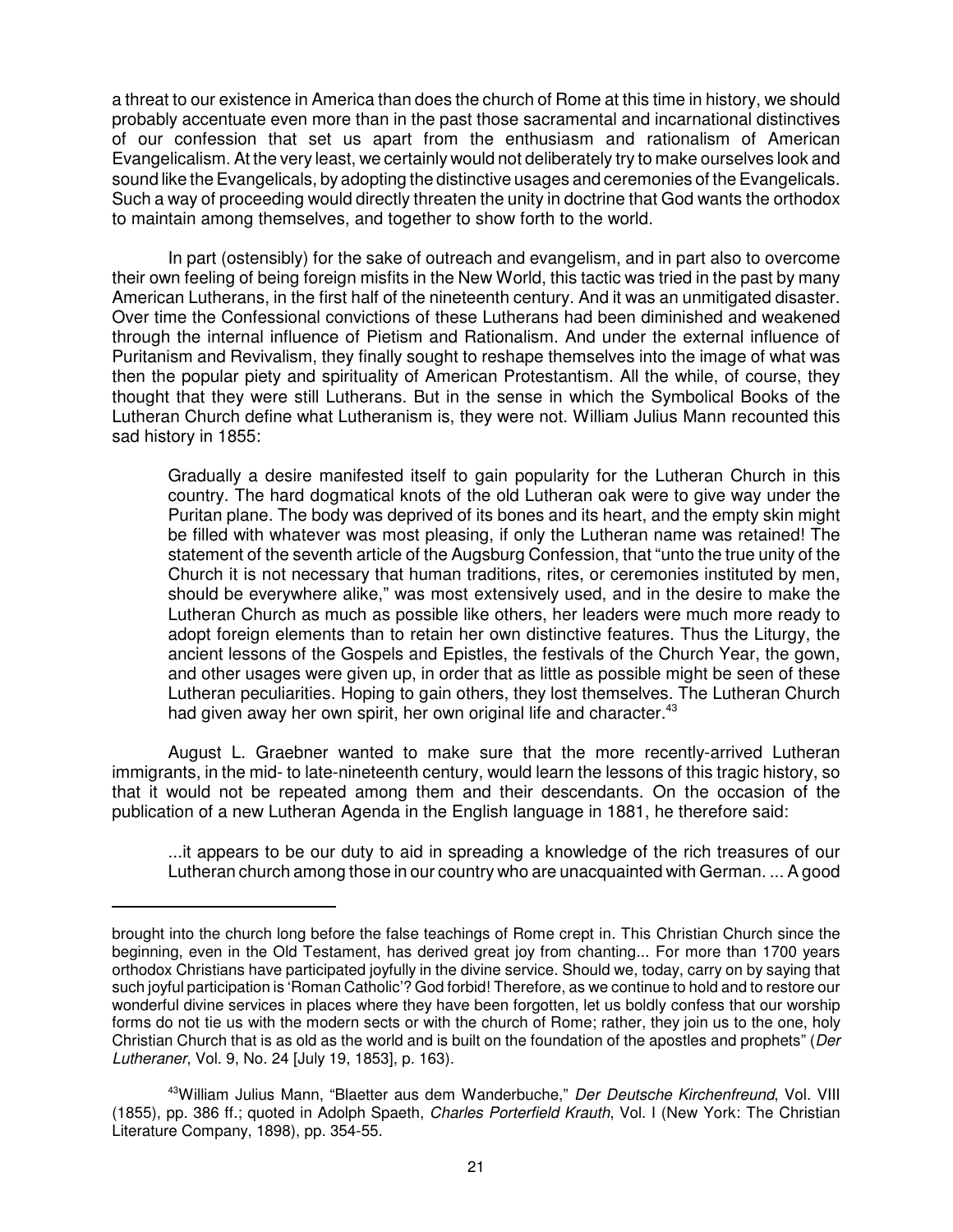liturgy, the beautiful Lutheran service form part of those treasures. Church usages, except in the case when the confession of a divine truth is required, are indeed *adiaphora*. But they are nevertheless not without an importance of their own. Congregations that adopt the church usages of the sects that surround them, will be apt to conform to their doctrines also, more easily and quickly than those that retain their Lutheran ceremonies. We should in Lutheran services, also when held in the English language, as much as possible use the old Lutheran forms, though they be said to be antiquated and not suiting this country. We will mention here the words of a pious Lutheran duchess, Elisabeth Magdalena of Brunswick-Luneburg. Her court-chaplain [Hieronymus] Prunner relates as follows: "Although her ladyship well knew that the ceremonies and purposes of this chapter (at which Prunner officiated) must have the appearance and repute of popery with some people, she still remembered the instructions which that dear and venerable man, Luther, had once given to her father [Joachim II, Elector of Brandenburg] concerning such ceremonies. I remember in particular that her ladyship several times told me that she did not desire at these present times to begin discontinuing any of those church usages, since she hoped that so long as such ceremonies continued, Calvinistic temerity would be held back from the public office of the church."<sup>44</sup>

We should value our Lutheran ceremonies, as testimonies to, and reminders of, our distinctive Lutheran doctrine. So too should we value our Lutheran hymns, as teachers and inculcators of our distinctive Lutheran doctrine – especially for the sake of the impressionable youth of the church. Our Lutheran fathers accordingly said this in 1916:

The songs of Lutheran children and youth should be essentially from Lutheran sources. The Lutheran Church is especially rich in songs and hymns of sound doctrine, high poetical value and fitting musical setting. They express the teachings and spirit of the Lutheran Church and help one to feel at home in this Church. Of course, there are songs of high merit and sound Biblical doctrine written by Christians in other denominations also, and some of these could and should find a place in a Lutheran song treasury. But the bulk of the songs in a Lutheran song book should be drawn from Lutheran sources. We should teach our children to remain in the Lutheran Church instead of to sing themselves into some Reformed sect.<sup>45</sup>

As much as is possible, the aesthetic character of the *location* and *environment* of worship should also reflect, and harmonize with, the character of the worship that is taking place there, and should be an aid in teaching the faith that is taught in that worship. According to Frederick H. Knubel, the Lutheran Church

is justified in recommending a liturgy to its people because she has a definite faith to express. It is a distinctive faith, and is great enough to mould all of life. The places of worship are also places for the proclamation of that faith. Everything connected with the sanctuary and with the mode of worship should be shaped so as to express most clearly, most beautifully, and most effectively what the Church confesses to be the truth. It is evident therefore that greatest care is necessary so that the building and that which takes

<sup>&</sup>lt;sup>44</sup>August L. Graebner, book review of *Church Liturgy for Evangelical Lutheran Congregations of the* Unaltered Augsburg Confession, The St. Louis Theological Monthly, Vol. 1, No. 4 (August 1881), pp. 77-78. Emphasis in original.

<sup>45</sup>Introduction, Lutheran Hymnary, Junior (Minneapolis: Augsburg Publishing House, 1916), pp. xii-xiii. See also C. F. W. Walther, "Methodist Hymns in a Lutheran Sunday School" (1883), in Matthew C. Harrison, At Home in the House of My Fathers (Fort Wayne, Indiana: Lutheran Legacy, 2009), pp. 331-32.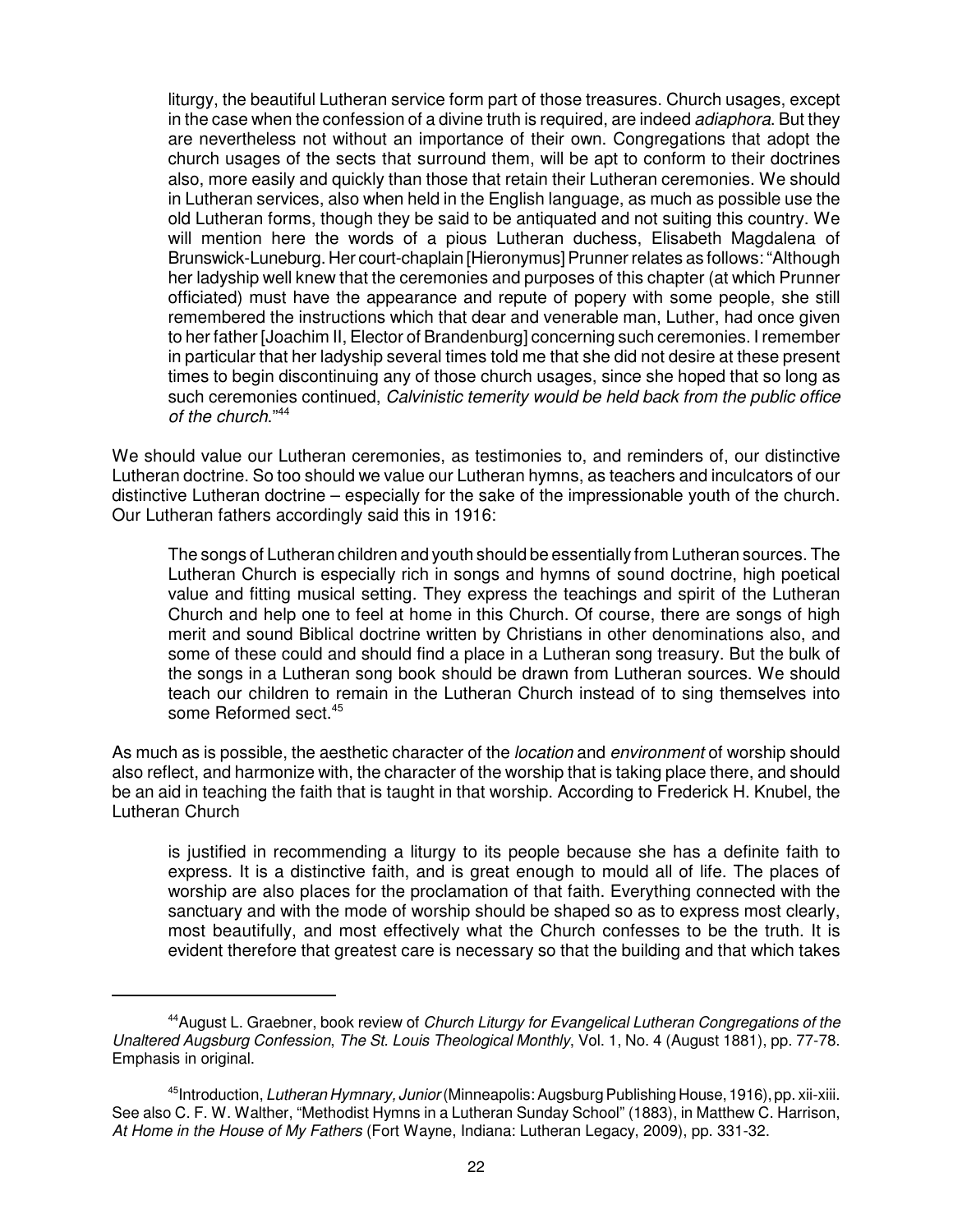place within it shall be in harmony with the faith of the Church.<sup>46</sup>

VI.

In the midst of all the discouragements that surround us in our increasingly post-Christian society, a Lutheran pastor can be greatly tempted to turn away from that which is pure and true, and to embrace instead that which seems to work more quickly and effectively in filling the pews of a church. But the kingdom of God – the spiritual kingdom of faith and forgiveness – is not enduringly built by such compromises and evasions. In our fraternal love for each other, we should remind each other of this. And in so doing, as we sustain each other in our weakness, we will, by God's grace, be endeavoring thereby to maintain the unity of the Spirit in the bond of peace.

We can also derive at least some comfort from the knowledge that these temptations are not new, and that they have been endured by our brother pastors in America and elsewhere, under the cross, for many generations. George Henry Gerberding penned these still relevant words over a century ago:

...in almost every community there are distractions and vexations from those who claim to have a superior grade of piety. Because of the skepticism that permeates our atmosphere; because faith in Christ, in His Word, His church, and His means of grace, has been so utterly weakened, if not lost; because faith in man, in self, in one's own ability to make himself acceptable to God, has grown to such colossal proportions, therefore extremes meet and fanaticism joins hands with rationalism. Immersionists, revivalists, sanctificationists, Adventists, and healers of every hue, name, and grade, are abroad in the land. They invade the school-house, the barn, and the woods. They spread their tents on the common and on the vacant lot in village, town, and city. Each one offers a new way of salvation. All cry: "Lo, here is Christ," or, "Lo, there." They all claim that the church which teaches the old doctrines and walks in the old ways is a failure. They unsettle the minds of the uninformed and the unreflecting. They bring heartache and sorrow to the earnest pastor. All this skepticism, uncertainty, and experimenting has unfortunately unsettled only too many pastors in the churches around us. These pastors themselves have lost faith, more or less, in the divinely ordained means of grace. They are casting about for new means and methods by which to reach and hold men. They are experimenting with all sorts of novelties and attractions. Their churches and services are becoming more and more places of entertainment. They try to outbid and outdo each other in sensations calculated to draw. And so the church, like Samson of old, is shorn of her locks, and is degraded to make sport for the Philistines of the world. No true Lutheran pastor can stoop to such prostitution of his office and of his church. But he suffers from the misdeeds of others. His people are influenced by their surroundings. Some are drawn away from him, others make trouble in his own church. And so he is caused to grieve for the hurt of Joseph, and sighs, "for the hurt of my people am I hurt" (Jer. viii. 21). $^{47}$ 

In 1929, Paul E. Kretzmann refuted the claim that was already being made then, that Lutheran hymns are too hard to sing:

We must take note also of a most deplorable tendency of our times, namely, that of

<sup>&</sup>lt;sup>46</sup>Frederick H. Knubel, Introduction to A Manual on Worship (Revised Edition) by Paul Zeller Strodach (Philadelphia: Muhlenberg Press, 1946), p. x.

<sup>&</sup>lt;sup>47</sup> George Henry Gerberding, The Lutheran Pastor (Minneapolis: Augsburg Publishing House, 1902), pp. 123-24.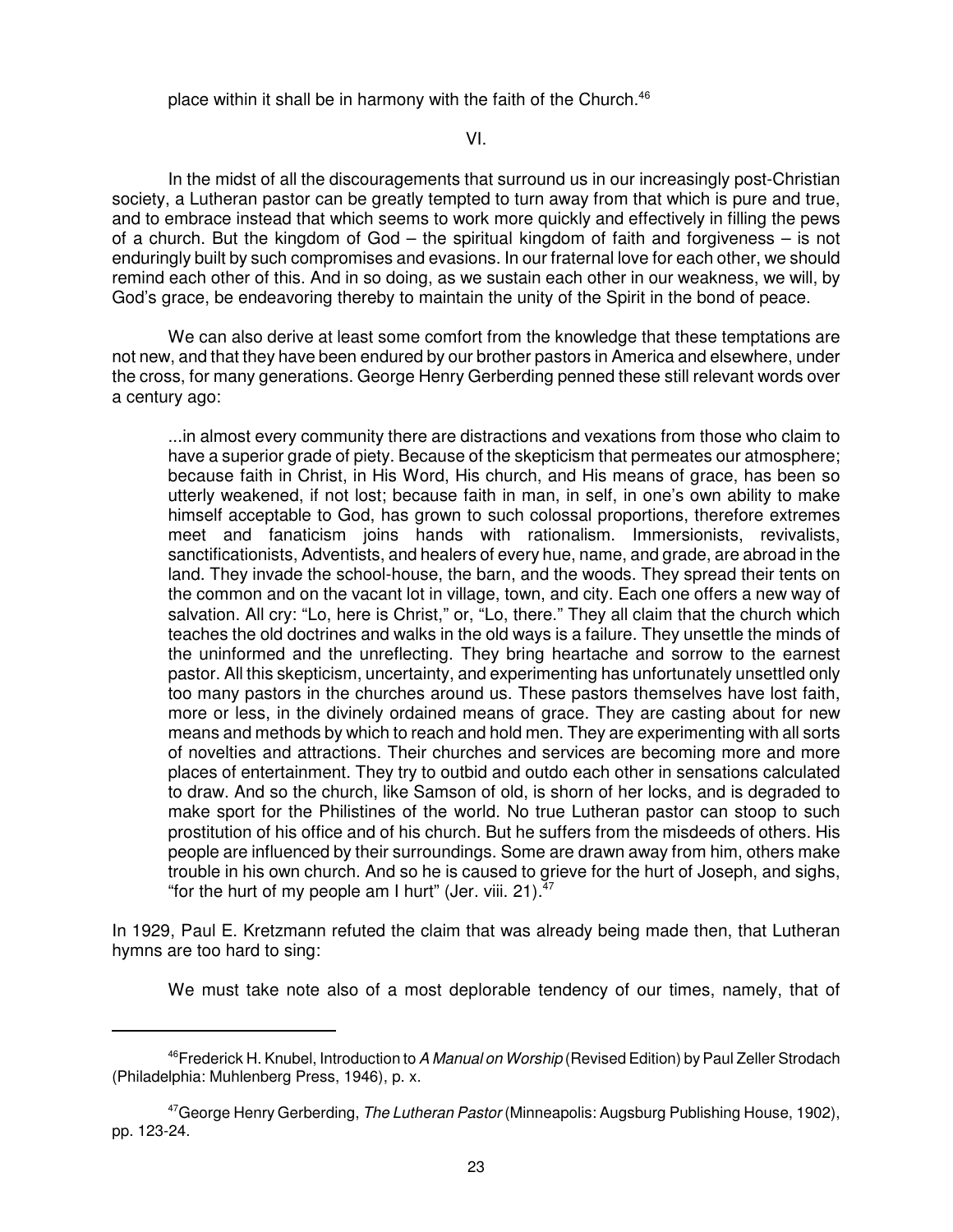preferring the shallow modern "Gospel anthem" to the classical hymns of our Church. The reference is both to the text and to the tunes in use in many churches. On all sides the criticism is heard that the old Lutheran hymns are "too heavy, too doctrinal; that our age does not understand them." Strange that the Lutherans of four centuries and of countless languages could understand and appreciate them, even as late as a generation ago! Is the present generation less intelligent or merely more frivolous?<sup>48</sup>

And in 1932, Walter E. Buszin, then of the (little) Norwegian Synod, rebuked much of American Lutheranism – and perhaps some of the Norwegian Synod's own brand of Americanized Lutheranism – in these words:

The reason why so much that is un-Lutheran in spirit and expression is sung in our churches is because there are some in our circles who no longer appreciate the beauty of the Lord as it is expressed so beautifully and so nobly in the Lutheran hymn. It is stylish to join in with the crowd and crowds like what is rather trivial. It is hard to be different and somewhat separate; unionism is in the air and distinct Lutheranism is unpopular; this spirit is reflected in the music which some of our own circles prefer. Some of the sectarian bodies have been forced to realize that they have lost out through their shallow music; but there are people in our circles who insist on learning through their own experiences and not through the experience of others. This is certainly a foolhardy attitude, but what makes the situation all the more serious is the fact that it affects not only an individual here and there, but the Church at large.<sup>49</sup>

Even the idea of using a projection screen in worship and as a supplement to preaching, with film clips and other images, was first floated in American Protestantism about 80 years ago. And it was rejected as un-Lutheran by Kretzmann. In a review of a book published in 1932 by The Westminster Press – which advocated this – Kretzmann noted that

The scope of this book is more exactly shown by its subtitle: How to Use Motion Pictures and Projected Still Pictures in Worship, Study, and Recreation. The author rightly says: "With the addition of motion-pictures, projected still pictures, prints, photographs, models, maps, school journeys and reproduced sound, the educator has set out to stimulate a wealth of experiences to be used in the classroom to facilitate the understanding of the verbal symbols in books" (p. 14). We should like to emphasize the words "in the classroom" and add "in the church hall," because visual education has proved an invaluable aid in the work of our parish-school, Sunday-schools, young people's societies, and the various auxiliary organizations of the congregation. Every pastor who desires to have accurate information concerning the use of visual education helps will be glad to use the information contained in this book. We cannot endorse the larger part of Chapter V, on "The Use of Visual Aids in Worship," because the doctrinal and expository sermons of the Lutheran Church will rarely require, in most cases not even permit, the use of pictures. There are other dangers connected with the indiscriminate use of visual aids, especially if the emotional element is stressed.<sup>50</sup>

<sup>48</sup>Paul E. Kretzmann, Magazin für evangelisch-lutherische Homiletik und Pastoraltheologie, Vol. 53, No. 6 (June 1929), pp. 216-17.

<sup>&</sup>lt;sup>49</sup>Walter E. Buszin, "Music in the Church, School and Home" (convention essay), in Report of the Fifteenth Regular Convention of the Norwegian Synod (1932), p. 40.

<sup>&</sup>lt;sup>50</sup>Paul E. Kretzmann, book review of *Screen and Projector in Christian Education* by Paul H. Janes, Concordia Theological Monthly, Vol. 4, No. 1 (January 1933), p. 79. Emphasis added.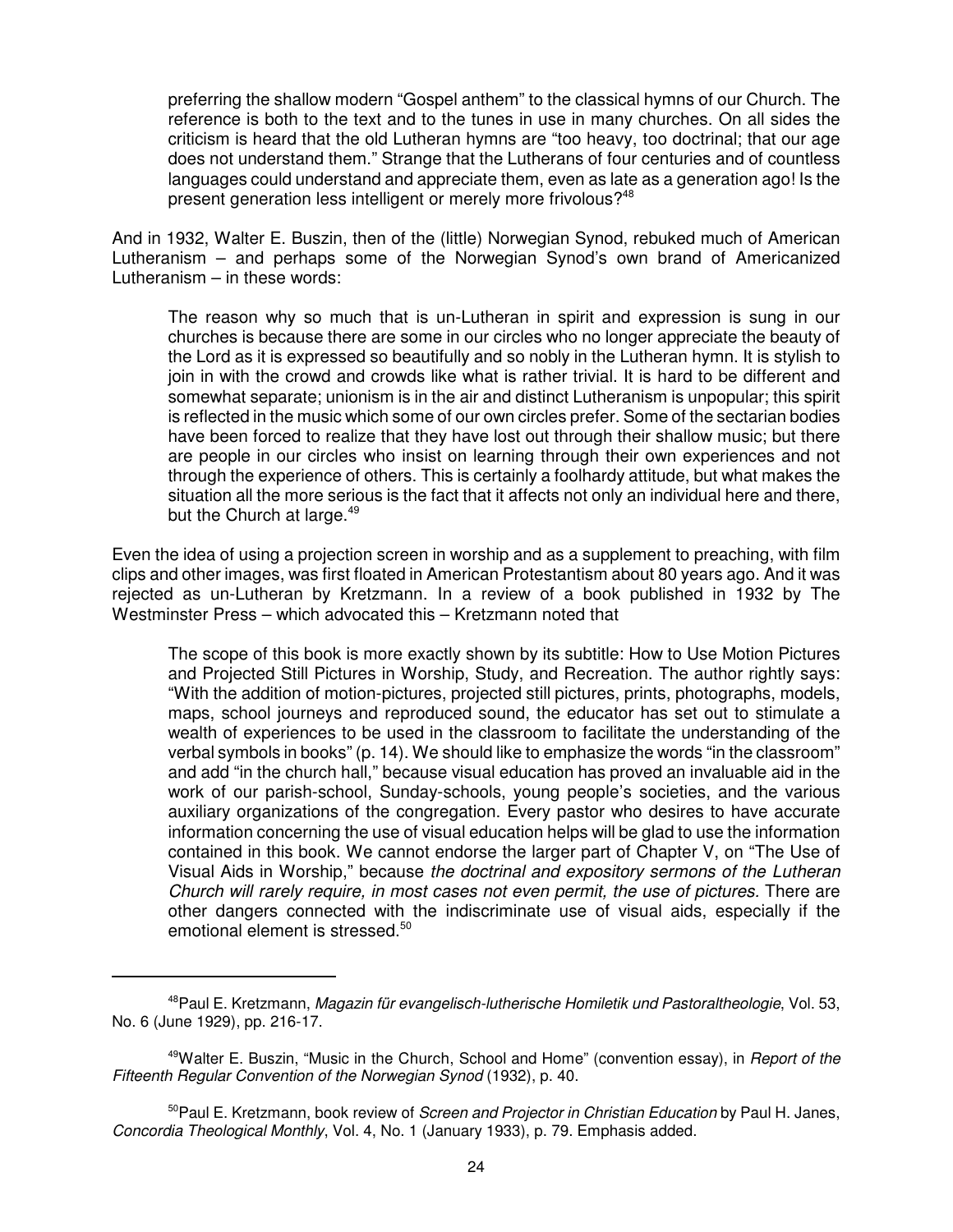Lutherans should certainly be concerned about outreach to the lost. Indeed, a Lutheran who does not want to find ways to confess Christ to his unchurched neighbors, or who is not eager to bring the gospel to people who do not yet know their Savior, is not much of a Lutheran. But a commitment to preserve pure doctrine through the use of pure worship forms is not in any way incompatible with this concern. In fact, it is more compatible with this concern than are those shortsighted pragmatic tactics that seek to lure unbelievers into the church by worldly "bait and switch" deceptions.

The advice and encouragement that we need, to reach out to a fallen world as Lutherans – which is what we are! – is also not new. It is the same advice that has been given for many generations, to pastors who wish to remain faithful to their Lord and to their calling. Over a century ago, John Schaller wrote these words of encouragement in the specific context of promoting crosscultural outreach and church-planting on the part of German-American Lutherans, among their English-speaking fellow citizens:

The first care, then, of all who work in the field of English Mission, pastors and laymen alike, ought ever to be that they steadfastly adhere to the biblical doctrine in all its parts. Lutheran hymns, Lutheran liturgies, Lutheran prayers, above all Lutheran sermons ought to be heard wherever our missionary work is carried on. True Lutheranism need not fear any criticism. It has stood the test of centuries, and no modern weapon of offence will subvert it. It is an impregnable fortress. Be not afraid, then, to show its beauties to all who come to hear. They expect to be treated to something new in our churches, and they ought not to be disappointed. To follow the example set by sectarian clergymen, to sermonize on anything else rather than upon questions of doctrine, or to fill the hearers' ears with weak generalizations and pasture them on fine, poetic language alone, would be worse than folly. To make a good impression, to effect some real, living good, solid meat must be offered, which alone can satisfy the soul's desires. Emphasize doctrine, if you would accomplish your aim. Else why should we expend money and labor, only to do what others may do as well? ... Having laid a good foundation, we may hope to build up congregations [that are] really Lutheran. Having sown good, living seed, we may look forward to a rich harvest. We shall reap the first-fruits; they will ripen before our eyes. Our English congregations will give proof of spiritual life. In the great battle against worldliness we shall find them fighting shoulder to shoulder with their elder German sisters. From them, streams of living waters will flow, and their influence will be widespread. For is not this promised as a certain effect of THE WORD?<sup>51</sup>

Lutheran pastors who look with envying eyes upon the large numbers in attendance at the heterodox churches of our land, and who think that their own attendance will increase if they imitate the worship practices of those churches, need to realize that such churches worship the way they do because they believe the way they do. The theology of Arminian churches in particular requires them to devise techniques of persuading and enticing people to make a "decision" to turn their hearts toward God, and to follow Christ. The praise songs that one finds in such churches, which "market" God as one who is available and able to satisfy the felt needs of religious seekers, fit exactly with the false doctrine of such churches.

Even when such songs do not explicitly teach this false doctrine, one should notice that in the majority of cases they do not teach very much sound doctrine either. Most of the time, the words of praise songs are not really being used to teach much of anything. With mantra-like

<sup>&</sup>lt;sup>51</sup> John Schaller, "Danger Ahead!", *Lutheran Witness*, Vol. 10, No. 8 (Sept. 21, 1891), p. 58.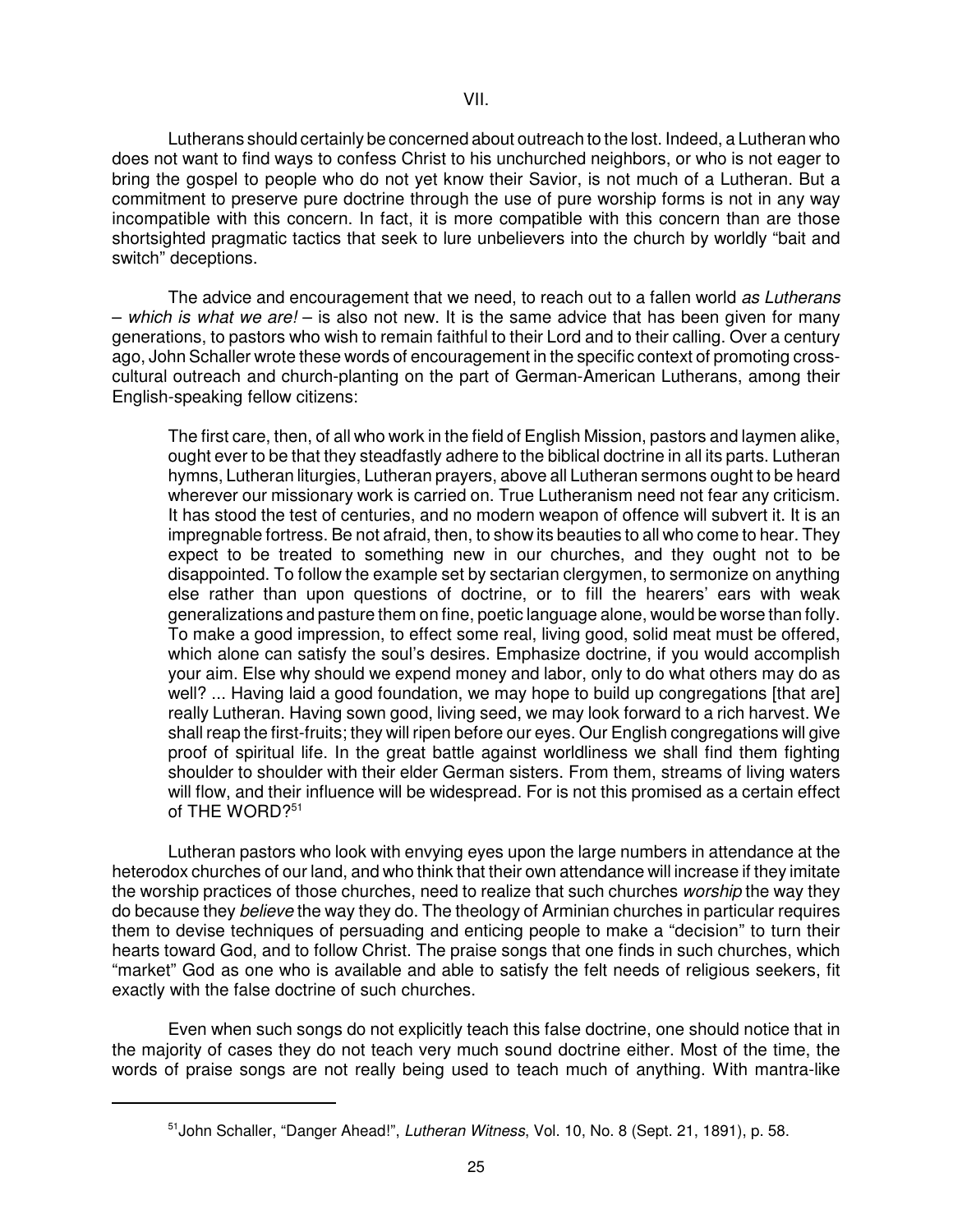repetitions of innocuous phrases from the Bible, wed to a musical style that appeals directly to the physiological pulsations of the human body, the words of such songs are being used instead to manipulate the will and the emotions of those who sing them. How can Lutherans imitate any of that, and still remain Lutheran? The Revivalists and Pentecostals who invented the genre of the praise song knew exactly what they were doing, governed as they were by their sincerely-held but erroneous doctrines of original sin and free will, conversion and faith. As we put the best construction on the actions of Lutherans who introduce such songs into their churches, we would have to say that they naively do not know what they are doing.<sup>52</sup>

What goes on in the popular Evangelical megachurches of our day is not theologically neutral. Heterodox people go to heterodox churches because they like the heterodoxy that they find there. They like churches where the focus of attention is on them: on entertaining them, and on satisfying their needs as they define those needs. We should be saddened by their embracing of such heterodoxy, and we should wish and pray that they would be turned away from this wrong thinking. But if such heterodox Christians visit an orthodox Lutheran service, and decide that they do not like it, the fundamental problem is not in the orthodox service. The fundamental problem is in the heterodox visitors. Indeed, the orthodox evangelical doctrine that is embedded in a Lutheran service is actually their only hope, if they would only believe it instead of the fluff that they currently believe. It should not be discarded for their sake. It should instead be preserved and accentuated for their sake – and for the sake of the Lutherans who come regularly to their own church, to be renewed regularly in their orthodox evangelical faith by this orthodox evangelical doctrine.

It is the considered opinion of the present essayist that a full-bodied liturgical service, which preserves the intended flow and rhythm of the liturgy, and which is accompanied by purposeful ceremonial ornamentation, actually recommends itself to the church as a better instrument for congregational worship, and for outreach, than a more "low-church" option. We do have to admit

 $52$ Critics of so-called "contemporary worship" in the Lutheran Church often see many historical parallels between this phenomenon and the approach and attitude of the Pietists. But there are actually more and greater historical parallels between the thinking of "contemporary worship" advocates and the agenda of the Rationalists. Joseph Herl recounts that "Calls for liturgical reform written from a Rationalist perspective began to appear in the 1780s. They called for drastic modifications to the traditional liturgy or even wholesale abandonment of it. ... Johann Wilhelm Rau argued in 1786 that the old formulas were no longer usable because the expressions in them were in part no longer understandable and in part objectionable. Fixed forms in general were not good, and even the Lord's Prayer was meant only as an example to follow and not as a prayer to be repeated. Some said that liturgical formulas served to ease the task of the pastor and preserve order in the service. But [according to Rau] the advantages were specious: very few pastors had so little time left over from other duties that they could not prepare a service, and in Dortmund (for example) no liturgical formulas were prescribed, without disruption to the service. Each pastor used his own self-written order or spoke extemporaneously. According to Rau, the most important abuses to curb were the too-frequent use of the Lord's Prayer, the making of the sign of the cross, the Aaronic benediction, chanting by the pastor, the use of candles on the altar, private confession, the use of the appointed lectionary texts for sermons, and various superstitious practices surrounding communion, such as carrying the houseling cloth to catch crumbs that might fall and referring to the 'true' body and blood of Christ. ... Peter Burdorf, writing in 1795, argued that repetition in the liturgy weakened the attention of the listener and the impact of the form. The current liturgy did not hold people's attention, nor did the sermon. ... Some liturgy was necessary for public services to be held, but it should be as simple as possible in order to meet the needs of contemporary Christians. Rationalist writers backed up their words with deeds and produced a number of new liturgies written with the above concerns in mind. Luther Reed...offered the opinion that these liturgies 'ranged in character from empty sentimentality to moralizing soliloquy and verbosity.' ... Hymns were rewritten as well with a view to removing 'superstition' and outdated theology. ... This, then, was the situation around the turn of the nineteenth century. In 1817, the three hundredth anniversary of the Lutheran Reformation, Claus Harms published his anti-Rationalistic Ninety-Five Theses, which marked the beginning of a revival of Lutheran theology and liturgy that was to continue for more than a century" (Worship Wars in Early Lutheranism, pp. 127-29).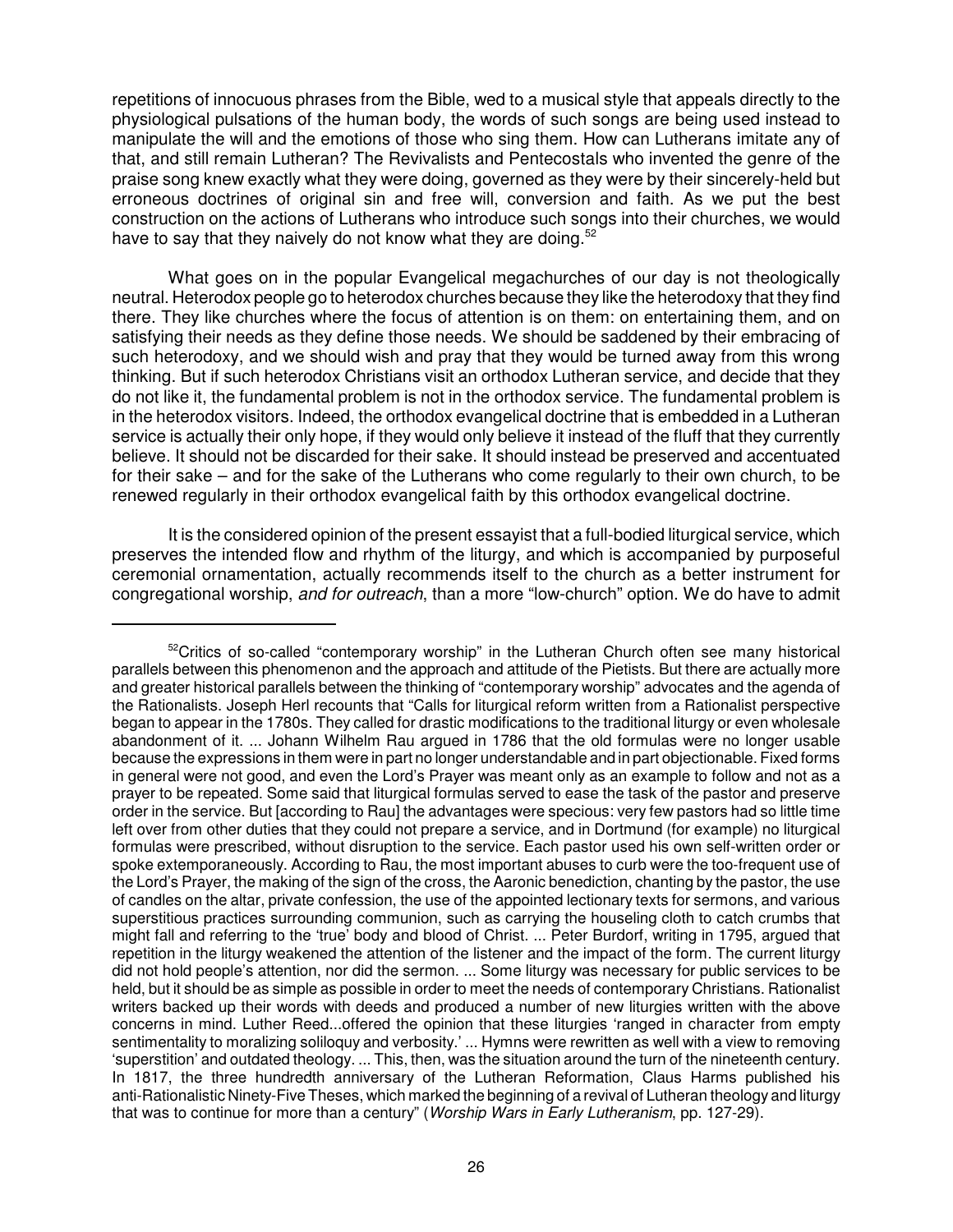that in some corners of conservative Lutheranism in America, a way of conducting the service has developed that can fairly be called "boring." Ministers plod through the texts of the printed order with little sense of the grandeur and pageantry of the liturgy, or of the organic and logical flow of the successive parts of the service. The flow of the service is also broken up by the frequent insertion of wordy rubrical announcements about what is coming next, what page things are on, and so forth.

Many today have proposed that this "boring" way of conducting the service be replaced by an "entertaining" way of conducting it – either by substituting for the church's liturgy a locallyproduced flashy concoction each week; or by seeking to "enliven" the service, and make it more "meaningful," through a stronger intrusion of the pastor's personality into the conducting of the service. In contrast, we would propose that this "boring" way of conducting the service be replaced instead by an intriguing way of conducting it – that is, by a way of leading the Lord's people in the worship of almighty God that testifies to the fact that something special and other-worldly is there taking place.

Any unchurched guests who may be present for such a sacred gathering would not be expected to be able to grasp everything that is going on. A desire to change the liturgy so as to make it immediately understandable in all respects to first-time visitors is a misguided desire. As Christians over time mature in their faith, the liturgy should be something that they grow into, and not something that they quickly *grow out of*. But first-time visitors, even if they are unbelievers, can still be *intrigued* by a *well-done* liturgy that they do not immediately understand in all particulars. They can tell that something special and other-worldly is indeed taking place – something unlike anything else they have ever experienced – and this can draw them back again, to learn more.

On the basis of the natural knowledge of God, even an unbeliever would sense that if there is a God to be worshiped, those who do worship him will be serious about it. To the extent that a public worship service can serve an evangelistic purpose, then, the best way for it to do so, is for that service to exude an attitude of joyful yet sublime reverence, and deep respect for all that is holy. An unregenerated person, in his spiritual darkness, does not yet know where to find God. But he does at least know that if God can be found anywhere, it will likely not be in a setting or atmosphere of frivolity and silliness. As we set our evangelistic sights on the unbelieving nations, with a desire to introduce to them the true worship of the true God, we are to be guided by the exhortations of the Psalmist:

Sing to the Lord, bless his name; tell of his salvation from day to day. Declare his glory among the nations, his marvelous works among all the peoples! For great is the Lord, and greatly to be praised; he is to be feared above all gods. For all the gods of the peoples are worthless idols, but the Lord made the heavens. Splendor and majesty are before him; strength and beauty are in his sanctuary. Ascribe to the Lord, O families of the peoples, ascribe to the Lord glory and strength! Ascribe to the Lord the glory due his name; bring an offering, and come into his courts! Worship the Lord in the splendor of holiness; tremble before him, all the earth! (Psalm 96:2-9, ESV)

An example of how a well-done liturgy can indeed make a salutary life-long impact on those who witness it, is given in the reminiscences of Jacob Aall Ottesen Stub, as he recalls the experiences of his early childhood in services of Holy Communion conducted by his grandfather, a well-known nineteenth-century Norwegian Synod pastor:

My sainted grandfather, Jacob Aall Ottesen, always celebrated the Communion, robed in the colorful, and, as it seemed to me, beautiful vestments of the Lutheran Church. ...he wore the narrow-sleeved cassock, with its long satin stole, and the white "ruff," or collar. ...he also wore the white surplice or cotta. As he stood reverentially before the altar with its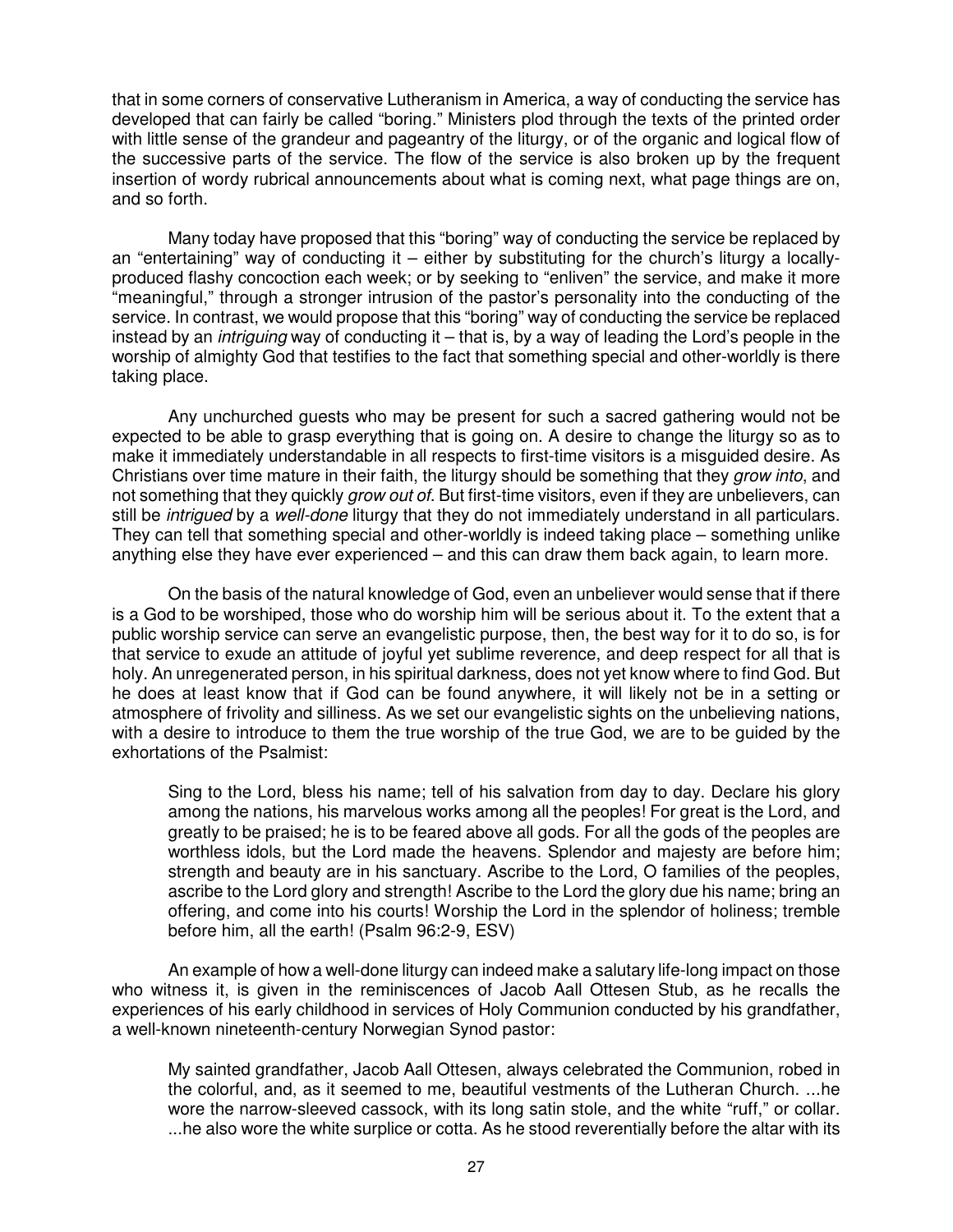lighted candles and gleaming silver, the old deacon, or verger, placed over his shoulders the scarlet, gold embroidered, silk chasuble. This ancient Communion vestment was shaped somewhat like a shield. As it was double, one side covered his back and the other his chest. Upon the side, which faced the congregation when he turned to the altar, was a large cross in gold embroidery; upon the other was a chalice of similar materials. As a child I instinctively knew that the most sacred of all observances of the church was about to be witnessed. As grandfather turned to the altar and intoned the Lord's Prayer and the words of consecration, with the elevation of the host and the chalice, I felt as if God was near. The congregation standing reverentially about those kneeling before the altar, made me think of Him who, though unseen, was in our midst. I forgot the old, cold church, with its bare walls, its home-made pews, and its plain glass windows. I early came to know some words of that service, such as: "This is the true body, the true blood of Christ"; "Forgiveness of sins"; "Eternal life." I venture that all who, like me, early received such impressions of the Lord's Supper, will approach the altar or the Communion with a reverence that time will but slowly efface.<sup>53</sup>

 $53$ Jacob Aall Ottesen Stub, Vestments and Liturgies (n.d.), pp. 3-4. The catholic liturgical spirit of the (old) Norwegian Synod was a faithful reflection of the classic piety of orthodox Lutheranism, from its purest era, before that piety was largely eclipsed under the influence of Pietism, Rationalism, and Calvinism. Rudolf Rocholl gives us an intriguing glimpse into the world of seventeenth- and eighteenth-century orthodox Lutheran worship: "According to the Brunswick Agenda of Duke Augustus, 1657, the pastors went to the altar clad in alb, chasuble, and mass vestments. Sacristans and elders held a fair cloth before the altar during the administration, that no particle of the consecrated Elements should fall to the ground. The altar was adorned with costly stuffs, with lights and fresh flowers. 'I would,' cries [Christian] Scriver, 'that one could make the whole church, and especially the altar, look like a little Heaven.' Until the nineteenth century the ministers at St. Sebald in Nuremberg wore chasubles at the administration of the Holy Supper. The alb was generally worn over the Talar, even in the sermon. [Valerius] Herberger calls it his natural *Säetuch* [seed-cloth], from which he scatters the seed of the Divine Word. The alb was worn also in the Westphalian cities. At Closter-Lüne in 1608 the minister wore a garment of yellow gauze, and over it a chasuble on which was worked in needlework a 'Passion.' The inmates and abbesses, like Dorothea von Medine, were seen in the costume of the Benedictines. The 'Lutheran monks' of Laccuna until 1631 wore the white gown and black scapular of the Cistercian order. Still later they sang the Latin Hours. The beneficiaries of the Augustinian Stift at Tübingen wore the black cowl until 1750. The churches stood open all day. When the Nuremberg Council ordered that they should be closed except at the hours of service, it aroused such an uproar in the city that the council had to yield. In 1619 all the churches in the Archbishopric of Magdeburg were strictly charged to pray the Litany. In Magdeburg itself there were in 1692 four *Readers*, two for the Epistle, two for the Gospel. The Nicene Creed was intoned by a Deacon in Latin. Then the sermon and general prayer having been said, the Deacon with two Readers and two Vicars, clad in Mass garment and gowns, went in procession to the altar, bearing the Cup, the Bread, and what pertained to the preparation for the Holy Supper, and the Cüster [Verger] took a silver censer with glowing coals and incense, and incensed them, while another (the Citharmeister?) clothed and arranged the altar, lit two wax candles, and placed on it two books bound in red velvet and silver containing the Latin Epistles and Gospels set to notes, and on festivals set on the altar also a silver or golden crucifix, according to the order of George of Anhalt in 1542. The Preface and Sanctus were in Latin. After the Preface the communicants were summoned into the choir by a bell hanging there. The Nuremberg Officium Sacrum (1664) bids all the ministers be present in their stalls, in white Chorrocken, standing or sitting, to sing after the Frühmesse [Morning Mass], 'Lord, Keep Us Steadfast.' The minister said his prayer kneeling with his face to the altar, with a deacon kneeling on either side. He arranged the wafers on the paten in piles of ten, like the shewbread, while the *Introit* and Kyrie were sung. The responses by the choir were in Latin. Up to 1690 the Latin service was still said at St. Sebald's and St. Lawrence's [in Nuremberg]. Throughout this (eighteenth) century we find daily Matins and Vespers, with the singing of German psalms. There were sermons on weekdays. There were no churches in which they did not kneel in confession and at the Consecration of the Elements" (Geschichte der evangelischen Kirche in Deutschland [1897], pp. 300-02; quoted in Edward T. Horn, "Ceremonies in the Lutheran Church," Lutheran Cyclopedia [New York: Charles Scribner's Sons, 1899], p. 83).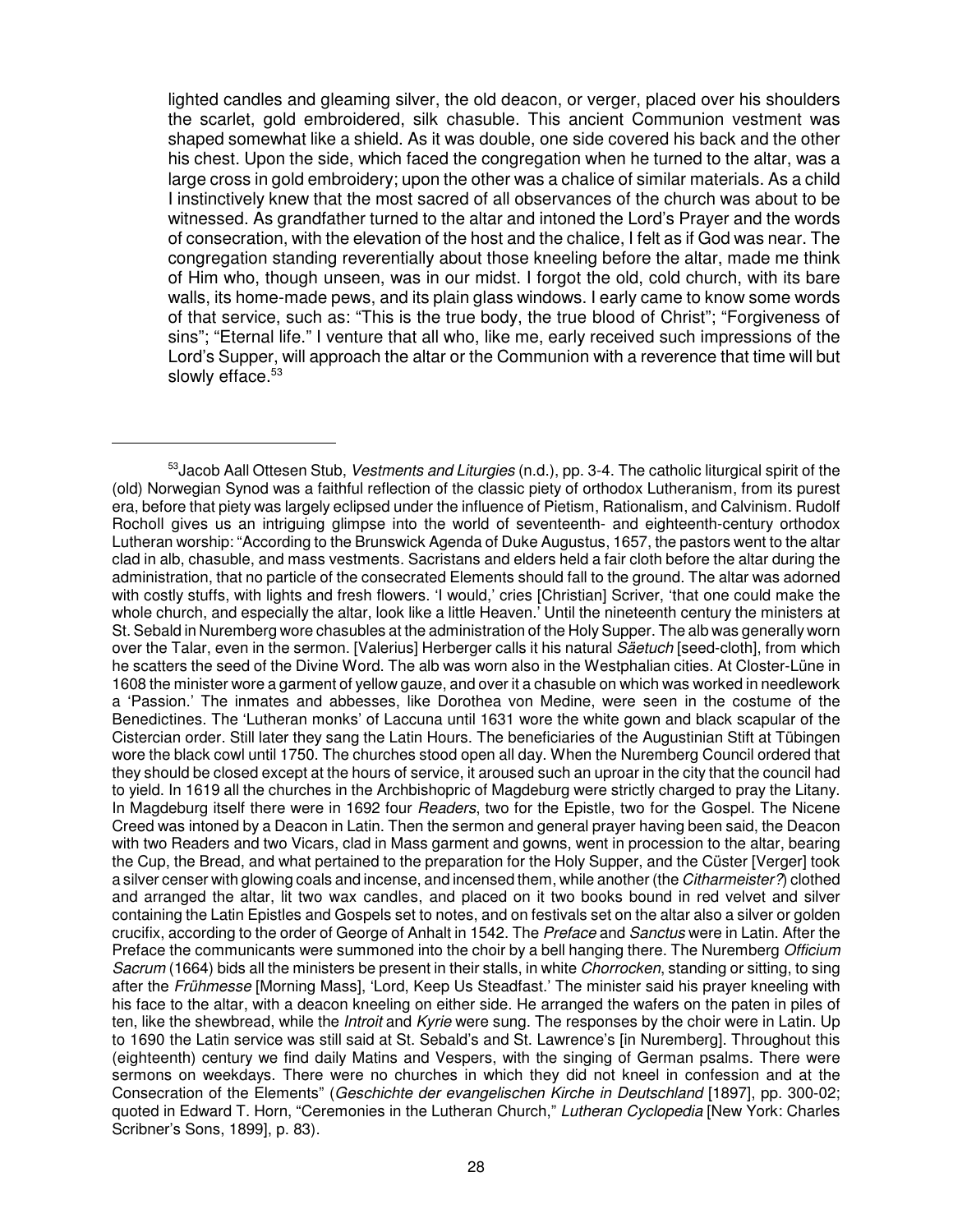We know that as a preacher, Pastor Ottesen, throughout his life, clearly and consistently confessed the church's faith. But Pastor Ottesen confessed the church's faith also as a liturgical celebrant. In chant and song, through gesture and symbolism, he confessed the church's faith in the holiness of God, in the grandeur of God's grace, in the sweetness of the gospel of Christ, and in the dignity and mystery of Christ's sacrament. He made this good liturgical confession not only in what he said, but in *how* he said it; and in what he *did, as* he said it. In these ways, Ottesen did his part "to maintain the unity of the Spirit in the bond of peace." Those who attended services at the sister congregations of Ottesen's church, elsewhere in the synod, and who were led in prayer and devotion by Ottesen's brother pastors in those sister congregations, would no doubt have seen and heard the same sort of things that Ottesen's little grandson saw and heard. And they, too, never would have forgotten what they saw and heard.

We close with these inspired and inspiring words from St. Paul the apostle: "Now may the God of patience and comfort grant you to be *like-minded toward one another*, according to Christ Jesus, that you may with one mind and one mouth glorify the God and Father of our Lord Jesus Christ" (Romans 15:5-6, NKJV). Amen.

David Jay Webber Phoenix, Arizona The Confession of St. Peter, January 18, 2012

## **ADDENDUM I**

Excerpted from C. F. W. Walther, "Explanation of Thesis XVIII, D, Adiaphora, of the book The True Visible Church," in Essays for the Church (Saint Louis: Concordia Publishing House, 1992), Vol. I, pp. 193-94.

We know and firmly hold that the character, the soul of Lutheranism, is not found in outward observances but in the pure doctrine. If a congregation had the most beautiful ceremonies in the very best order, but did not have the pure doctrine, it would be anything but Lutheran. We have from the beginning spoken earnestly of good ceremonies, not as though the important thing were outward forms, but rather to make use of our liberty in these things. For true Lutherans know that although one does not have to have these things (because there is no divine command to have them), one may nevertheless have them because good ceremonies are lovely and beautiful and are not forbidden in the Word of God. Therefore the Lutheran Church has not abolished "outward ornaments, candles, altar cloths, statues and similar ornaments" [Ap XXIV], but has left them free. The sects proceeded differently because they did not know how to distinguish between what is commanded, forbidden, and left free in the Word of God. We remind only of the mad actions of Carlstadt and of his adherents and followers in Germany and in Switzerland. We on our part have retained the ceremonies and church ornaments in order to prove by our actions that we have a correct understanding of Christian liberty, and know how to conduct ourselves in things which are neither commanded nor forbidden by God.

We refuse to be guided by those who are offended by our church customs. We adhere to them all the more firmly when someone wants to cause us to have a guilty conscience on account of them. The Roman antichristendom enslaves poor consciences by imposing human ordinances on them with the command: "You must keep such and such a thing!"; the sects enslave consciences by forbidding and branding as sin what God has left free. Unfortunately, also many of our Lutheran Christians are still without a true understanding of their liberty. This is demonstrated by their aversion to ceremonies.

It is truly distressing that many of our fellow Christians find the difference between Lutheranism and Roman Catholicism in outward things. It is a pity and dreadful cowardice when a person sacrifices the good ancient church customs to please the deluded American denominations just so they won't accuse us of being Roman Catholic! Indeed! Am I to be afraid of a Methodist, who perverts the saving Word, or be ashamed in the matter of my good cause, and not rather rejoice that they can tell by our ceremonies that I do not belong to them?

It is too bad that such entirely different ceremonies prevail in our Synod, and that no liturgy at all has yet been introduced in many congregations. The prejudice especially against the responsive chanting of pastor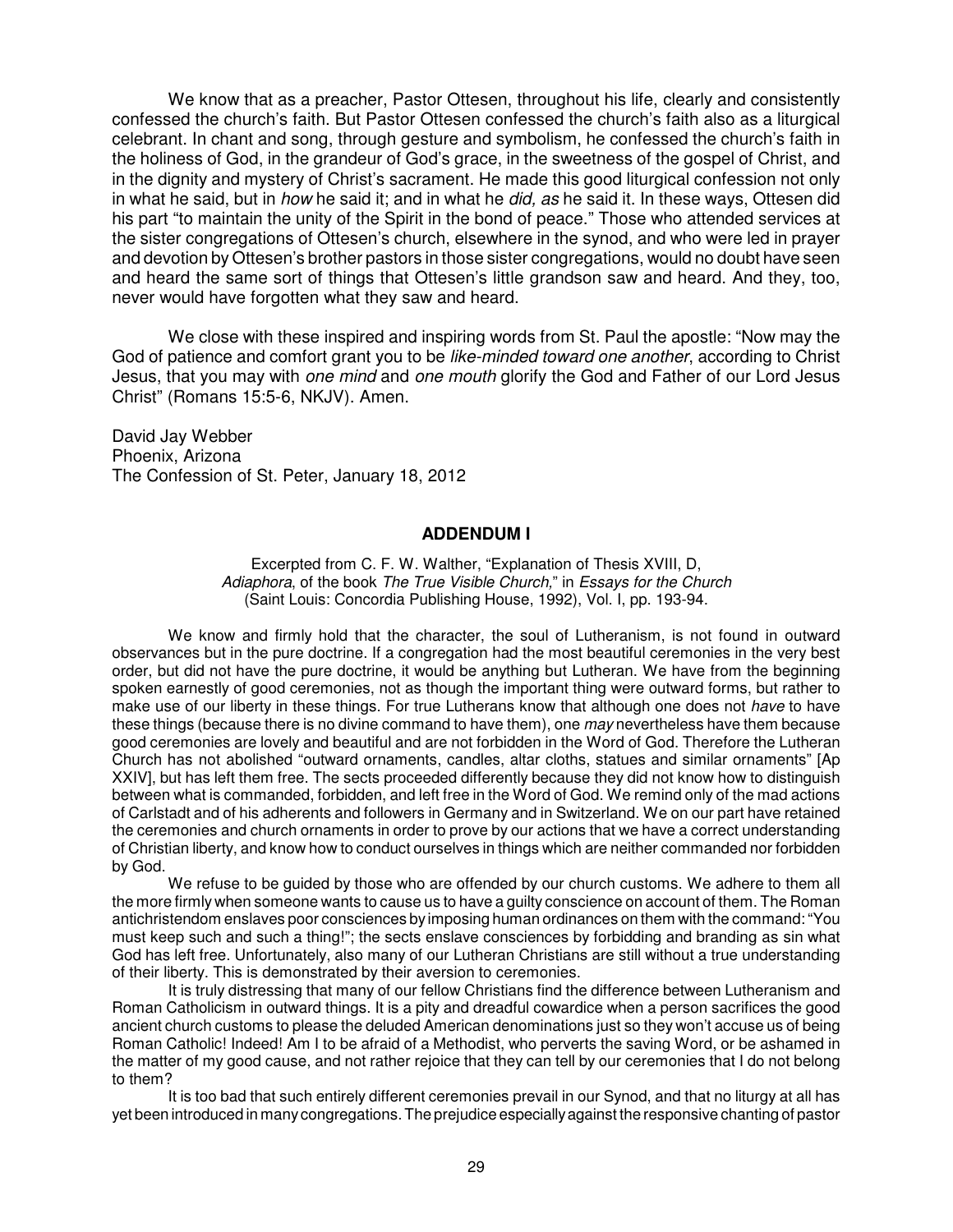and congregations is of course still very great with many people – this does not, however, alter the fact that it is very foolish. The pious church father Augustine said, "Qui cantat, bis orat – He who sings prays twice."

This finds its application also in the matter of the liturgy. Why should congregations or individuals in the congregation want to retain their prejudices? How foolish that would be! For first of all it is clear from the words of St. Paul (1 Cor. 14:16) that the congregations of his time had a similar custom. It has been the custom in the Lutheran Church for 250 years. It creates a solemn impression on the Christian mind when one is reminded by the solemnity of the divine service that one is in the house of God, in childlike love to their heavenly Father, also give expression to their joy in such a lovely manner.

We are not insisting that there be uniformity in perception or feeling or taste among all believing Christians – neither dare anyone demand that all be minded as he. Nevertheless, it remains true that the Lutheran liturgy distinguishes Lutheran worship from the worship of other churches to such an extent that the houses of worship of the latter look like lecture halls in which the hearers are merely addressed or instructed, while our churches are in truth houses of prayer in which Christians serve the great God publicly before the world.

Uniformity of ceremonies (perhaps according to the Saxon Church order published by the Synod, which is the simplest among the many Lutheran church orders) would be highly desirable because of its usefulness. A poor slave of the pope finds one and same form of service, no matter where he goes, by which he at once recognizes his church.

With us it is different. Whoever comes from Germany without a true understanding of the doctrine often has to look for his church for a long time, and many have already been lost to our church because of this search. How different it would be if the entire Lutheran church had a uniform form of worship! This would, of course, first of all yield only an external advantage, however, one which is by no means unimportant. Has not many a Lutheran already kept his distance from the sects because he saw at the Lord's Supper they broke the bread instead of distributing wafers?

The objection, "What would be the use of uniformity of ceremonies?", was answered with the counter question, "What is the use of a flag on the battlefield?" Even though a soldier cannot defeat the enemy with it, he nevertheless sees by the flag where he belongs. We ought not to refuse to walk in the footsteps of our fathers. They were so far removed from being ashamed of the good ceremonies that they publicly confess in the passage quoted: "It is not true that we do away with all such external ornaments."

#### **ADDENDUM II**

Excerpted from Paul E. Kretzmann, Christian Art in the Place and in the Form of Lutheran Worship (Saint Louis: Concordia Publishing House, 1921), pp. 395-96.

Divine worship in the Christian Church is not an *adiaphoron*. The Lord expressly commands that His Word be heard, John 8, 47. He has only severe censure for those who forsake the Christian assemblies, Hebrews 10, 25. He expressly enjoins public prayer, 1 Timothy 2, 1. 2. 8. He graciously promises His divine presence at such assemblies, Matthew 18, 20. He records with approval the public services of the early Christians, Acts 2, 42-47.

But though He has prescribed the *general* content of public worship, though He is present in the sacramental acts of divine service, declaring and appropriating to the believers the means of grace, and though He graciously receives the sacrificial acts of the assembled congregation, in confession and prayer and offerings, He has not commanded a definite form or order of divine service. It is a matter of Christian liberty whether a congregation wishes one or many prayers, one or several hymns, one or two sermons or homilies, whether the chief assembly be held in the morning or in the evening, whether the service be held on Sunday or on a ferial day.

To argue from these facts, however, that it is a matter of complete indifference as to how the form of Christian worship is constituted would be bringing liberty dangerously near to license. The Lord says: "Let all things be done decently and in order," 1 Cor. 14, 40; and again: "Let all things be done for edification," v. 26. It cannot really be a matter of indifference to a Christian congregation when the order of service used in her midst shows so much similarity to a heterodox order as to confuse visitors. One may hardly argue that such *adiaphora* do not matter one way or the other, when it has happened that a weak brother has been offended. And a Lutheran congregation cannot justly divorce herself, not only not from the doctrinal, but also not from the historical side of its Church. It is a matter of expediency, as well as of charity and edification, that every Lutheran pastor and every Lutheran congregation have outward significant symbols of the inner union, of the one mind and the one spirit.

In addition to these facts, there is the further consideration that the outward acts of the Church,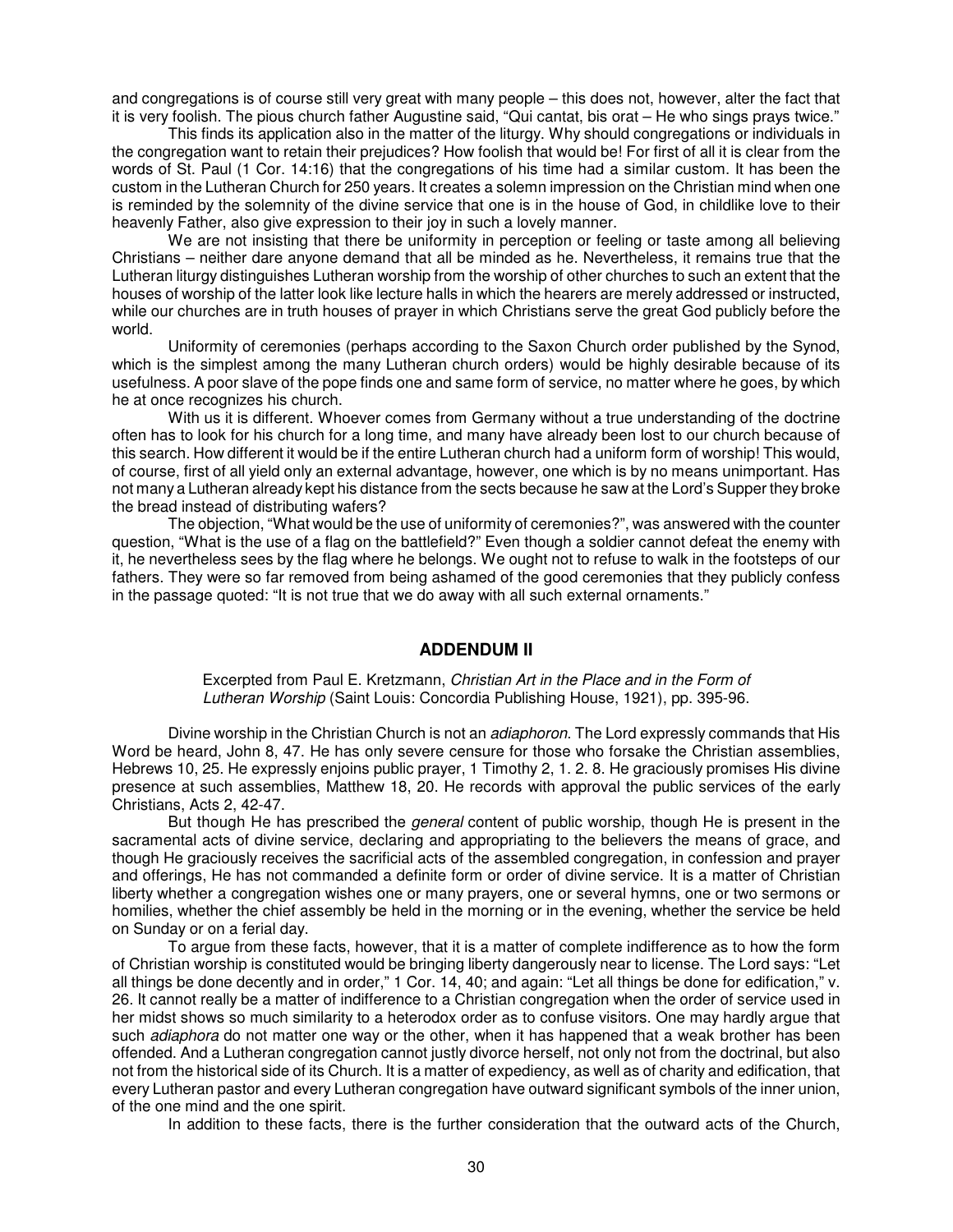commonly known by the appellation "the liturgy," have a very definite significance, which, in many cases, renders the acts of public service true acts of confession of faith. And the symbolism of many of the Lutheran sacred acts, if correctly performed, is such that the beauty of these treasures of our Church may be brought to the joyful attention of our congregations.

This is true especially of the morning worship in the Lutheran Church, commonly known as The Service or The Communion. For this is not, as some people have supposed, a haphazard combination or a fortuitous conglomeration of heterogeneous material, but an artistic unit with definite and logical parts, a "spirituo-psychological, well-ordered, and articulated whole," as [Friedrich] Lochner says [Der Hauptgottesdienst, 41]. The order of service is a beautiful work of art, presenting a gradual climax of such wonderful dignity and impressiveness that the mere presence in such a service should result in the edification of the faithful.

### **ADDENDUM III**

Excerpted from J. Madsen, The Proper Communion Vestments (n.d.); an English abridgement of P. Severinsen, De rette Messeklaeder (1924). (edited for style by David Jay Webber)

The Reformation came and stirred up much of ancient date. Zwingli did away with the vestments, considering them – together with Altar, Candles, Crucifixes, and Organ – to be an expression of ungodliness. The South Germans followed him generally and constructed the Service, not along the ancient Order of the Communion, but on that of the Preaching Service of the Middle Ages.

It was different in Wittenberg. Luther built the Communion Service on the Order of the Mass, and he retained the Communion vestments, which were considered an entirely neutral matter – doing neither evil nor good. It is not improbable that to this came the consciousness that it would seem strange to appear before the altar in ordinary dress – therefore the accustomed vestments might well be retained. In the Order of the Mass of 1523 Luther says that the vestments may be used unhindered, when pomp and luxury are avoided...

This position was, however, the very opposite of that of the Fanatics, who maintained it as a law of God that these things and many others – where Luther allowed full liberty – should be prohibited. This placed Luther in the peculiar position that he was forced to emphasize liberty in these matters by emphasizing the liberty to continue the use of the ancient Communion vestments. This is what he does in his writing Against the Heavenly Prophets, which writing is from the fall of 1524. ... In the Confession of the Communion (in 1528) – essentially against the same movements – he insisted on the same liberty, and in the German Mass of 1526 he retained the vestments, candles, and altar.

It was in full agreement with this that Bugenhagen retained the ancient vestments of the Church in the services in all the different countries where it became his duty to revise and order the services anew. ...

This plainly shows the mind of the parish priest of Wittenberg, the great Reformation practician Bugenhagen. When the South Germans in 1536 came to Wittenberg to close the Wittenberg Concord, they were therefore greatly shocked by the Communion Service on Ascension Day. Wolfgang Musculus from Constance confided to his journal: There were pictures in the church, candles on the altar, and a priest in "papistic" clothes! The Introit was played on the organ while the choir sang in Latin – as was the custom of earlier days – while the priest having the celebration proceeded from the sacristy wearing vestments. They (the South Germans) complained to Bugenhagen...

The general conception of these things was that the use of the Communion vestments was typically and distinctly Lutheran as over against the black gown of the Calvinists. ...

To form an idea of the richness of the vestments (Gewandtpragt) used in a German Lutheran church in the days of the strict Lutheran orthodoxy, we will go into the church of St. Nicolai in Leipzig about year 1650 (Paul Gerhardt, 1607-1676): The alb is used with amice, maniple and parurer, which latter the sexton's wife must take off to launder and put on again. Then there is a surprising collection of chasubles for many varied occasions. For ordinary Sundays there are five: one green satin, one red patterned velvet, one dark red smooth velvet, one red satin, and one violet-brown velvet. Besides this there are sixteen most elaborate ones for festivals: For Advent one green velvet with Christ's Entry in embroidery, for New Year one of gold cloth, for the Presentation one of white satin with a crucifix embroidered, for Palm Sunday one green with palm leaves, for Holy Thursday one of green satin, for Good Friday one of black velvet with a crucifix, for Easter Day (No. 2) one with a crucifix of pearls, for Whitsunday one of brown-red velvet with the Trinity in pearls and stones, and so on. There still remains a collection of "very old ones." At the administration of the Sacrament four boys hold the Sacramental cloths, over which the Sacrament is handed to the communicants who pass the celebrating priests. The boys are in black cassocks with surplices over; but on festival days the boys wear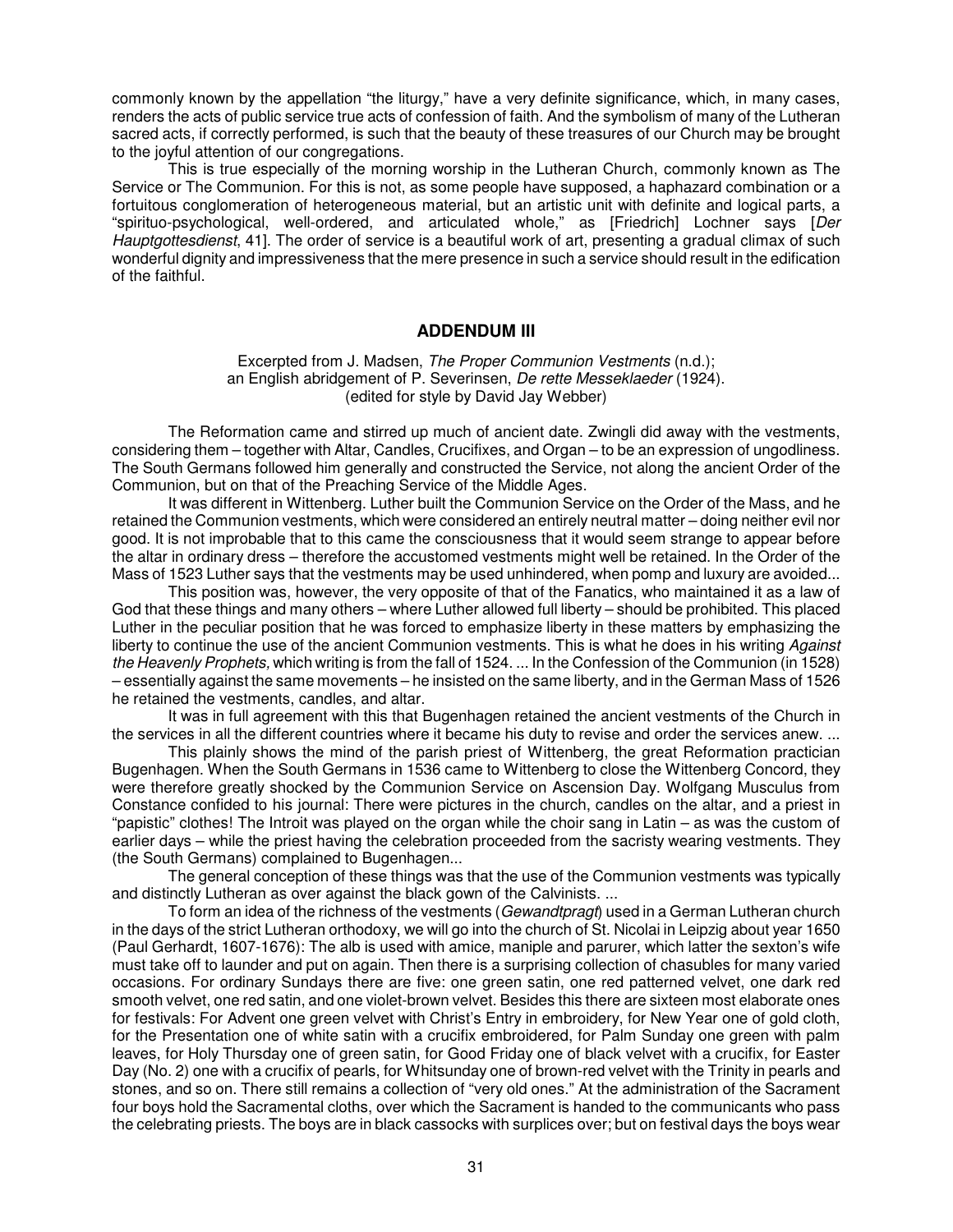"special cassocks of crimson velvet" donated by a widow.

Rationalism sold this whole collection in 1776. ... The surplice, however, continued in use in Leipzig. The Evangelical churches in Nuremberg received orders in 1797 to deliver their collection of chasubles to the city treasury as a contribution to the taxes. In the churches of St. Sebald and St. Lawrence, the collection contained eighteen chasubles of very elaborate design, and many of them ornamented with pearls. There were also some Dalmatics. ... The surplice was abolished in 1810, as it had already been in 1798 in Ansbach, to save laundry expenses. (This certainly is the way of Rationalism in all its modifications.) ...

In Sweden all the Communion vestments were retained. Archbishop Laurentius Petri would not have it otherwise. Charles IX was of a different turn of mind and in the parliament of 1618 made an attack on the Communion vestments. The leading churchmen would not hear anything of this, however. They remarked in their reply to the king that some of the old customs were retained at the Reformation so that everything in the churches might be done decently and in order, and also to show liberty in these indifferent matters. It was but fitting that a poor priest celebrating the Holy Communion should also have a fitting garment and not his outworn clothes, making him a laughing stock for people. Everyone would know that it was not done to follow the pope. That decided it – as far as Sweden is concerned.

In the inventory of the Cathedral Church at Westeraas in 1620 are mentioned: a number of copes, chasubles, dalmatics, albs, humeralia, stoles, and cinctures. It shows that the alb was worn with all its belongings. The surplice was worn at all churchly acts outside of the Communion.

The Danish Reformation was very like that of Wittenberg. The question of vestments was not up at all – neither with regard to the Romanists nor the Evangelicals mutually. ... Hans Tausen (later Bishop) states in 1531 that he has so far observed all the usual ceremonies of the Mass and left all unchanged with regard to vestments, candles, elevation, etc. The Ordinants – the revised Order of the Danish Service, which bears the personal marks of Bugenhagen and Luther – prescribes "the usual Communion vestments, but the priest shall, when there is no Communion, close the service before a desk and not at the altar, neither shall he again put on the chasuble after the sermon" (Rørdam, Danish Church Laws).

The Bishop of Lund, Frantz Wormordsen, published, on this basis, an Altar-Book, Handbook for the Proper Evangelical Mass (Malmo, 1539). In it we find the following, defending and explaining: "The priest and the altar should be clothed with the usual vestments, clean and orderly – not for any service that we can render God by it, nor that there in any manner is any special holiness in it in regard to the use and effect of the Sacrament. But this shall be done as a good, proper, and fitting custom, as an honor, not to God, but to the Christian congregation, and as a service of unity. So must everything in the Christian congregation be done honestly, decently, and in order – were it for nothing else than for the sake of the angels of God who are there present amongst us." ...

Rationalism impoverished the services in the use of the vestments as in everything else, but nothing was ordered discontinued. A later time, with a new spiritual revival, has also revived a new interest in the services of the sanctuary, and a renewed desire to revive the truly historic and beautiful service of the Lutheran Church of an earlier day. An intelligent Lutheran knows very well that while these things have an historic and oecumenic interest, and do not fail in inciting the devotional atmosphere of the Church Universal, they have nothing to do directly with the church of the Pope – only insofar as the popish church also is part of the Church Universal. ...

The Lutheran and the Roman churches parted ways after the Reformation, but both continued the ancient and historic use of the chasuble. ... The colors used for the Chasubles in the after-Reformation period were many. Numerous examples are found in the ancient churches – indeed a variegated collection... The material generally is silk, gold-cloth, gold-brocade. What applies to Denmark, applies equally to Iceland, Norway, and Sweden. Many ancient treasures are preserved in Iceland. ...

Lutheran customs were naturally criticized by the Reformed – but the times were conservative. Halle, however, was somewhat of an unquiet, restless corner. A Legal Dispute About the Sabbath was published in 1702 by a lawyer, Candidate Konrad Ludwig Wagner. Professor Johann Samuel Stryk, who was Praeses, gave it his sanction by an introductory Programma about the unfortunate observance of feast days, which he declared ought to be abolished. ... Both men are forerunners of the period of Enlightenment (Rationalism). It is, according to the opinion of Wagner, a question whether it was right to continue to make use of the old "catholic" churches. No pictures should be tolerated. Crucifixes are idols. The church steeples remind us that we live among the Babylonians. The use of church bells should be discouraged, and the same applies to music. He has little use for the ordinary hymns. Chanting should by all means be prohibited. To decorate the altar and pulpit with velvet is a remnant from the days of Popery – as is the idea of using black in Lent! ... Is the observance of all this not an absolutely unnecessary luxury?

Then he comes to the Communion vestments, which, he declares, are without a doubt from the days of Popery. They have been invented by the priests in order to be different from other people and thus secure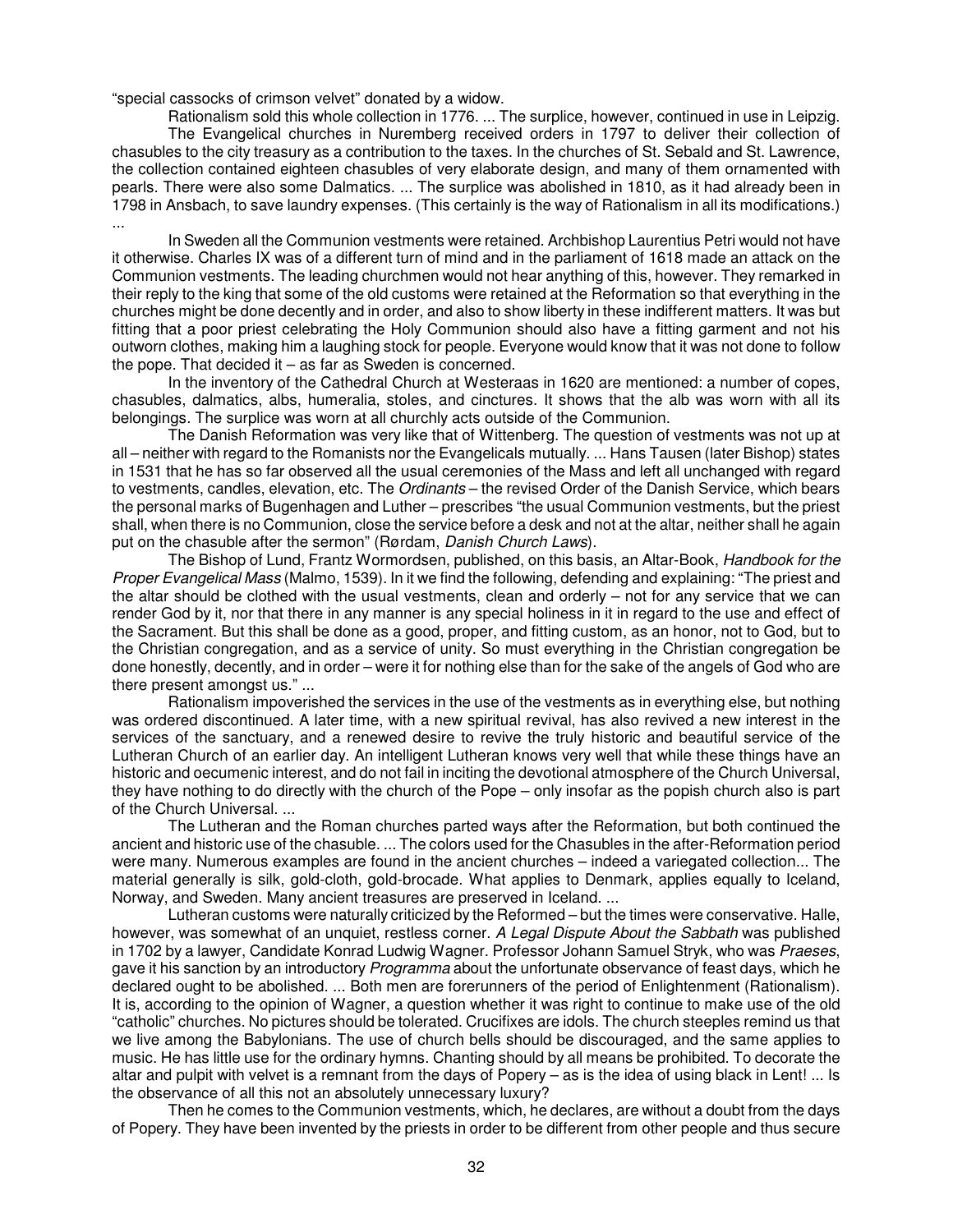authority. Chasubles, copes, girdles, collars, cassocks, cloaks with big sleeves – it all comes from the same common source, the Pope. ... He (Wagner) advises that everything distinguishing the priest be abolished, but that if nothing else is, the chasuble must be, since it is manifestly from the days of the Pope. ... From this he proceeds to attack the texts of the Church Year, which also are "Papistic." ...

After a couple of years things seem to have become quiet regarding this particular matter until Christian Gerber – after his death – appeared on the scene (in 1732) with his Historie der Kirchen-Ceremonien in Sachsen. The author died in 1731 as parish priest in Lockwisch, a little south of Dresden, and his son published the book. Gerber was a Pietist with Reformed sympathies... He (Gerber) is much offended at the use of the Communion vestments. He tells how he, as a young priest in Schönberg, was obliged to use the Communion vestments because the patron of the church demanded it. He then goes on to say that during the 40 years he had been at Lockwisch he had never used the Communion vestments belonging to the church, and the congregation did not miss them any more. He then proceeds to treat the question of altar candles, which he thinks are an unreasonable Papistic remnant that certainly ought to be abolished.

...Gerber's book...found...sympathetic readers, for instance Bishop Peder Hersleb. Neither is it improbable that this book of 1732 has some connection with what happened in many of the lands under the king of Prussia in 1733. Stryk and Wagner had encouraged the princes to legislate against the ceremonies of the church and the temptation was big enough where the prince was Reformed, to take hold of the "Papistry" among the Lutherans.

It was a Reformed king who declared the war against the Communion vestments of his Lutheran subjects. The royal house of Brandenburg, Prussia, was Reformed, while the population was largely Lutheran. The condition had already caused trouble, of which the experience of Paul Gerhardt bears ample proof. The war against the Communion vestments was declared by the peculiar soldier-king, Frederick William I, who ruled in a very autocratic fashion. Through a Decision of 1733 he "prohibited the remnants of Popery in the Lutheran Church: copes, Communion vestments, candles, Latin song, chants, and the sign of the cross." Many priests sanctioned this step, but conservatism was also very strong. Many complained and counted the whole event a "betrayal of genuine and pure Lutheranism." Many reports were also given of the disappointments of the congregations.

The brutal king repeated the decision in 1737, with the addition: "Should there be those who hesitate or who desire to make it a matter of conscience, we wish to make it known that we are ready to give them their demission." At least one priest was discharged for refusal to submit. ...

In a supplement [to V. E. Löscher's Unschuldige Nachrichten] of 1737, page 81, we find the following: ... These things are admittedly not of any inner necessity, but they have become no insignificant mark of our church, and must therefore be safeguarded under these circumstances. The king gives to the Papists and the Jews full liberty in matters of worship. Should then the Evangelical Lutheran Christians not be able to obtain the same protection and liberty from their *Landesvater* – their king? ...

One might think that the Pietists, with their dread of externalism, would wholeheartedly support the royal command. This is, however, not the case, for their chief city, Halle, was among those who protested against the royal dictatorship. The Danish Hallensian, Enevold Ewald, shows no sympathy in his account of the event. He says: "Some obeyed the royal decision, but a number of places protested, for instance, Königsberg, Pomerania, Magdeburg, Halle, etc. This led to a repetition and strengthening of the royal command in 1737. A number of priests chose to be dismissed from their office rather than make submission." ...

Frederick [William] I was succeeded in 1740 by his son Frederick II. Immediately on ascending the throne, he issued a cabinet order allowing the churches and their priests full liberty in the matter of religious services. A number made use of the liberty granted. The Communion vestments were restored in Berlin and other places. A number of Prussian churches, such as the Maria Church in Danzig and the Cathedral Church of Brandenburg, possess even today the greatest collections of Communion vestments in Christendom. They are possibly not in use now. Some years of prohibition put the vestments out of use in many places, and the time of Frederick II was the time of Rationalism. ... The time of Frederick II was not a time for pious sentiment. Rationalism flourished, and it had an infinite dread of all that was "mystic" or that was handed down from the "Middle Ages." The use of the Communion vestments was decidedly "catholic" to the mind of Rationalism. Rationalism completed what the Reformed king of Prussia had begun.

The white surplice or alb is still in use in Leipzig and the surrounding country; in a couple of churches in Berlin, for instance, the Church of St. Nicolai where Paul Gerhardt was the parish priest; in Lausitz; in Weimar; in Königsberg, in Old Württemberg, and probably in other places. The chasuble was still used in Dresden in the early part of the nineteenth century. It was discontinued in Nuremberg in 1810, and about the same time in Hannover, Grimma, and Lübeck. At the outbreak of the Great War [World War I] there was probably no church in Germany where the chasuble was in use. Its use is retained by the Lutheran Slovaks.

Taken as a whole the German Lutheran priest appears at the present time in the black Calvinistic